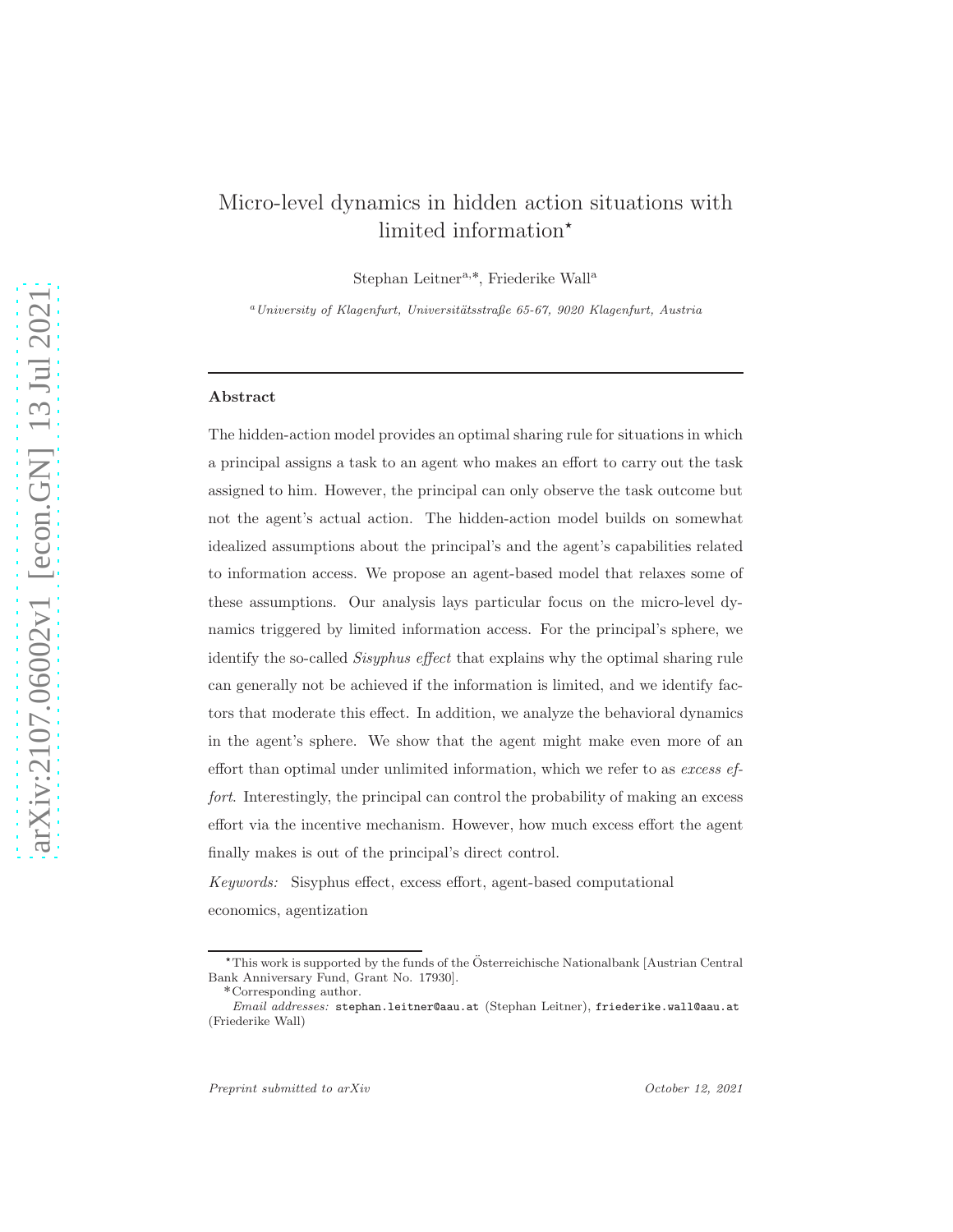#### 1. Introduction

Researchers in management and economics have already recognized that the assumptions included in some of the models employed in these fields are somewhat idealized and often do not reflect the characteristics of real-world decisionmakers [\(Kohn, 2004;](#page-50-0) [Axtell, 2007\)](#page-44-0). While, of course, these models are technically correct and valid, due to the assumptions they build on, they may lack the power to explain empirical phenomena [\(Franco et al., 2020;](#page-47-0) Leitner [& Behrens,](#page-51-0) [2015;](#page-51-0) [Wall & Leitner](#page-54-0), [2020](#page-54-0); [Roberts & Ng](#page-52-0), [2012;](#page-52-0) [Lambright, 2009\)](#page-50-1). [Axtell](#page-44-0) [\(2007\)](#page-44-0) refers to the core of the idealized assumptions as the neoclassical sweet spot, which includes rationality, agent homogeneity, equilibrium, and non-interactiveness. Building on this sweet spot usually increases the models' internal validity, but this often comes at the cost of external validity, which, in consequence, sometimes results in a focus on problems of little substantive interest for corporate practice [\(Shapiro, 2005](#page-53-0); [Cohen & Holder-Webb, 2006](#page-46-0)). Also, in the context of mechanism design, it has been recognized that assumptions around the neoclassical sweet spot might be overly restrictive since decision-makers might make errors due to bounded rationality. For the 'mechanism designer' such errors are unpredictable and might unfold adverse effects if not adequately considered [\(Halpern, 2008;](#page-48-0) [Wright & Leyton-Brown, 2012;](#page-54-1) [Liu et al.](#page-51-1), [2016\)](#page-51-1). Recently, calls for bridging disciplines and including findings from related fields – such as cognitive psychology – into economic models have kept emerging due to the identified problems [\(Royston](#page-53-1), [2013;](#page-53-1) [Wall & Leitner, 2020;](#page-54-0) Hämäläinen et al., 2013). For example, previous research already started to account for somewhat 'incompetent' agents in the context of principal-agent models and suggests compensating for it, for example, by additional guidance [\(Hendry, 2002\)](#page-49-0). However, the focus is mainly put on limitations in the the agent's sphere, while for the principal, the assumptions in the neoclassical sweet spot are often perpetuated.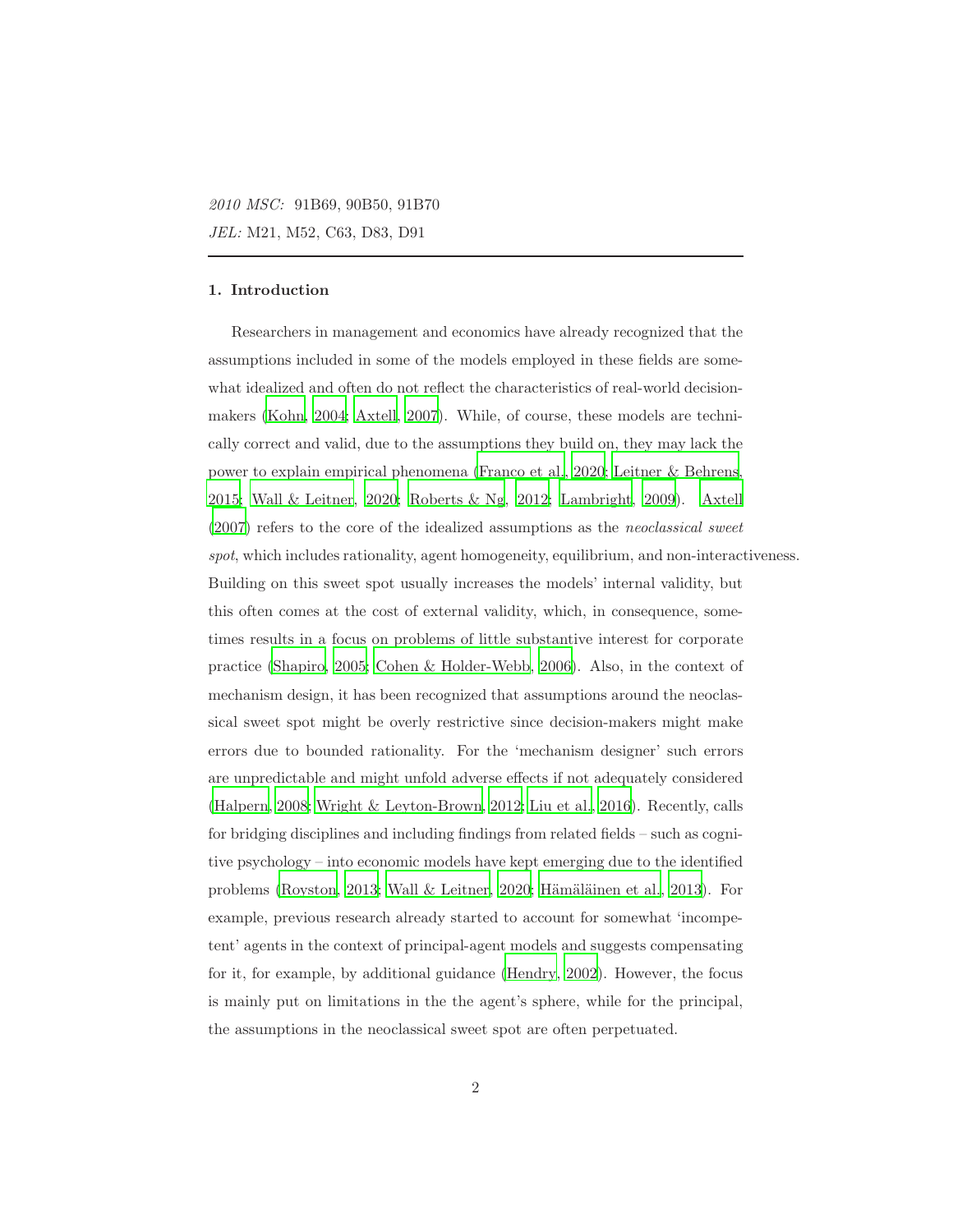We recognize the raised concerns and take up on this previous line of research by proposing an agent-based model of the hidden-action problem in which the principal and the agent are simultaneously limited. We do so by transferring the hidden-action model introduced in Holmström (1979) into an agent-based model following the method of agentization, which includes relaxing some of the assumptions within the neoclassical sweet spot [\(Guerrero & Axtell, 2011;](#page-48-2) [Leitner & Behrens](#page-51-0), [2015\)](#page-51-0). Holmström's model captures a principal who assigns a task to an agent. The agent acts on behalf of the principal by making an effort to carry out the assigned task. The principal's role is to provide capital and incentives. Information asymmetries further characterize the relationship between the principal and the agent. The principal can only observe the task's outcome but not the actual state of the environment and the action taken by the agent – it is  $hidden$  –, which is why the principal can only employ a performancebased compensation mechanism. All other pieces of information are assumed to be observable by the principal and the agent. It is, for example, assumed that they are perfectly informed about the distribution of the variable representing the environment and that they have full access to all feasible ways of carrying out the task at hand.[1](#page-2-0) The model provides an optimal incentive mechanism, i.e., a rule to share the task's outcome between the principal and the agent (that includes optimal risk-sharing) (Holmström, 1979; [Lambert](#page-50-2), [2001;](#page-50-2) [Eisenhardt,](#page-47-1) [1989\)](#page-47-1).

The structure of Holmström's hidden-action model can capture a multiplicity of real-world delegation relationships, for example, between employer and employee, buyer and supplier, or homeowner and contractor, and, therefore, it appears evident that it has implications for how incentive mechanisms are designed in practice [\(Caillaud & Hermalin, 2000;](#page-45-0) [Leitner & Wall](#page-51-2), [2021](#page-51-2); [Bhattacharya & Singh,](#page-45-1)

<span id="page-2-0"></span><sup>1</sup>Further assumptions include, for example, that the principal is fully aware of the agent's characteristics in terms of the utility function, productivity, and reservation utility. The reader is referred to [Lambert \(2001](#page-50-2)) and [Eisenhardt \(1989](#page-47-1)) for reviews on the principal-agent literature.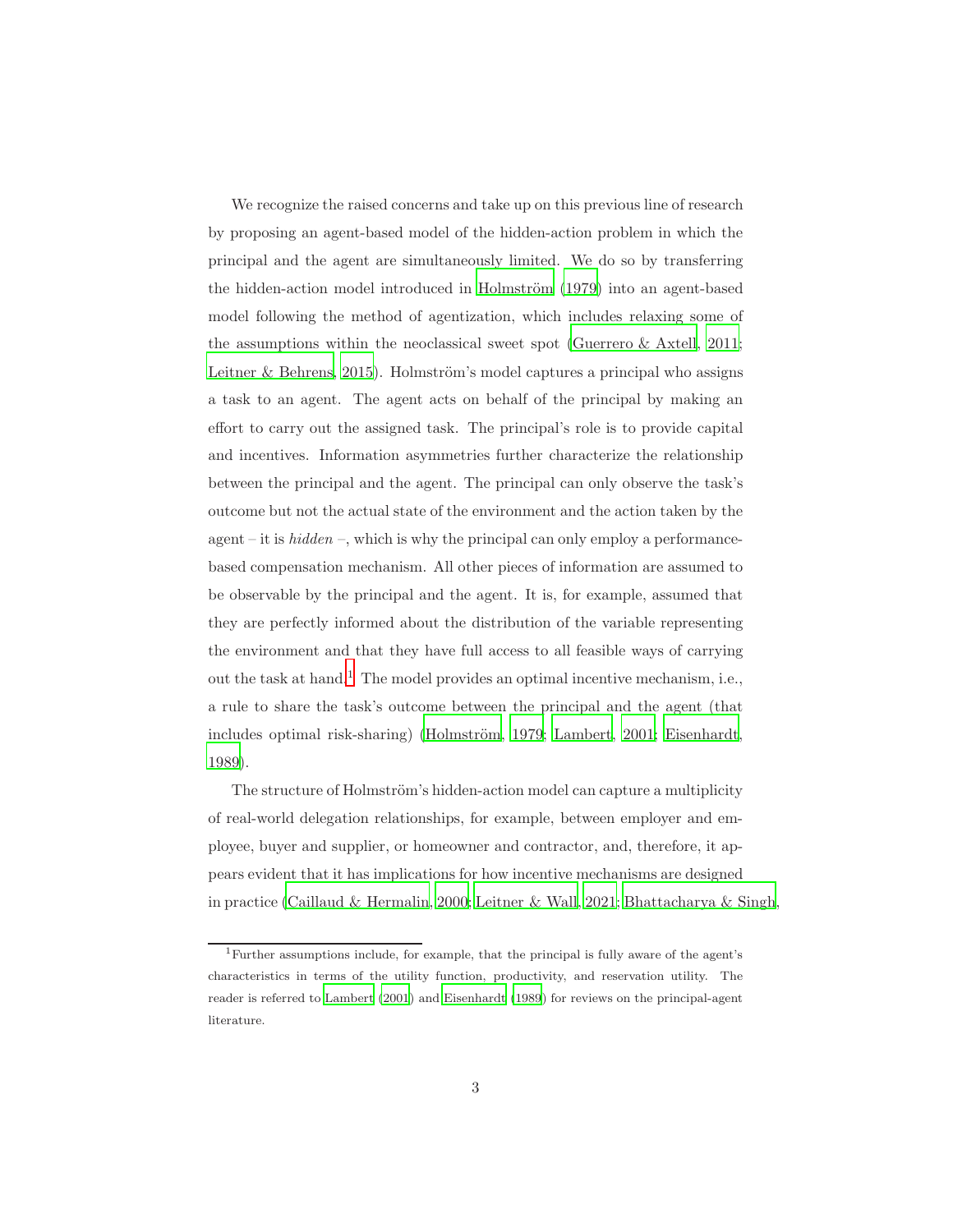[2019\)](#page-45-1). However, empirical evidence supports the conjecture that the assumptions included in the hidden-action model are not necessarily in line with the characteristics of real-world decision-makers [\(Eisenhardt](#page-47-1), [1989;](#page-47-1) [Hendry, 2002\)](#page-49-0). This makes it particularly dangerous to employ the outcomes of the hiddenaction model in real-world settings without having substantive knowledge of the dynamics that might be triggered by violating the assumptions in the neoclassical sweet spot. This gap is where we place our research. We aim at (better) understanding the consequences of limited information about the environment and the action space in hidden-action setups and want to answer the following questions: How does  $(i)$  limited information for the principal and the agent affect individual behavior and micro-level dynamics in the context of hidden-action problems, and (ii) what are the macro-level patterns (e.g.., patterns in performance) that emerge from these micro-level dynamics?

The remainder of this paper is structured as follows: Section [2](#page-3-0) introduces relevant concepts of information and information access. In Sec. [3,](#page-7-0) we present the hidden-action model (Sec. [3.1\)](#page-8-0), which we then transfer into an agent-based model following the method of agentization (Sec. [3.2\)](#page-10-0). The results and a discussion are included in Sec. [4,](#page-19-0) where we present the Sisyphus effect and excess effort to describe the dynamics in the principal's and the agent's sphere, respectively, and discuss the theoretical and practical implications of the results. Finally, Sec. [5](#page-42-0) concludes the paper.

#### <span id="page-3-0"></span>2. Information and information access

From the field of information economics, we know that information plays a crucial role in economic decision-making, and that information is neither perfect nor costless (e.g., [Stigler](#page-54-2), [1962;](#page-54-2) [Akerlof](#page-44-1), [1970](#page-44-1)).<sup>[2](#page-3-1)</sup> The availability of information is central, and dynamics are often driven by perturbations in information [\(Frieden & Hawkins](#page-47-2), [2010\)](#page-47-2). Depending on the modeling context, information

<span id="page-3-1"></span><sup>&</sup>lt;sup>2</sup>In contrast to information economics, the general equilibrium perspective in economics regards information as given and generally available (see, for example, [Arrow, 1964](#page-44-2)).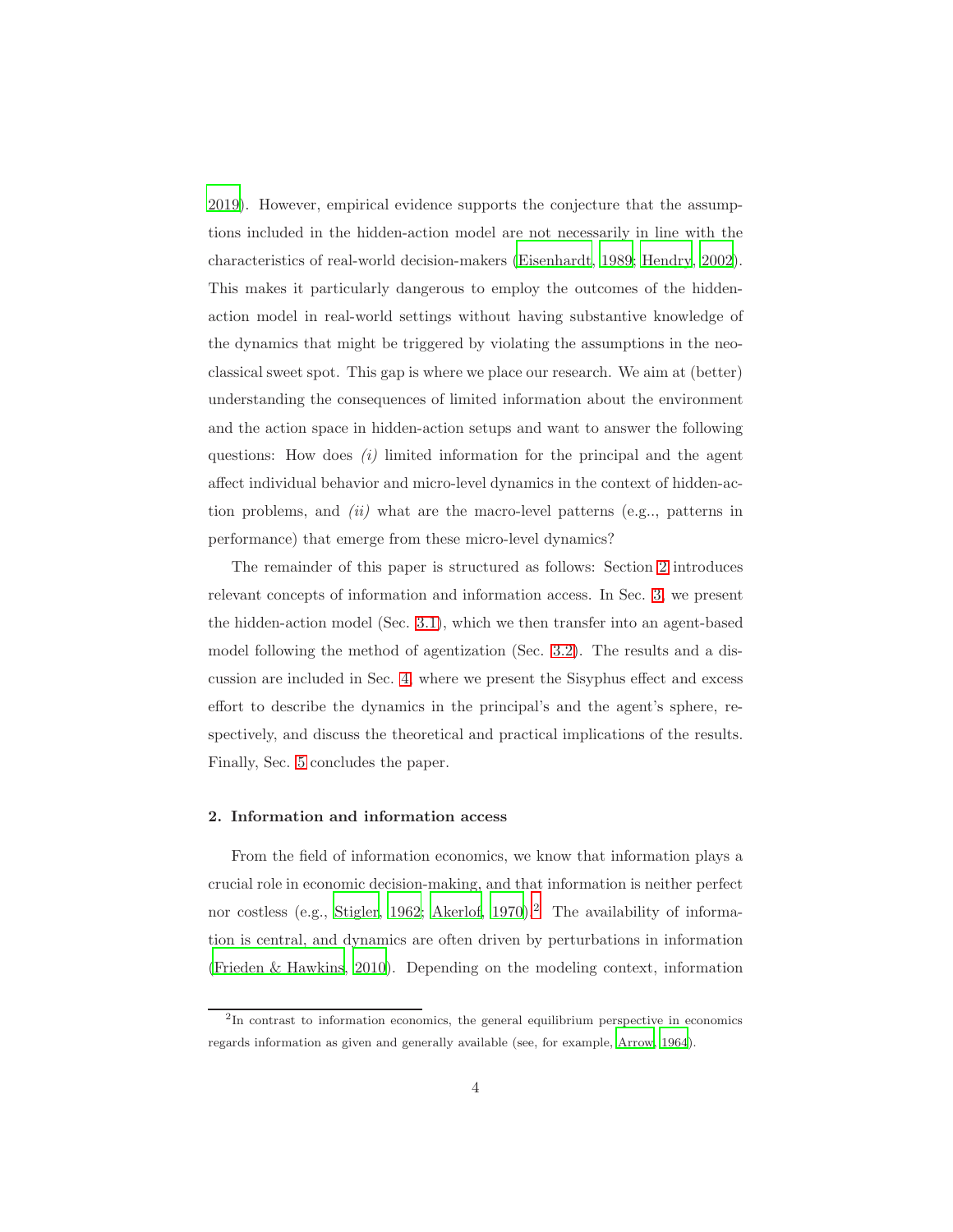and the causes for imperfect information might be conceptualized differently [\(Hayes](#page-49-2), [2017;](#page-49-2) [Schement](#page-53-2), [2017\)](#page-53-2). To clarify the understanding of information employed in this paper, we provide working definitions for the concepts of information and information access in Secs. [2.1](#page-4-0) and [2.2,](#page-5-0) respectively.

#### <span id="page-4-0"></span>2.1. Concepts of information

The academic literature, as well as the professional literature, provide a wide variety of definitions for data, information, and knowledge. Extensive overviews are, for example, provided in Zins  $(2007)$ , Liew  $(2007)$ , and Frické  $(2009)$ . In this paper, we conceptualize data as a set of signs, senses, stimuli, and perceptions that are relatively unfiltered and unrefined. Information is processed data put into context or a collection of data that represents empirical knowledge that is useful for some form of analysis. Knowledge resides in the user and is regarded as interpreted information or a set of signs that represent the meaning of thoughts. Following [McCreadie & Rice \(1999a\)](#page-52-1) and [Madden \(2000](#page-51-4)), information can be categorized according to the following structure:  $(i)$  Information can be regarded as a resource or commodity. In this view, information is a thing or a resource that can be produced, purchased, replicated, distributed, manipulated, passed along, controlled, traded, and sold [\(McCreadie & Rice](#page-52-1), [1999a\)](#page-52-1). This concept of information provides the basis for a wide variety of economic problems related to the (non-)availability of information.  $(ii)$  If information is referred to as the representation of knowledge, information is stored or points to stored knowledge. Scholarly publications and Digital Object Identifiers (DOIs) are examples for collections of knowledge and pointers to knowledge, respec-tively [\(McCreadie & Rice](#page-52-1), [1999a;](#page-52-1) [Lievrouw, 1988\)](#page-51-5). *(iii)* Information as data in the environment is a rather broad conceptualization. In this case, information includes a wide variety of available data upon the interaction of the environment and human perception. Information is gathered unconsciously, and communication is often unintentional [\(Chang & Rice](#page-45-2), [1993](#page-45-2)). Examples of available data include smells, sounds, artifacts, and objects [\(McCreadie & Rice](#page-52-1), [1999a\)](#page-52-1). (iv) If information is conceptualized as part of the communication process, information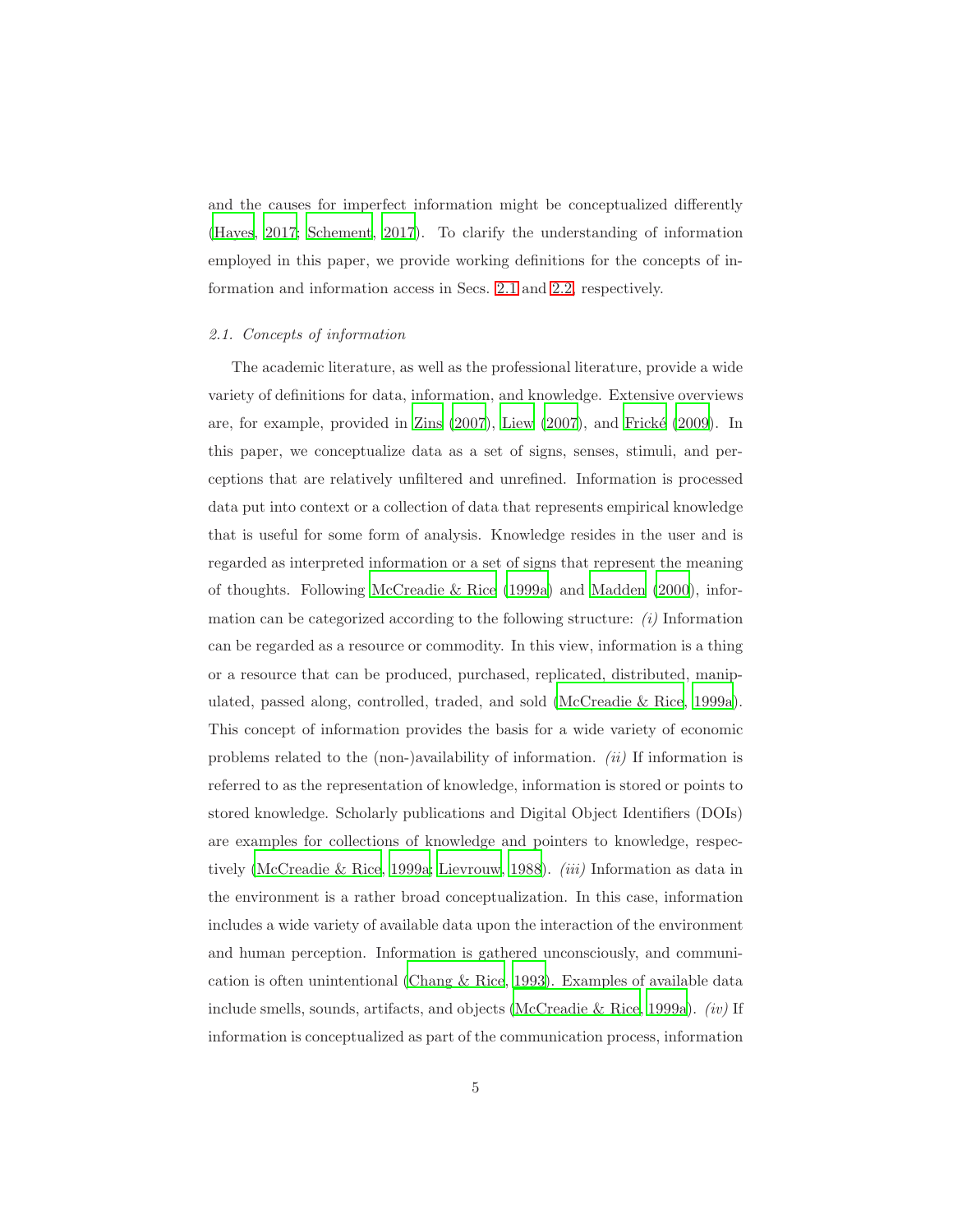is embodied in people (e.g., in their behavior, in what they do in organizations). Information is gathered through observation of human behavior in the communication process [\(Solomon, 1997;](#page-53-3) [Spender, 1998](#page-54-3)), and collecting and handling information is an integral part of communication itself [\(Johnstone et al.](#page-50-3), [2004\)](#page-50-3).

In addition to the concepts of information outlined above, we adopt the idea of limited information introduced in [Frieden & Hawkins \(2010](#page-47-2)) and [Hawkins et al.](#page-49-3)  $(2010)$ : We denote the information *intrinsic to* a particular system by J. Systems stand for entire organizations or the environment in which an organization resides, and information J represents the most complete and perfectly knowledgeable information concerning this particular system. We denote the information *about* the same system by  $I$ , whereby  $I$  is based on observations or information passed along from one individual to another. Any gathering of information is represented by the information flow process  $J \rightarrow I$ . Consequently, the distance  $I - J$  indicates how well one is informed about the system or how well one can access information  $J$ . Limited information access results in a higher distance  $I - J$  and, consequently, it leads to individuals who are less informed about the system.

#### <span id="page-5-0"></span>2.2. Information access

The information flow process  $J \to I$  captures an assortment of ways to access information. In economic models, this flow process is usually covered by modeling decision-makers who possess all the required capabilities to access information needed to make optimal decisions. This is a strong assumption since these capabilities are manifold, which demands decision-makers to be endowed with capabilities that span a relatively wide range covering, for example, technological and communication skills and access to social or professional networks in which information is shared. Whenever decision-makers, however, lack these capabilities, they might miss some essential pieces of information. To highlight how far-reaching this assumption is, this subsection discusses concepts of information access that might be relevant for the context of economic research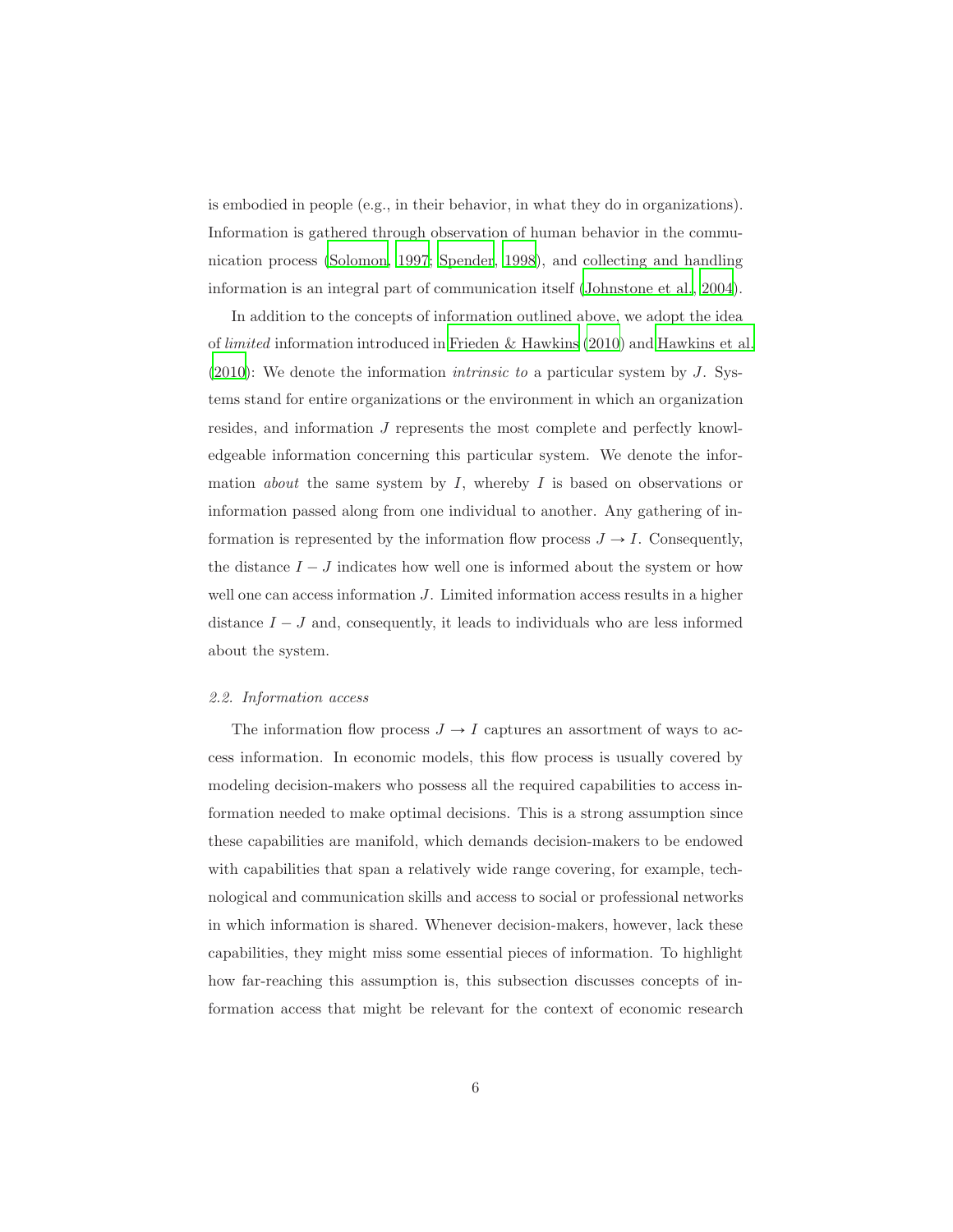[\(McCreadie & Rice, 1999a\)](#page-52-1).[3](#page-6-0)

Perhaps the most straightforward concept of information access is that of access to knowledge, which is conceptualized as access to artifacts (i.e., to bearers of information), whereby the information contained in the artifacts can be retrieved, interpreted, and made sense of by individuals [\(O'Reilly](#page-52-2), [1978;](#page-52-2) [Oltmann,](#page-52-3) [2009;](#page-52-3) [McCreadie & Rice, 1999a\)](#page-52-1). Information contained in artifacts can be accessed by direct communication and derived from observations [\(Frieden & Hawkins,](#page-47-2) [2010\)](#page-47-2). However, accessing artifacts might require access to technology in terms of technological systems (such as information systems) and various types of media: For technologies that are commonly used, access might be a minor issue (e.g., information that can be retrieved on the internet using a search engine). For other technologies, access might be a major issue (e.g., access to complicated experimental devices in the physical sciences) [\(McCreadie & Rice, 1999a\)](#page-52-1). Access to technology is a multidimensional concept, as not only the accessibility of technology constitutes access to information, but also further requirements such as technical or cognitive skills, the rights to use specific sources of information, and access to hardware have to be taken into account [\(DiMaggio & Hargittai,](#page-46-1) [2001;](#page-46-1) [Braddock et al., 2013\)](#page-45-3). Often, access to technology is regarded as a mediator for individuals' access to information in the sense that individual abilities are extended, expanded, or enhanced by technologies [\(Ruben](#page-53-4), [1993;](#page-53-4) [Oltmann,](#page-52-3) [2009\)](#page-52-3), which is why technology is often interpreted as a factor to compensate the limitations and the individual constraints when it comes to accessing information [\(McCreadie & Rice, 1999a\)](#page-52-1).

In addition to the technological aspects of information access, humans need to have the cognitive capabilities to sense (e.g., comprehension and retention of

<span id="page-6-0"></span><sup>3</sup>Please note that an extensive discussion of concepts of information access is beyond the scope of this paper. Further discussions are, for example, provided in [McCreadie & Rice](#page-52-4) [\(1999b\)](#page-52-4), [Burnett et al. \(2008](#page-45-4)), and [Oltmann \(2009\)](#page-52-3). [Burnett](#page-45-4) et al. [\(2008\)](#page-45-4), for instance, distinguishes between social, physical, and intellectual information access, and [Oltmann \(2009](#page-52-3)) aims at integrating the concepts introduced in [Burnett et al. \(2008\)](#page-45-4) and [McCreadie & Rice](#page-52-1) [\(1999a](#page-52-1)).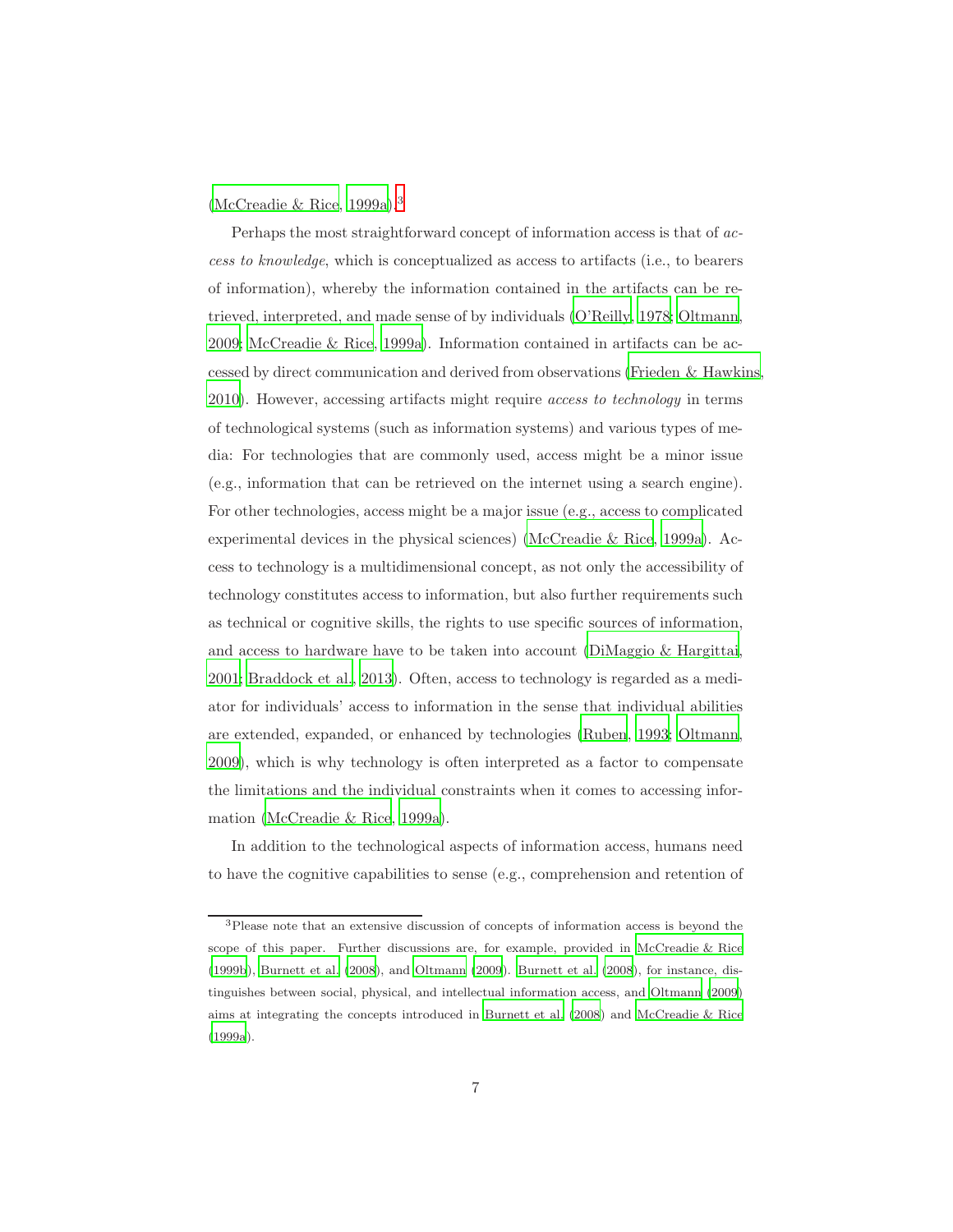communicated information) and use information (e.g., assessing the relevance of information and using it for decision-making). These capabilities are often addressed in the context of communication competence since they are required to efficiently participate in communications during which relevant information can be accessed [\(Williamson & Asla, 2009\)](#page-54-4). The concept of information access as access to control is more strongly rooted in economics. Here, it is assumed that whoever has control over information has access to the information content and can also control who else has access. This conceptualization of information access can be applied to a multiplicity of contexts: In organizations, for example, control over access to information might lead to information asymmetry if certain parties are excluded from specific information (such as is the case in the context of micro-economic problems of moral hazard and adverse selection) [\(Lambert, 2001](#page-50-2)). In market competition, being in control over who can access information might be the basis for competitive advantages [\(Litman,](#page-51-6) [2000](#page-51-6)). In other contexts, such as media and politics, controlling information access also implies having control over the means to provide others with information and/or influence others (e.g., in terms of opinions) [\(Groshek & Koc-Michalska, 2017\)](#page-48-3). Information access is often interpreted as costly access to goods or commodities, and, at the same time, costs serve to control information access [\(Ames](#page-44-3), [1961;](#page-44-3) [McCreadie & Rice, 1999a\)](#page-52-1). However, it is to be added that information has characteristics that differ from other goods or commodities: Its value is usually unknown ex-ante to consumption [\(Hirshleifer & Riley, 1979\)](#page-49-4), information has attributes of public goods (such as non-rivalry and lack of exclusivity) [\(Hall,](#page-48-4) [1981\)](#page-48-4).

## <span id="page-7-0"></span>3. An agent-based model of hidden-action situations with limited information

This section discusses the key features of the hidden-action model introduced by Holmström  $(1979)$  in Sec. [3.1](#page-8-0) and elaborates on its assumptions regarding information access. In Sec. [3.2,](#page-10-0) the problem captured by the hidden-action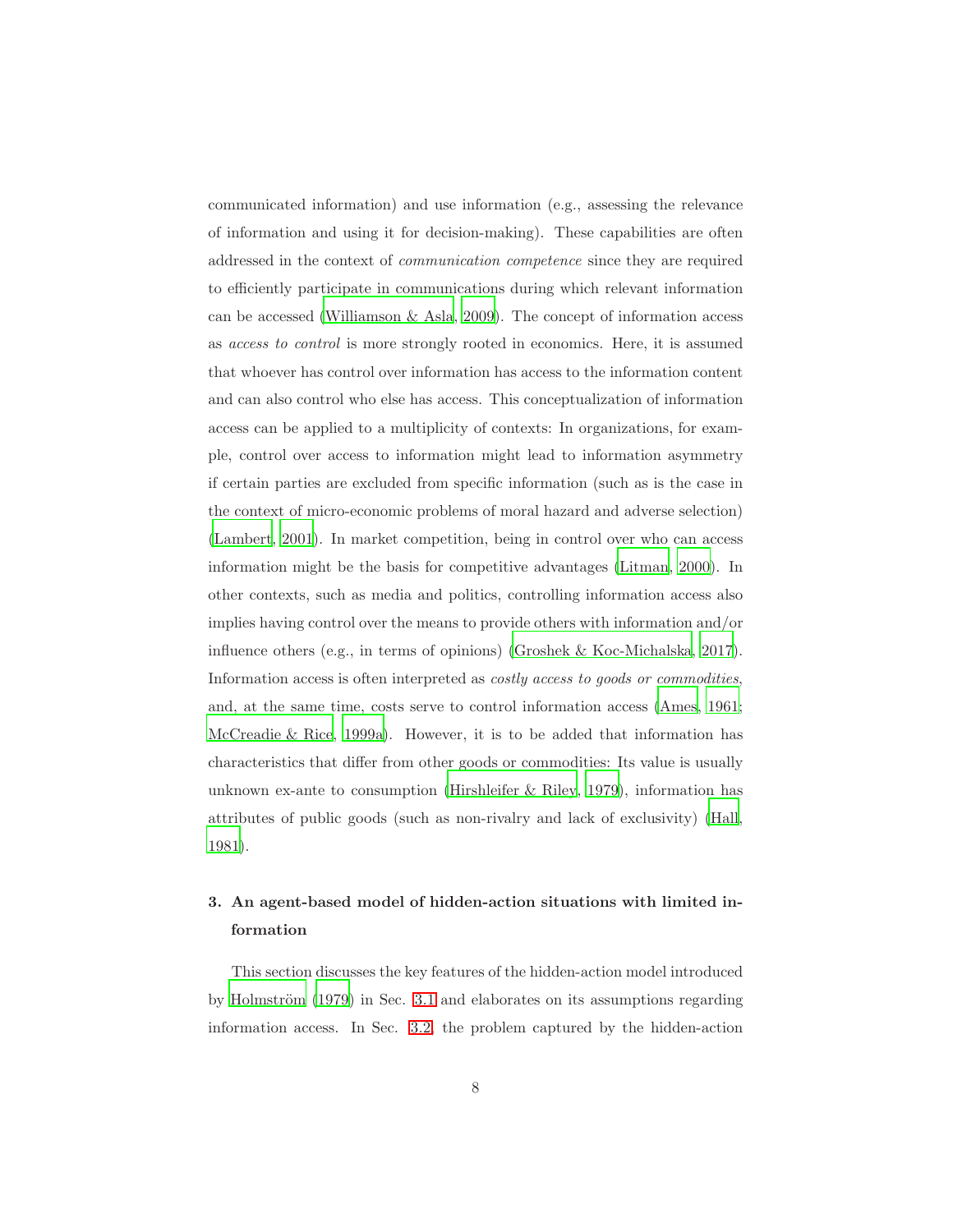<span id="page-8-0"></span>model is then translated into an agent-based model (ABM) with a principal and an agent who have limited information access.

#### 3.1. Holmström's hidden-action model

One of the first versions of the hidden-action model was introduced in Holmström (1979). This model captures the relationship between a risk-neutral principal who assigns a task to a risk-averse agent.[4](#page-8-1) The principal's role is to provide capital and construct incentives, while the agent's role is to act on behalf of the principal. The sequence of events within the hidden-action model is illustrated in Fig. [1:](#page-9-0) The principal offers the agent a contract in  $\tau = 1$ . This contract includes a task to be carried out and a rule used to share the outcome associated with the task. If the agent accepts the contract in  $\tau = 2$ , he takes productive action  $a \in A \subseteq \mathbb{R}$  to carry out the task in  $\tau = 3$ . The action a cannot be observed (at reasonable costs) by the principal; it is hidden. Together with a random exogenous variable  $\theta$ , the taken action a leads to an outcome according to the production function  $x = x(a, \theta)$ . The principal cannot observe  $\theta$ . The agent, however, has information about  $\theta$  after it has taken effect in  $\tau = 4$ .

The hidden-action model proposes a rule  $s(\cdot)$  to share the outcome x between the principal and the agent. This rule assures that the agent accepts the contract in  $\tau = 2$  (participation constraint) and that he has incentives to take the productive action that is value-maximizing from the principal's point of view (incentive compatibility constraint).

The agent's share of x is denoted by  $s(x)$ . The principal is risk-neutral and experiences utility from  $x - s(x)$ . She wants to maximize her utility

$$
U_P(x - s(x)) = x - s(x) . \t\t(1)
$$

The risk-averse agent experiences utility  $V(s(x))$  from his share of x and disu-

<span id="page-8-1"></span><sup>&</sup>lt;sup>4</sup>Further model variants are, for example, introduced in [Harris & Raviv \(1979](#page-49-5)) and [Spence & Zeckhauser \(1971](#page-54-5)). Extensive reviews of the principal-agent literature are provided in [Lambert \(2001](#page-50-2)) and [Eisenhardt \(1989](#page-47-1)).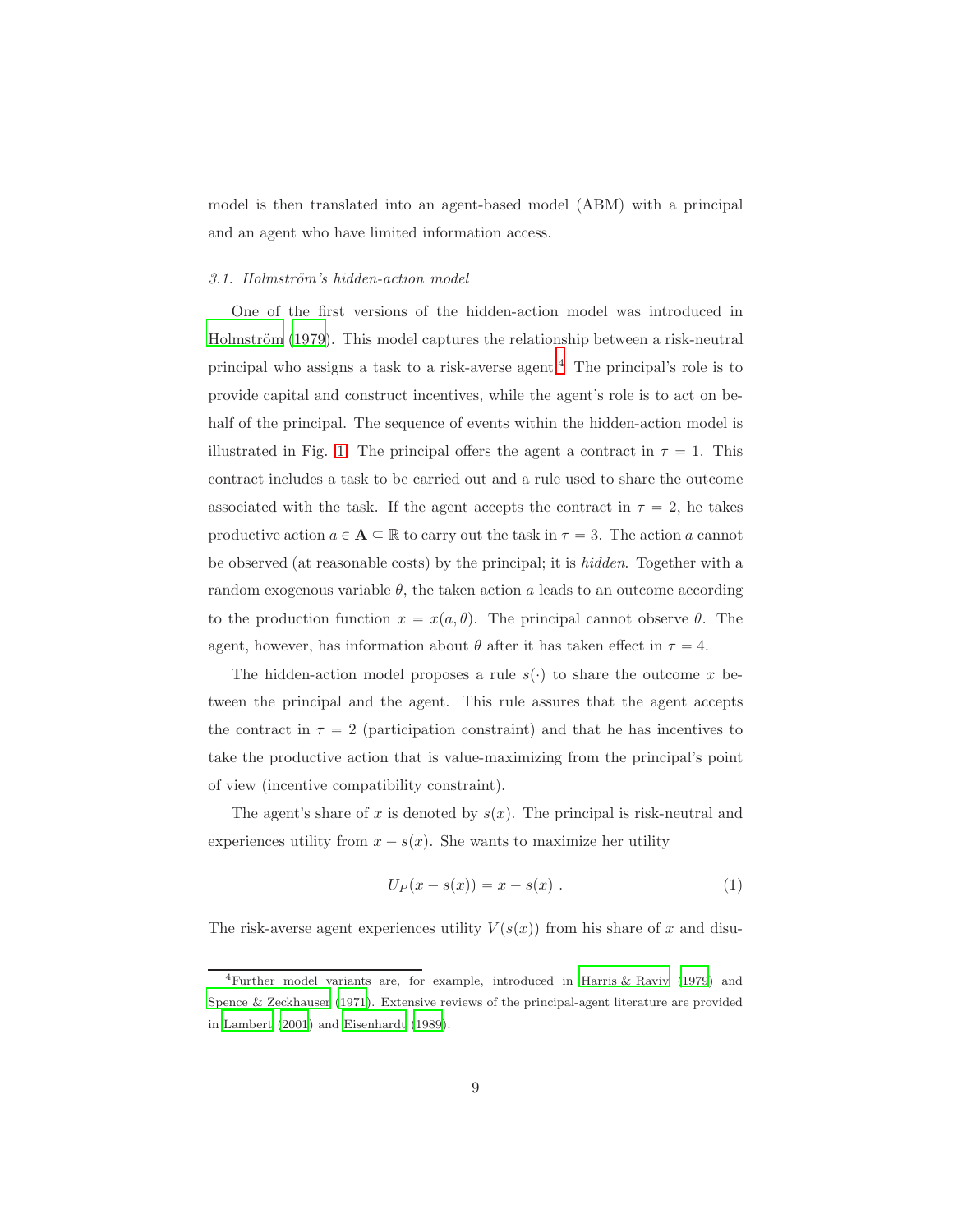

<span id="page-9-0"></span>Figure 1: Sequence of events in Holmström's hidden-action model

tility  $G(a)$  from taking action  $a$ <sup>[5](#page-9-1)</sup>. He wants to maximize his utility function

$$
U_A(s(x),a) = V(s(x)) - G(a) . \t\t(2)
$$

In consequence, the principal faces the following optimization problem:

$$
\max_{s(\cdot),a} E\left(U_P\left(x-s\left(x\right)\right)\right) \tag{3a}
$$

$$
s.t. \tE(U_A(s(x), a)) \geq \underline{U}
$$
\n(3b)

<span id="page-9-4"></span><span id="page-9-3"></span><span id="page-9-2"></span>
$$
a \in \underset{a' \in \mathbf{A}}{\arg \max} E\left(U_A\left(s\left(x\right), a'\right)\right) \tag{3c}
$$

 $U$  stands for the agent's utility gained from the outside option. Equations [3b](#page-9-2) and [3c](#page-9-3) represent the participation and the incentive compatibility constraint, respectively. The operator 'arg max' maximizes the set of arguments that maximize the objective function that follows in the equation.

A vital feature of this model lies in the principal's and the agent's respective access to information: They share the same information about  $(i)$  the distribution of  $\theta$  and *(ii)* the action space **A**. In addition, both parties are fully aware of (iii) the production function and can observe (iv) the outcome after it has been realized in  $\tau = 5$ . The principal is informed about (v) the agent's characteristics (e.g., productivity, utility function, and utility the agent can experience from an outside option). The hidden-action model introduced in Holmström (1979) assumes that both the principal and the agent are endowed with the required

<span id="page-9-1"></span><sup>&</sup>lt;sup>5</sup>Where  $V' > 0$  and  $x_a \ge 0$ . Subscript a denotes the partial derivative with respect to a.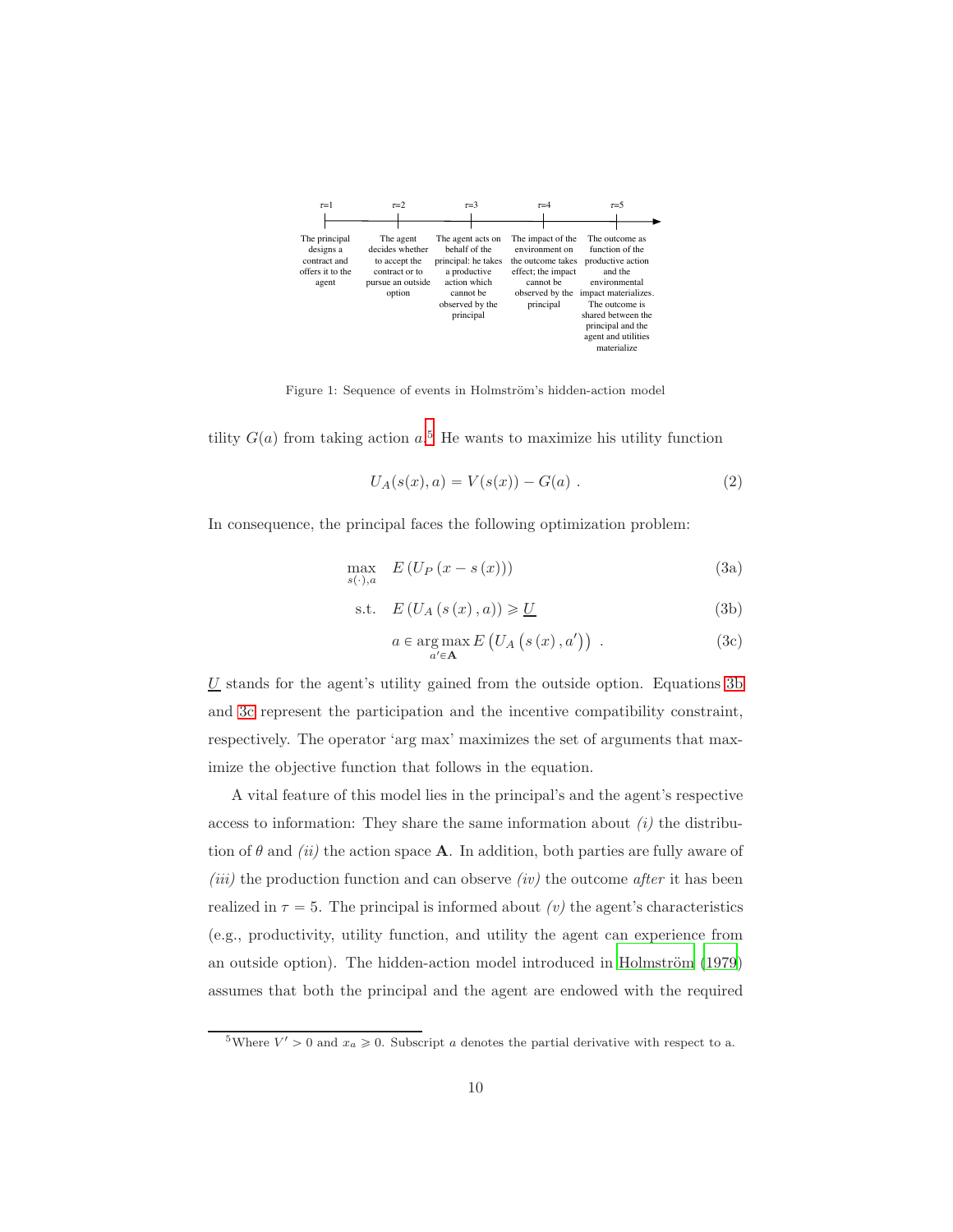means and capabilities to access information  $(i)-(v)$ .

The principal, however, does not have access to  $(vi)$  the action taken by the agent in  $\tau = 3$  and *(vii)* the actual state of the environment, which takes effect in  $\tau = 4.6$  $\tau = 4.6$  Information *(vi)* and *(vii)* are *private* for the agent, and the principal cannot infer the agent's personal information from the observable outcome measure. Therefore, the sharing rule proposed by this framework cannot be based on the action taken by the agent but is based on the outcome alone. The assumptions about information access included in the hidden-action model are summarized in Tab. [1,](#page-15-0) and a solution to the program that is formalized in Eqs. [3a](#page-9-4) to [3c](#page-9-3) is included in [Appendix A.](#page-56-0)

#### <span id="page-10-0"></span>3.2. The agent-based model

The following problem is transferred from the hidden-action model introduced in Sec. [3.1](#page-8-0) to an agent-based model (ABM): The principal offers the agent a contract that, amongst others, includes a specific task to be carried out and a rule to share the task outcome. The agent accepts the contract and takes a productive action on behalf of the principal, which, together with an exogenous factor, produces the (monetary) outcome. The principal experiences utility gained from her share of the outcome, while the agent's utility results from his share of the outcome minus the disutility gained from taking action. To assure that the agent takes the action that maximizes the principal's utility, the principal aims at finding the optimal incentive scheme.

Compared to the hidden-action model introduced in Sec. [3.1,](#page-8-0) the ABM includes less restrictive assumptions about the principal's and the agent's respective access to information. We put particular emphasis on the accessibility of information about the environment and on access to information about the action space.[7](#page-10-2) Recall that the accessibility of information assumed in the model introduced in Sec. [3.1](#page-8-0) allows the principal to find the optimal incentive scheme

<span id="page-10-1"></span> $6$ The principal, at least, cannot observe the action taken by the agent at a reasonable cost. <sup>7</sup>In line with the hidden-action model introduced in Sec. [3.1,](#page-8-0) the principal and the agent

<span id="page-10-2"></span>share information about the outcome and the agent's characteristics in the agent-based model.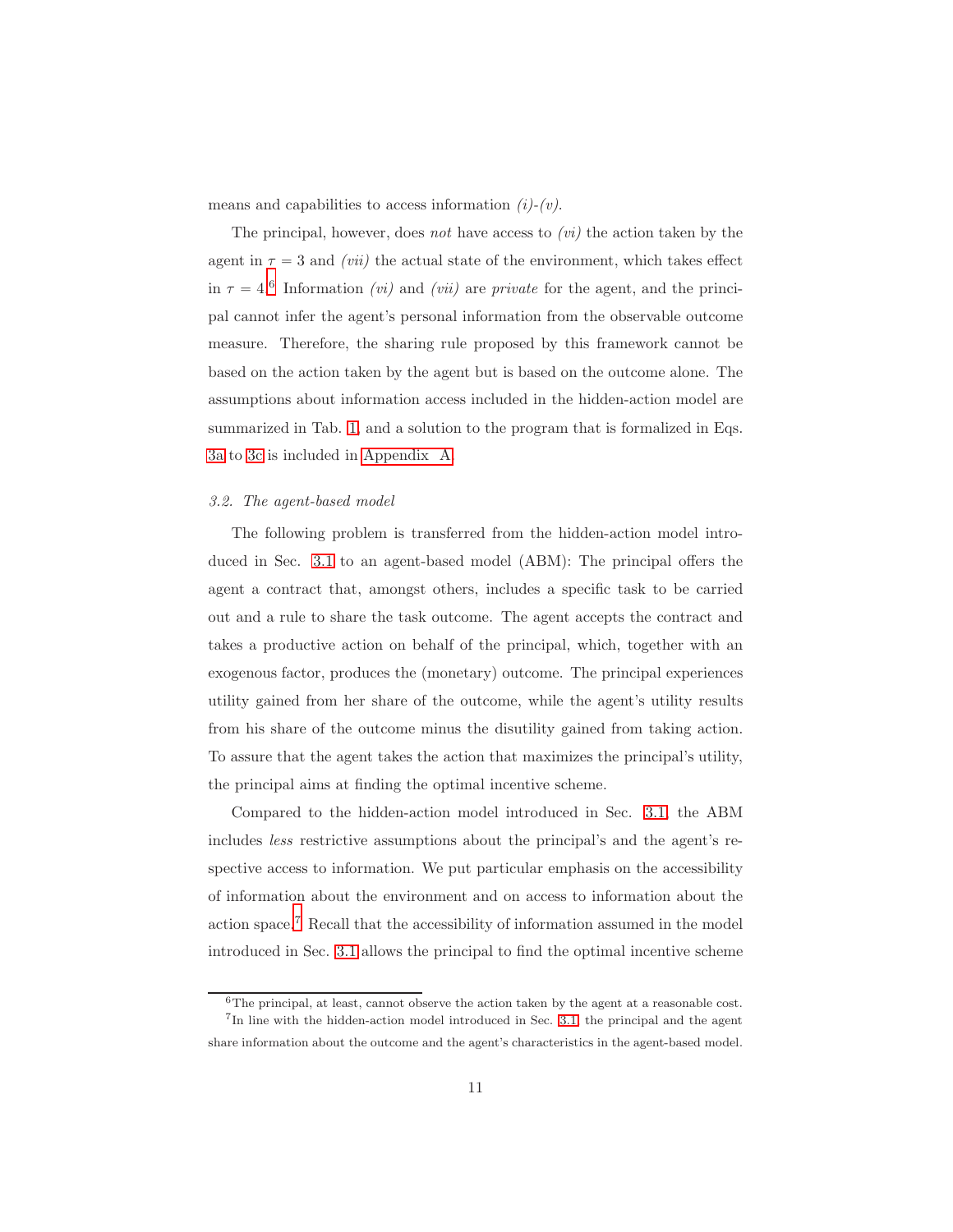within only one sequence of events summarized in Fig. [1.](#page-9-0) The ABM, in contrast, captures situations in which the access to relevant information is limited, which is why the principal can no longer find the optimal solution immediately. Consequently, one distinctive feature of the model introduced here is that the principal is required to search for the optimal incentive scheme over time by employing a hill-climbing-based search algorithm.<sup>[8](#page-11-0)</sup>

#### 3.2.1. Process overview and scheduling

The flowchart in Fig. [2](#page-13-0) gives an overview of the process implemented in the ABM. We distinguish between three indices: First,  $r = \{1, ..., R\} \subset \mathbb{N}$  stands for the number of simulation runs. Second,  $t = \{1, ..., T\} \subset \mathbb{N}$  stands for rounds (i.e., periods) within one simulation run and, third,  $\tau = \{1, ..., 7\} \subset \mathbb{N}$  indicates the sequence of events within one period. In the initial period  $t = 1$ , the principal starts with a random action she wants the agent to take. She designs the contract that provides the agent with incentives to take this action in  $\tau = 1$ . The agent decides whether to accept the contract or not and, if he accepts, takes a productive action in  $\tau = 2$  and  $\tau = 3$ , respectively. The environment takes effect in  $\tau = 4$ , while in  $\tau = 5$  the outcome materializes, and the principal and the agent experience utility. There is a chance that the initial random action is not the optimal one (out of all feasible actions). The principal is aware of the existence of further actions in the action space that might result in a higher utility for her, and, in periods  $t = 2, \ldots, T$  she searches for these actions. In particular, she does so in  $\tau = 6$ , and in  $\tau = 7$ , and she selects the action she wants the agent to take in the next period  $t+1$ . The model moves to period  $t+1$ after this decision, and the principal designs a contract again in  $\tau = 1.9$  $\tau = 1.9$  In the

<span id="page-11-0"></span><sup>&</sup>lt;sup>8</sup>The model is implemented using MathWorks<sup>®</sup> Matlab.

<span id="page-11-1"></span><sup>9</sup>Please note that the principal searches for action that promise to increase her utility, and then she designs the sharing rule so that the agent has incentives to take these actions. Throughout the paper, we sometimes take a shortcut and argue that the principal searches for the optimal incentive scheme (which includes both searching for the best possible action and designing a sharing rule).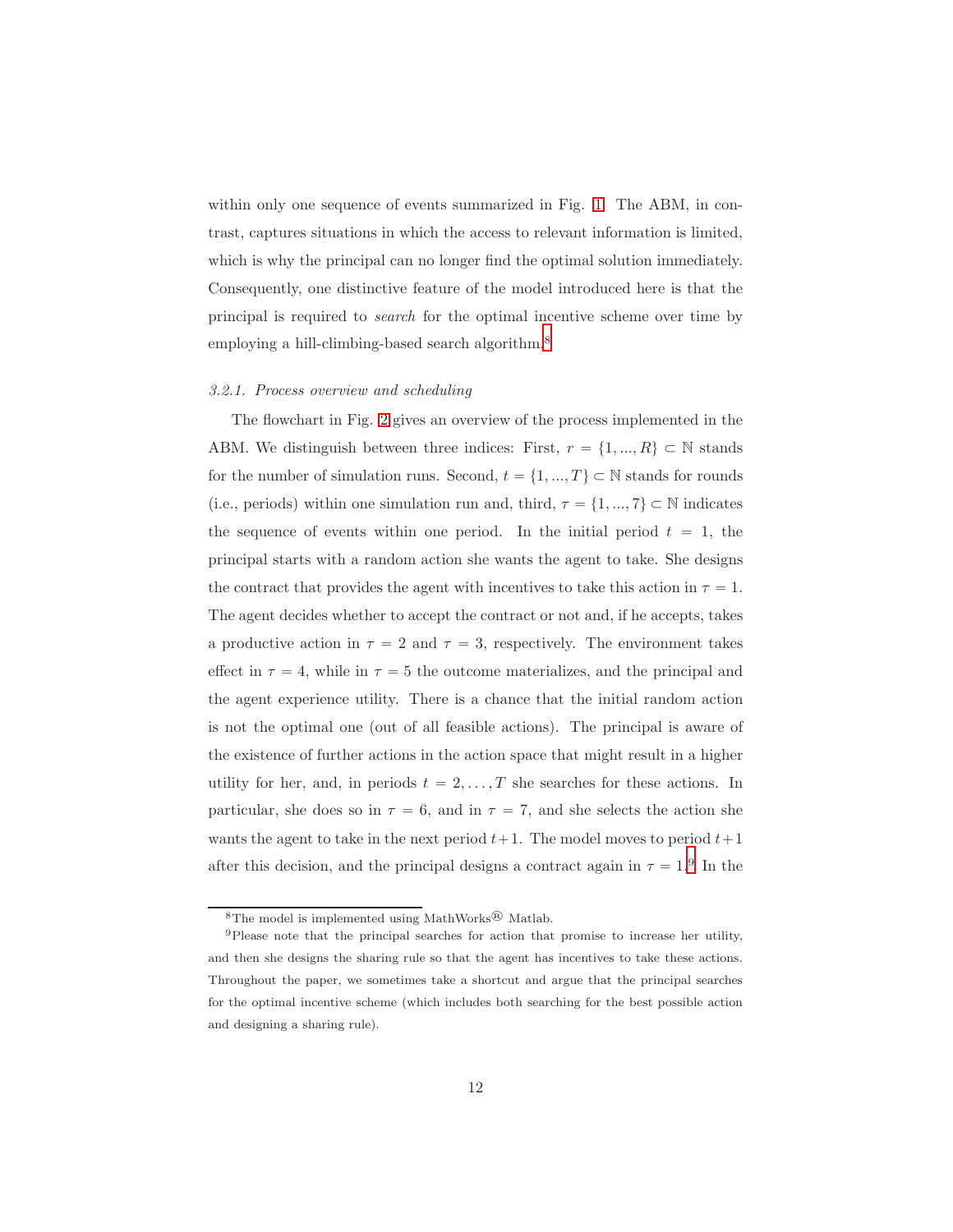course of the contractual relation, the principal and the agent collect and learn specific pieces of information. The entire sequence is repeated  $R$  times. The contract design is captured in sub-model A, details about the agent's decision related to his productive action are provided in sub-model B, and the principal's hill-climbing-based search is put in concrete terms in *sub-model C* (see Sec. [3.2.4\)](#page-18-0).

## 3.2.2. Entities in the model and their characteristics

The principal. The principal's main roles are to provide capital and incentives. She is risk-neutral and aims at maximizing the utility gained from her share of the outcome. We formalize her utility function by

<span id="page-12-2"></span>
$$
U_P(x_t - s(x_t)) = x_t - s(x_t) . \t\t(4)
$$

The outcome in t is denoted by  $x_t = a_t \cdot \rho + \theta_t$ , where  $a_t$  stands for the action taken by the agent in t,  $\rho \in [0, 1]$  indicates the agent's productivity,  $s(\cdot)$  represents the sharing rule, and  $\theta_t \sim N(\mu, \sigma)$  is the exogenous variable in t. The agent's share of the outcome follows the linear function

<span id="page-12-1"></span>
$$
s(x_t) = x_t \cdot \phi_t \t\t(5)
$$

where  $\phi_t \in [0, 1]$  stands for the premium parameter effective in period t. Note that the premium parameter has to be specified by the principal in advance in  $\tau = 1$  and cannot be changed within one period. However, between periods (from t to  $t + 1$ ), the principal can adapt it (see sub-models A and C in Sec.  $3.2.4$ ).<sup>[10](#page-12-0)</sup>

The agent. The agent's role is to take productive action to perform the task assigned to him. He is risk-averse and aims at maximizing the utility gained

<span id="page-12-0"></span><sup>10</sup>Please note that the sharing rule is the principal's only means to control the agent's behavior: The principal selects an action that she wants the agent to take in sub-model C and computes the parameters for the sharing rule that provides the agent with incentives to take this action in sub-model A.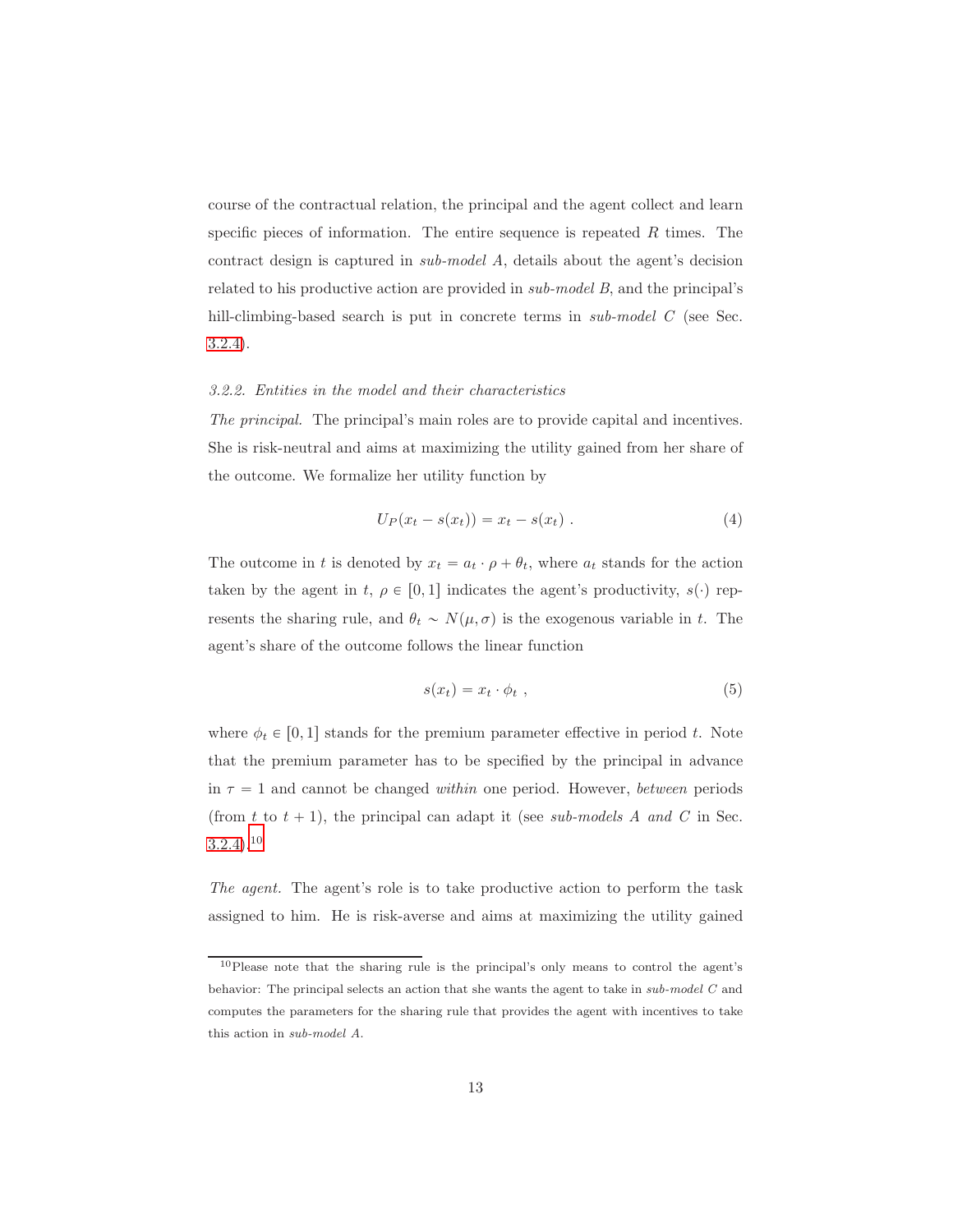

<span id="page-13-0"></span>Figure 2: Process overview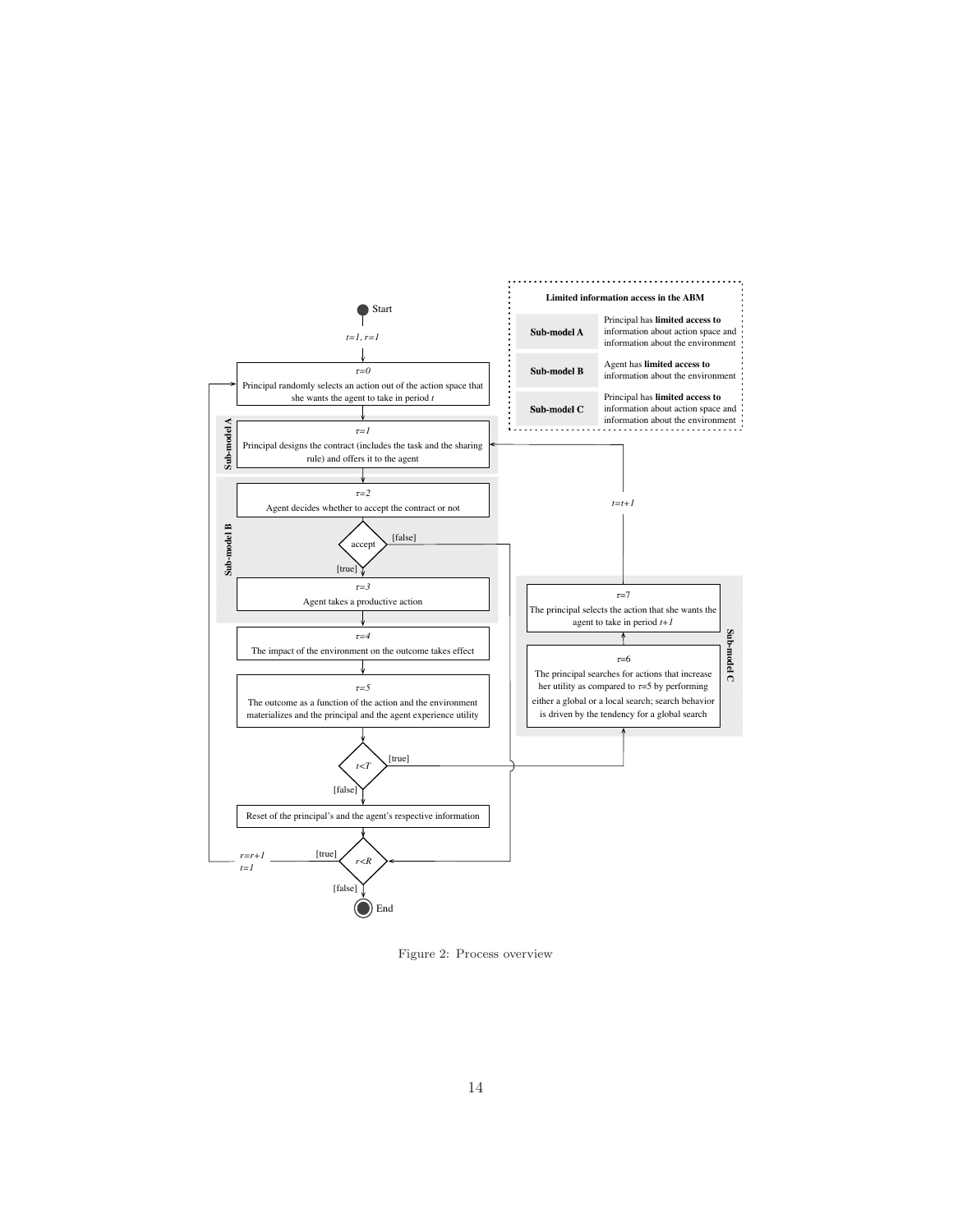from his share of the outcome minus the disutility gained from taking action. We formalize the agent's CARA utility function by

$$
U_A(s(x_t), a_t) = \frac{1 - e^{-\eta \cdot s(x_t)}}{\eta} - 0.1a^2 , \qquad (6)
$$

where  $\eta \in \mathbb{R}$  stands for the agent's Arrow-Pratt measure of risk-aversion. The agent can influence his disutility via the choice of the productive action taken in  $\tau = 3$ , which affects the produced outcome. The agent's decision as to which action to take is included in  $sub-model$   $B$  (see Sec. [3.2.4\)](#page-18-0). In addition, the agent is characterized by a reservation utility  $U$  and his productivity  $\rho$ . The former is the utility the agent could experience from an outside option, while the latter defines the relative contribution of a productive action to the outcome.

The environment. The environment is modeled as a single random variable  $\theta$ that follows a Normal Distribution,  $\theta_t \sim N(\mu, \sigma)$ . It captures, for example, actions of competitors and the government that affect the task outcome.

#### <span id="page-14-0"></span>3.2.3. The principal's and the agent's respective limited information

The principal's limitations in information. The principal has limited access to (i) information about the exogenous variable  $\theta_t$ , and (ii) information about the action space the agent can choose from when carrying out the task. The assumptions related to the principal's access to information are summarized in Tab. [1.](#page-15-0)

The principal cannot observe *(i)* the exogenous variable  $\theta_t$  after it has taken effect in  $\tau = 4$  and has no information about its distribution. However, she is endowed with the capabilities to *estimate* the exogenous variable  $\theta_t$  and store the estimation in her memory. Recall, in every period  $t$  the agent performs the action  $a_t$  in  $\tau = 3$ , the environment  $\theta_t$  takes effect in  $\tau = 4$ , and the outcome  $x_t = a_t \cdot \rho + \theta_t$  materializes in  $\tau = 5$  (see Fig. [2\)](#page-13-0). The principal can observe the outcome  $x_t$  after it has materialized in  $\tau = 5$  and knows the action  $\tilde{a}_t$  that she wanted the agent to take in  $\tau = 3$  (for details about  $\tilde{a}_t$  see sub-model A in Sec. [3.2.4\)](#page-18-0). The principal estimates the exogenous variable in  $t$  according to

$$
\vartheta_t = x_t - \tilde{a}_t \cdot \rho \t{7}
$$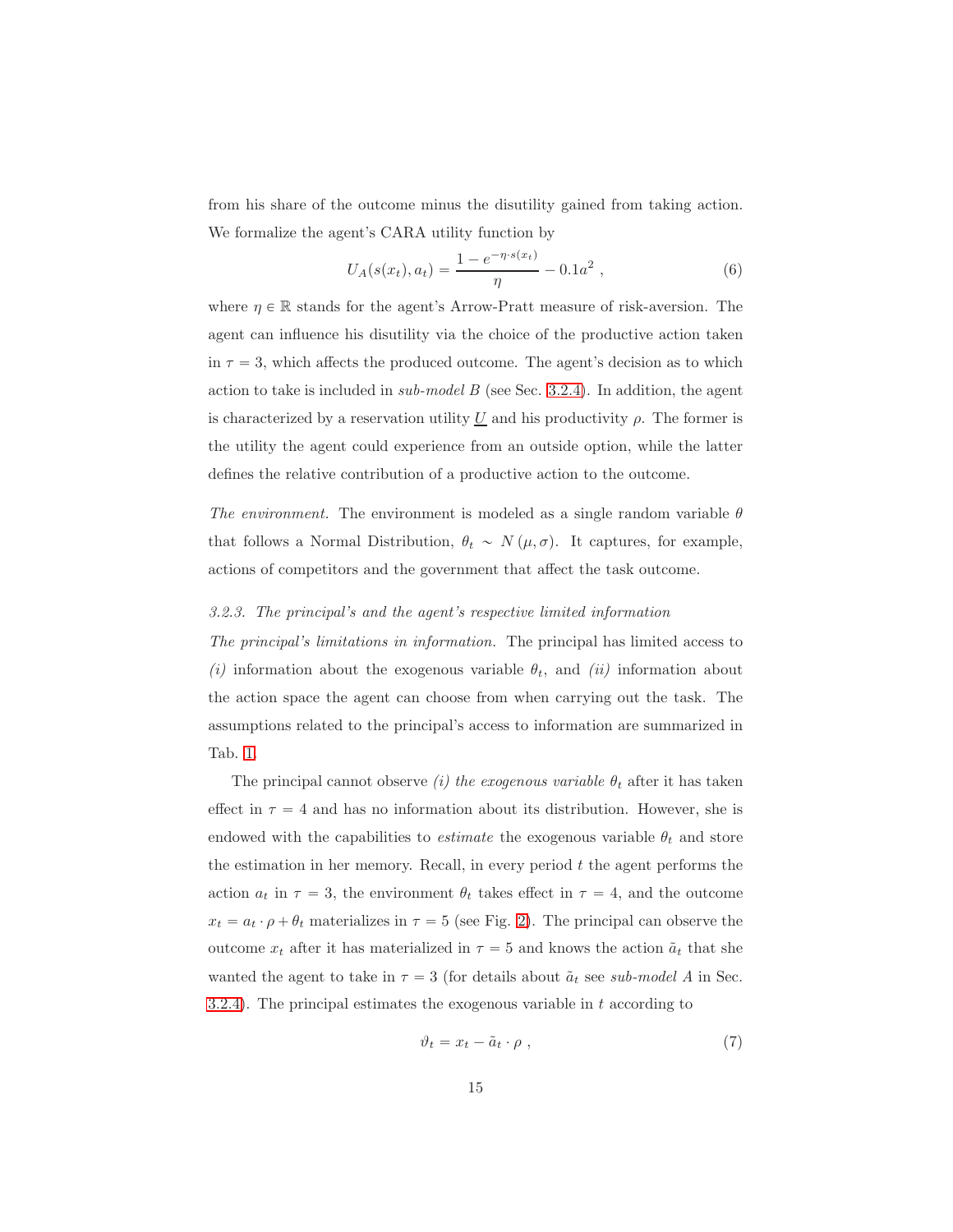| Types of information |                                                              |           | Hidden-action model <sup>a</sup> | $\mathbf{ABM}^{b}$ |                        |  |  |
|----------------------|--------------------------------------------------------------|-----------|----------------------------------|--------------------|------------------------|--|--|
|                      |                                                              | Principal | Agent                            | Principal          | Agent                  |  |  |
| (i)                  | Distribution of the<br>exog. factor                          | full      | full                             | no                 | $\mathbf{n}\mathbf{o}$ |  |  |
| (ii)                 | Action space                                                 | full      | full                             | lim                | full                   |  |  |
| (iii)                | Production<br>function                                       | full      | full                             | full               | full                   |  |  |
| (iv)                 | Outcome (after it<br>has materialized)                       | full      | full                             | full               | full                   |  |  |
| (v)                  | Agent's<br>characteristics                                   | full      | full                             | full               | full                   |  |  |
| (vi)                 | Agent's action                                               | no        | full                             | no                 | full                   |  |  |
| (vii)                | Exogenous<br>variable <sup>c</sup>                           | no        | full                             | no                 | full                   |  |  |
| (viii)               | Estimations and<br>observations of the<br>exogenous variable | n.a.      | n.a.                             | $\lim/\text{full}$ | $\lim/\text{full}$     |  |  |

Access to information: full=full access, lim=limited access, lim/full=limited or full access (depending on parameterization), no=no access, n.a.=not available in the model.

<sup>a</sup>Hidden-action model, see Sec. [3.1.](#page-8-0)

 $<sup>b</sup>$ Agent-based model, see Sec. [3.2.](#page-10-0)</sup>

 $c$ Only the agent has this information. In the ABM, the principal *estimates* the exogenous variable.

<span id="page-15-0"></span>Table 1: Information in the hidden-action model and the agent-based model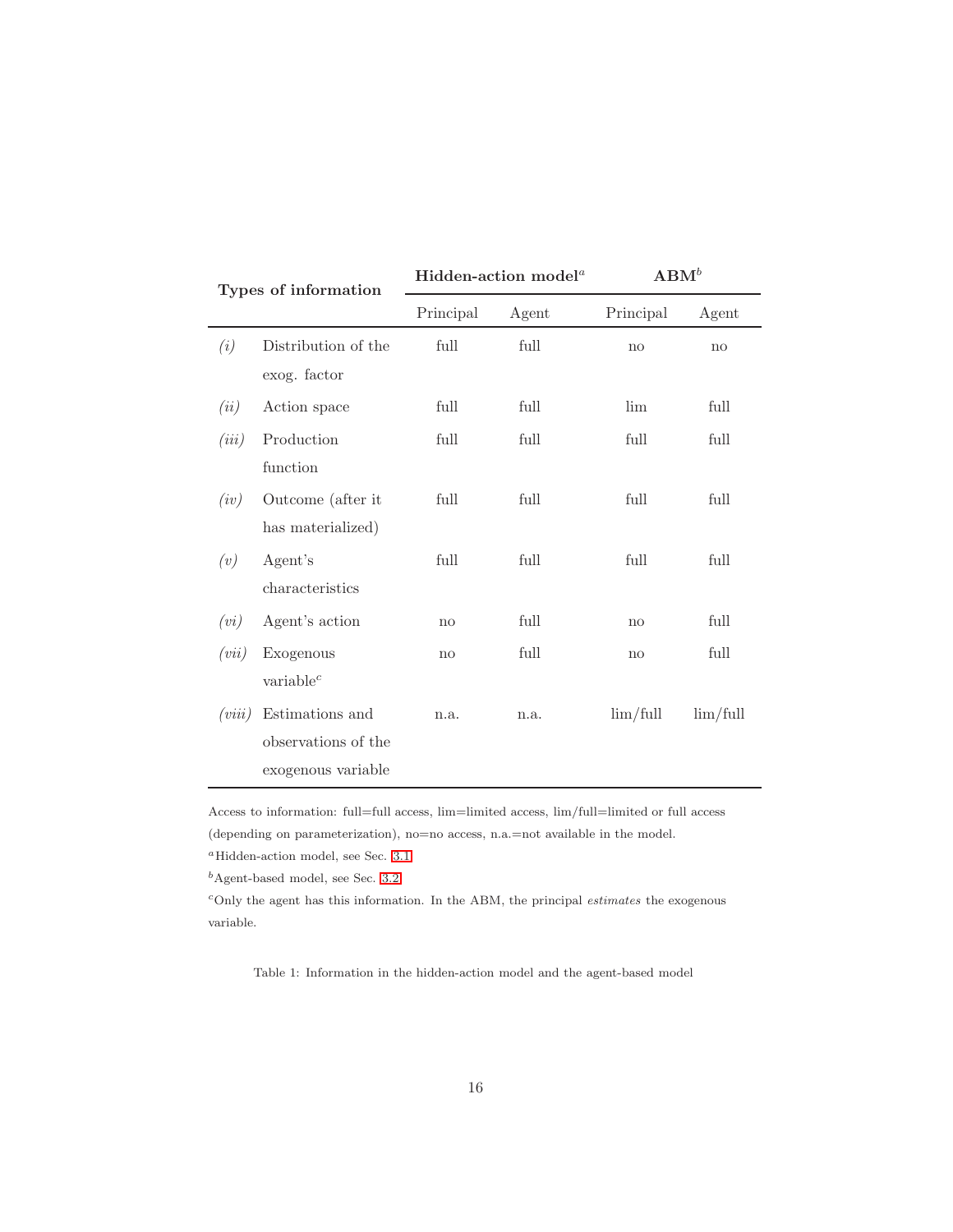and stores the estimation in her memory. We denote the previous estimations accessible to the principal in period t by

$$
\mathbf{M}_{Pt} = \left[\vartheta_{t-1}, \dots, \vartheta_{t-m}\right],\tag{8}
$$

where the parameter  $m$  defines the principal's memory in terms of the number of previously estimated exogenous variables accessible to her so that the length of  $M_{Pt}$  is equal to  $m<sup>11</sup>$  $m<sup>11</sup>$  $m<sup>11</sup>$ . The principal's prediction of the environment in t is computed as the mean  $\mu(\cdot)$  of the accessible estimations so that

$$
E_P(\theta_t) = \mu(\mathbf{M}_{Pt}) \ . \tag{9}
$$

The principal is also limited in her access to  $(ii)$  information about the action space. We denote the feasible actions  $t$  from the principal's point of view by  $A_{Pt}$ , and define the lower and the upper boundaries by the participation and the incentive compatibility constraint, respectively (Holmström, [1979;](#page-49-1) [Leitner & Wall, 2021\)](#page-51-2).<sup>[12](#page-16-1)</sup> Recall that computing the two constraints includes the outcome. Since the environment contributes to the outcome, we use the principal's prediction of the environment and reformulate the production function as

<span id="page-16-2"></span>
$$
\tilde{x}_{Pt} = a_t \cdot \rho + E_P(\theta_t) \tag{10}
$$

Then, we can formalize the lower boundary  $\underline{a}_{Pt}$  as the smallest feasible element of  $A_{Pt}$  that fulfills the participation constraint, so that  $\forall (a|U_A(s(\tilde{x}_{Pt}), a) \geq$  $\underline{U} \in A_{Pt}$  :  $\underline{a}_{Pt} \leq a$ . Corresponding to the incentive compatibility constraint, we define the upper boundary as the largest feasible action and formalize it by  $\overline{a}_{Pt} = \arg \max_{a' \in \mathbf{A}_{Pt}} U_A(s(\tilde{x}_{Pt}), a'))$ . We refer to  $\mathbf{A}_{Pt}$  as the principal's predicted action space in period t.

The principal accesses  $A_{Pt}$  when she searches for alternative actions that promise a higher utility than the action recently taken by the agent. To do so,

<sup>&</sup>lt;sup>11</sup>Please note that if the principal made less than m estimations (in periods  $t < m$ ), she only has those  $t$  number of estimations available.

<span id="page-16-1"></span><span id="page-16-0"></span><sup>&</sup>lt;sup>12</sup> Actions within the action space are ordered from smallest to largest.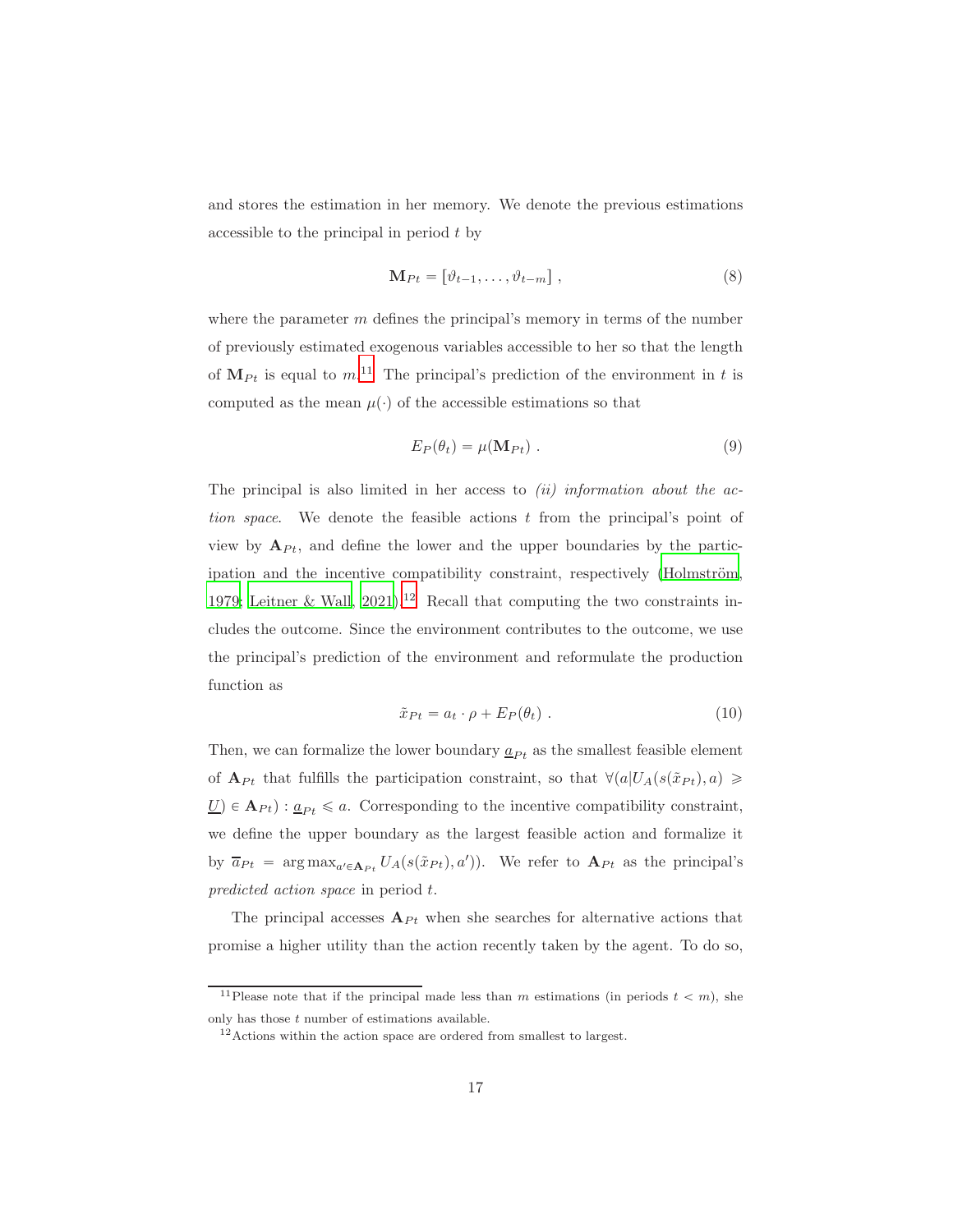the principal can either perform a local or a global search. The former results in access to actions similar to the action that she wanted the agent to take in the last period, while the latter means that the principal has access to actions that are more different from the recent action. Whether actions are similar or different is controlled by parameter  $\lambda$ , whereby  $1/\lambda$  and  $1 - 1/\lambda$  determine the fractions of the action space accessible in case of a local and global search, respectively. Details on the search procedure are provided in sub-model C (see Sec. [3.2.4\)](#page-18-0).

The agent's limitations in information. While the assumption of the agent's full accessibility of information related to the action space is transferred from the hidden-action model introduced in Sec. [3.1,](#page-8-0) the ABM assumes that the agent has limited access to information about the environment. However, unlike the principal, the agent can observe the environment's state after it has taken effect. We denote the observations of the exogenous variable available to the agent in period  $t$  by  $13$ 

$$
\mathbf{M}_{At} = \begin{bmatrix} \theta_{t-1}, \dots, \theta_{t-m} \end{bmatrix} . \tag{11}
$$

Parameter m controls the agent's memory. The agent's prediction of the environment in t is also computed as the mean  $\mu(\cdot)$  of the accessible estimations so that

$$
E_A(\theta_t) = \mu(\mathbf{M}_{At}) \tag{12}
$$

As is the case for the principal, the agent's prediction of the environment in period t affects the boundaries of what he regards as the set of feasible actions. His expected outcome in period  $t$  follows

<span id="page-17-1"></span>
$$
\tilde{x}_{At} = a_t \cdot \rho + E_A(\theta_t) \tag{13}
$$

Then, the lower boundary of the action space is defined by  $\forall (a|U_A(s(\tilde{x}_{At}), a) \geq$  $\underline{U}$   $\in$   $\mathbf{A}_{At}$ ) :  $\underline{a}_{At} \le a$ , and the upper boundary is  $\overline{a}_{At}$  =  $\arg \max_{a' \in \mathbf{A}_{At}} U_A(s(\tilde{x}_{At}), a'))$ .

<span id="page-17-0"></span><sup>&</sup>lt;sup>13</sup>If the agent makes less than m observations (in periods  $t < m$ ), he only has those estimations available.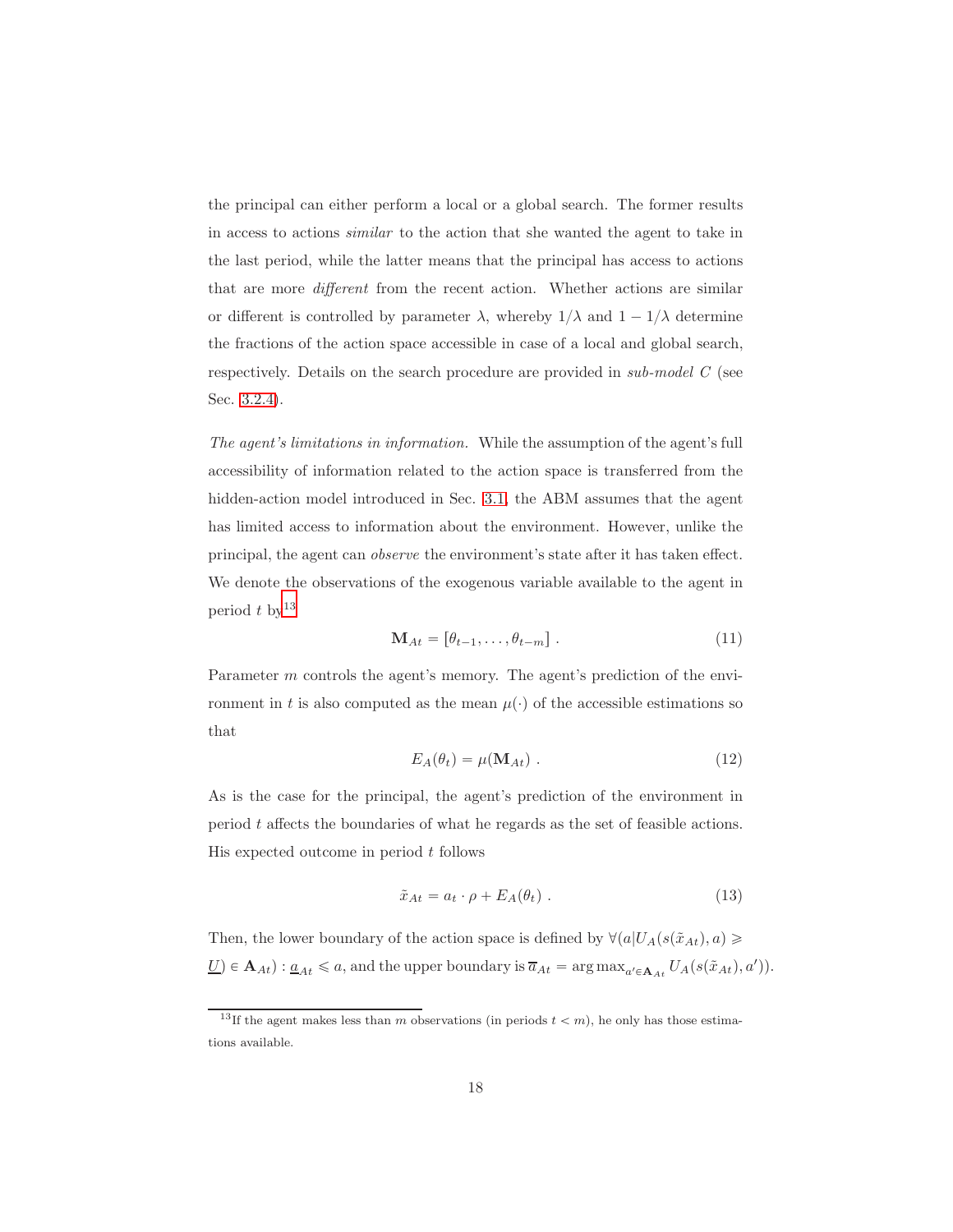<span id="page-18-0"></span>All assumptions related to the agent's access to information are included in Tab. [1.](#page-15-0)

### 3.2.4. Sub-models

Sub-model A. The first sub-model covers the principal's decision about the premium parameter  $\phi_t$  in period t. The input to this sub-model is the action the principal wants the agent to take in  $\tau = 3$ . We denote this action by  $\tilde{a}_t$ . In the first period,  $\tilde{a}_t$  is randomly drawn from  $A_{P1}$ , while for all further periods, it is decided upon in sub-model C. In every period, the principal computes the premium parameter  $\phi_t$  according to

$$
\phi_t = \underset{\phi \in [0,1]}{\arg \max} U_P(\tilde{x}_{Pt}, s(\tilde{x}_{Pt})) , \qquad (14)
$$

where the expected outcome is computed according to Eq. [10,](#page-16-2) and the sharing rule follows Eq. [5.](#page-12-1) Together with the task to be carried out by the agent, the sharing rule (including the premium parameter  $\phi_t$ ) is part of the contract.

Sub-model B. This sub-model captures the agent's decision whether or not to accept the contract in  $\tau = 2$  and which action to take in  $\tau = 3$ . The contract offered to him in  $\tau = 1$  is the input to this sub-model. To make his decision, the agent computes the action that maximizes his utility in period  $t$  according to

$$
a_t = \underset{a' \in A_{At}}{\arg \max} \, U_A(s(\tilde{x}_{At}, a')) \tag{15}
$$

The outcome  $\tilde{x}_{At}$  and the sharing rule  $s(\cdot)$  follow Eqs. [13](#page-17-1) and [5,](#page-12-1) respectively. If  $U_A(s(\tilde{x}_{At}, a_t)) \geq \underline{U}$ , the agent accepts the contract in  $\tau = 2$  and takes action  $a_t$  in  $\tau = 3$ .

Sub-model C. Sub-model C includes the decision rules employed by the principal in  $\tau = 6$  and 7 (see Fig. [2\)](#page-13-0). The decision as to whether to perform a local or a global search is driven by the principal's search tendency  $\delta \in [0, 1]$  and her estimation of the environment's effect in the previous period,  $\tilde{\vartheta}_{t-1}$ . We refer to a local and a global search as exploitation and exploration, respectively. The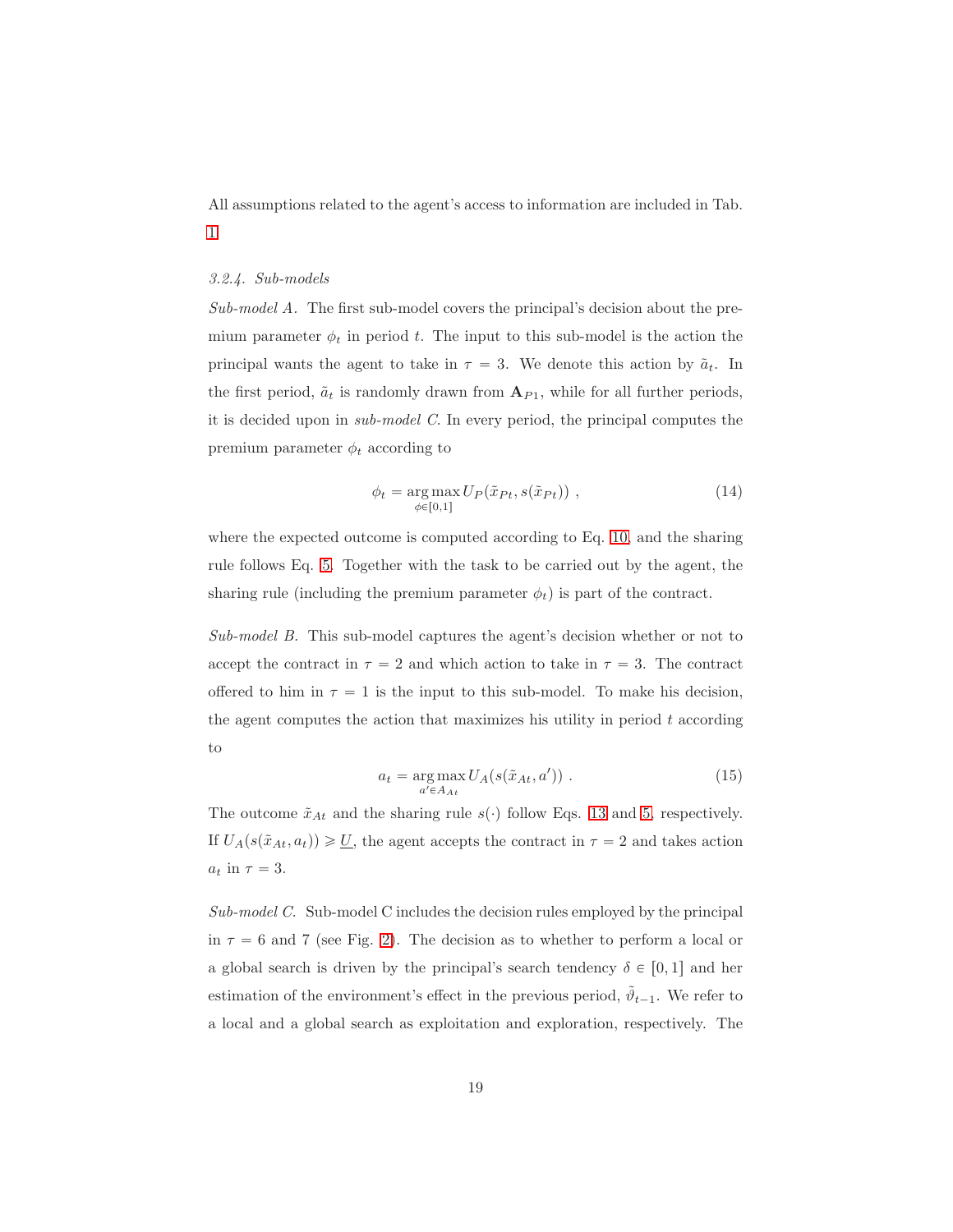exploration threshold in  $t$ ,  $\kappa_t$ , is implicitly defined by

$$
\delta = \frac{1}{\sigma \cdot \sqrt{2\pi}} \cdot \int_{-\infty}^{\kappa_t} e^{-\frac{1}{2} \cdot \left(\frac{z-\mu}{\sigma}\right)} dz \,, \tag{16}
$$

where the mean is  $\mu = \mu(\mathbf{M}_{Pt})$ , and the standard deviation is  $\sigma = \sigma(\mathbf{M}_{Pt})$ . The principal performs a global (local) search for alternative actions if  $\tilde{\vartheta}_{t-1} \geq \kappa_t$  $(\tilde{\vartheta}_{t-1} < \kappa_t)$  [\(Leitner & Wall](#page-51-2), [2021](#page-51-2)).

In steps  $\tau = 6$  and 7 of period t, the principal searches for the action  $\tilde{a}_{t+1}$ that she wants the agent to take in  $t + 1$  (see Fig. [2\)](#page-13-0). The search spaces are defined relative to each other: The local search space captures a fraction of  $1/\lambda$  of  $\mathbf{A}_{Pt}$  and is equally distributed around  $\tilde{a}_t$  (the action which the principal wanted the agent to take in  $\tau = 3$  in round t).<sup>[14](#page-19-1)</sup> The global search space is the fraction  $1 - (1/\lambda)$  of  $A_{Pt}$  and is the area outside of the exploitation space but inside of the boundaries of  $A_{Pt}$ . Whether the principal searches in the global or the local search space is driven by her search tendency, so that higher (lower) values of  $\delta$  increase (decrease) the probability of a global search. Once the search space is fixed, the principal randomly finds two alternative actions (with uniformly distributed probability) that are evaluated together with  $\tilde{a}_t$ . She determines the action that promises to maximize her utility (see Eq. [4\)](#page-12-2) as the action  $\tilde{a}_{t+1}$ , which is the input into sub-model A in round  $t + 1$ .

## <span id="page-19-0"></span>4. Results

#### 4.1. Simulation experiments

We perform simulation experiments for principals and agents who are characterized by having either a low, medium, or high memory, by setting the memory parameter m to a value of 1, 3, and  $\infty$ , respectively. For the principal, we consider the cases of access to small  $(1/\lambda = 1/10)$ , medium  $(1/\lambda = 1/5)$ , and large local search spaces  $(1/\lambda = 1/3)$  and three different search tendencies. For

<span id="page-19-1"></span><sup>&</sup>lt;sup>14</sup>If  $\tilde{a}_t$  is located outside of  $A_{Pt}$ , the principal is forced to search globally for alternative actions.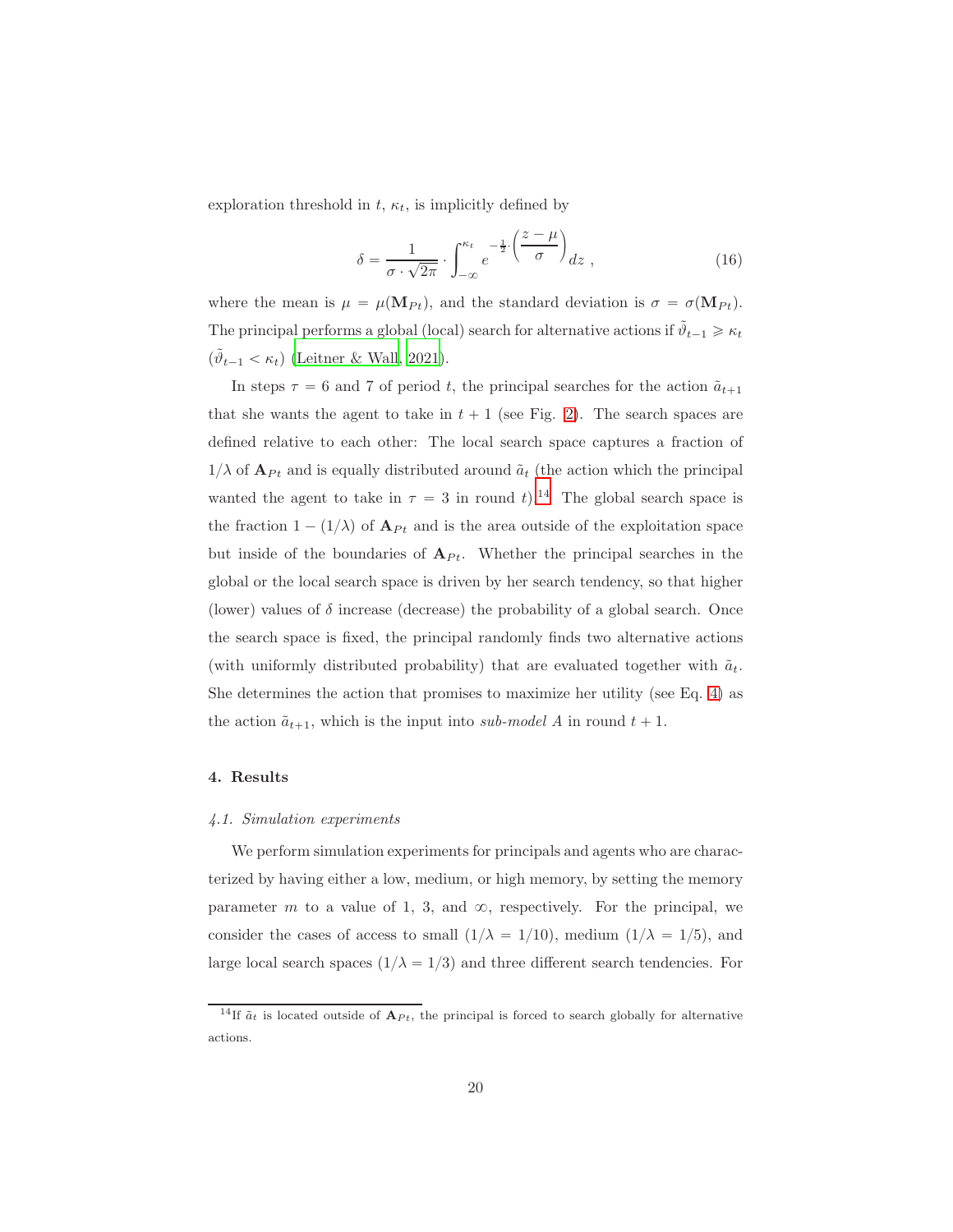| Symbol                              | Description                                                   | Range/default value |  |  |  |  |  |  |  |  |
|-------------------------------------|---------------------------------------------------------------|---------------------|--|--|--|--|--|--|--|--|
| Parameters related to the principal |                                                               |                     |  |  |  |  |  |  |  |  |
| m                                   | Access to previous estimations of the en- $\{1,3,\infty\}$    |                     |  |  |  |  |  |  |  |  |
|                                     | vironment                                                     |                     |  |  |  |  |  |  |  |  |
| $1/\lambda$                         | Fraction of the action space that can be $\{1/3, 1/5, 1/10\}$ |                     |  |  |  |  |  |  |  |  |
|                                     | accessed in case of a local search                            |                     |  |  |  |  |  |  |  |  |
| $\delta$                            | Tendency for global search                                    | $\{.25, .50, .75\}$ |  |  |  |  |  |  |  |  |
| Parameters related to the agent     |                                                               |                     |  |  |  |  |  |  |  |  |
| $\boldsymbol{m}$                    | Access to previous observations of the                        | $\{1,3,\infty\}$    |  |  |  |  |  |  |  |  |
|                                     | environment                                                   |                     |  |  |  |  |  |  |  |  |
| $\rho$                              | Productivity                                                  | 50                  |  |  |  |  |  |  |  |  |
| $\eta$                              | Arrow-Pratt measure of risk-aversion                          | .50                 |  |  |  |  |  |  |  |  |
|                                     | Parameters related to the environment                         |                     |  |  |  |  |  |  |  |  |
| $\sigma$                            | Standard deviation, defined relative to                       | $\{.05x^*, .25x^*,$ |  |  |  |  |  |  |  |  |
|                                     | the optimal performance $x^*$ suggested $.45x^*, .65x^*$      |                     |  |  |  |  |  |  |  |  |
|                                     | by the static hidden-action model                             |                     |  |  |  |  |  |  |  |  |
| $\mu$                               | Mean                                                          | $\overline{0}$      |  |  |  |  |  |  |  |  |
|                                     | Global parameters                                             |                     |  |  |  |  |  |  |  |  |
| T                                   | Periods                                                       | 20                  |  |  |  |  |  |  |  |  |
| R                                   | Simulation runs                                               | 700                 |  |  |  |  |  |  |  |  |

<span id="page-20-0"></span>Table 2: Key parameters of the agent-based model and ranges for simulation experiments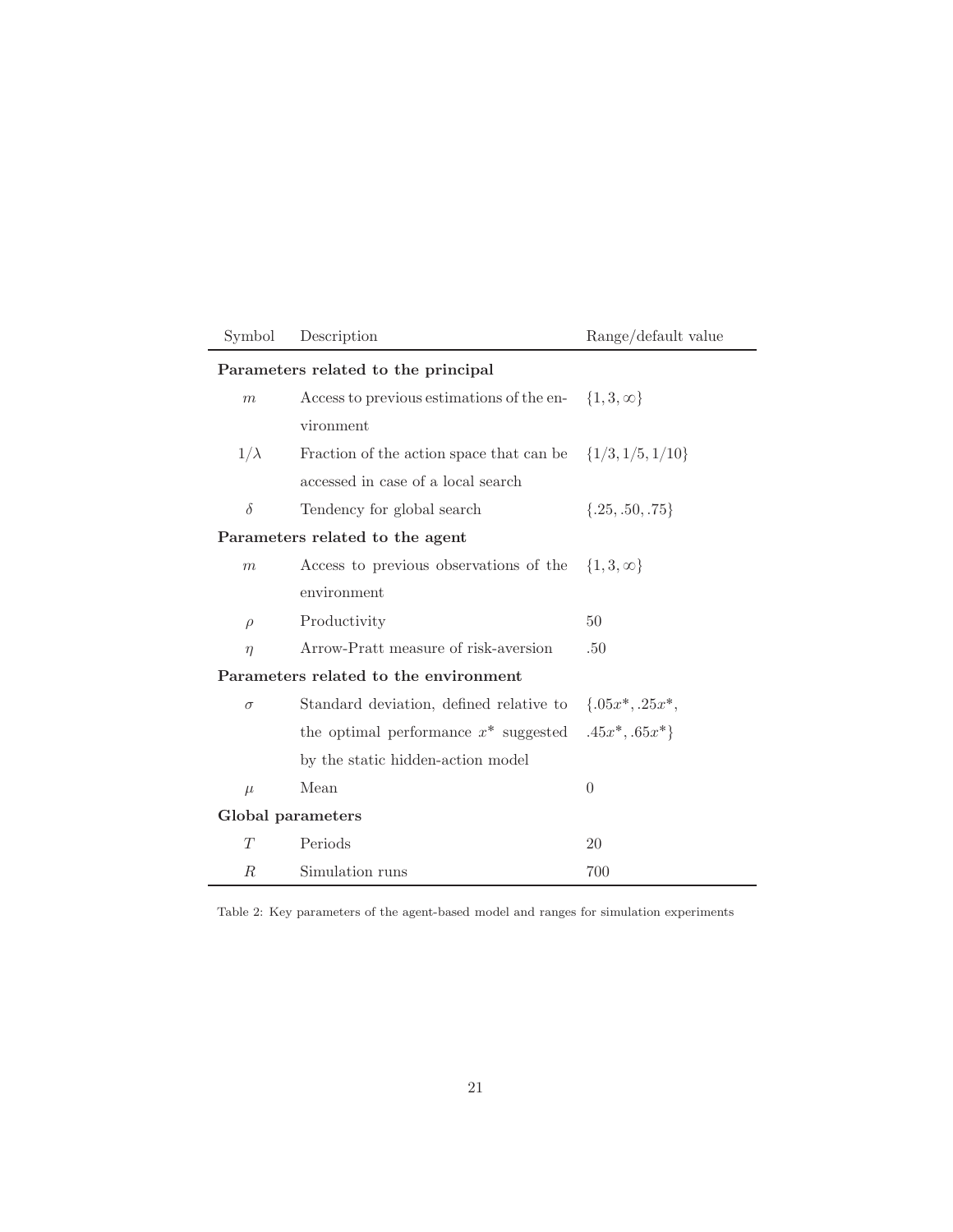the latter, we include a strong tendency for exploitation ( $\delta = 0.25$ ), indifferent principals who perform exploration and exploitation with the same probability  $(\delta = 0.50)$ , and principals who are more prone to exploration  $(\delta = 0.75)$  into our analysis. In addition, we consider environments of different complexity. In particular, we control for complexity via the standard deviation of the distribution of the exogenous variable that we set relative to the optimal outcome of Holmström's hidden action model,  $x^*$ . We set the standard deviation at either  $\sigma = 0.05x^*$ ,  $0.25x^*$ ,  $0.45x^*$  or  $0.65x^*$ , indicating a range from relatively stable to relatively turbulent environments. These parameter settings result in a total number of  $3 \cdot 3 \cdot 3 \cdot 4 = 108$  scenarios. We perform  $R = 700$  simulation runs for every scenario, and our analysis focuses on the first  $T = 20$  $T = 20$  $T = 20$  periods.<sup>[15](#page-21-0)</sup> Table 2 summarizes the key parameters included in the model and the global simulation parameters.

#### <span id="page-21-3"></span><span id="page-21-2"></span>4.2. Dynamics in the principal's domain

# 4.2.1. Dynamics in the principal's search for optimal incentive schemes: The Sisyphus effect

The dynamics of the principal's search for optimal incentive schemes<sup>[16](#page-21-1)</sup> are driven by two forces:  $(i)$  The distance between the solution found by the principal and the optimal one, and  $(ii)$  the fluctuation range of the predicted action space. The dynamics unfolding from the interaction of these two forces are illustrated in Fig. [3,](#page-23-0) which schematically shows a stylized hill-climbing procedure with a global search: In period  $t$ , the principal starts at a random position in the predicted action space (indicated by the vertical line). The gray area around this position indicates the local search space. In period  $t + 1$ , the principal performs a global search outside of the gray area but inside the boundaries of the action space, leading to an increase of the action level. The search procedure

<span id="page-21-0"></span><sup>&</sup>lt;sup>15</sup>The number of simulation runs was fixed on the basis of variance analysis [\(Lorscheid et al.](#page-51-7), [2012\)](#page-51-7).

<span id="page-21-1"></span><sup>&</sup>lt;sup>16</sup>For readability, we refer to the action found by the principal and the corresponding sharing rule (the incentive scheme) as the solution.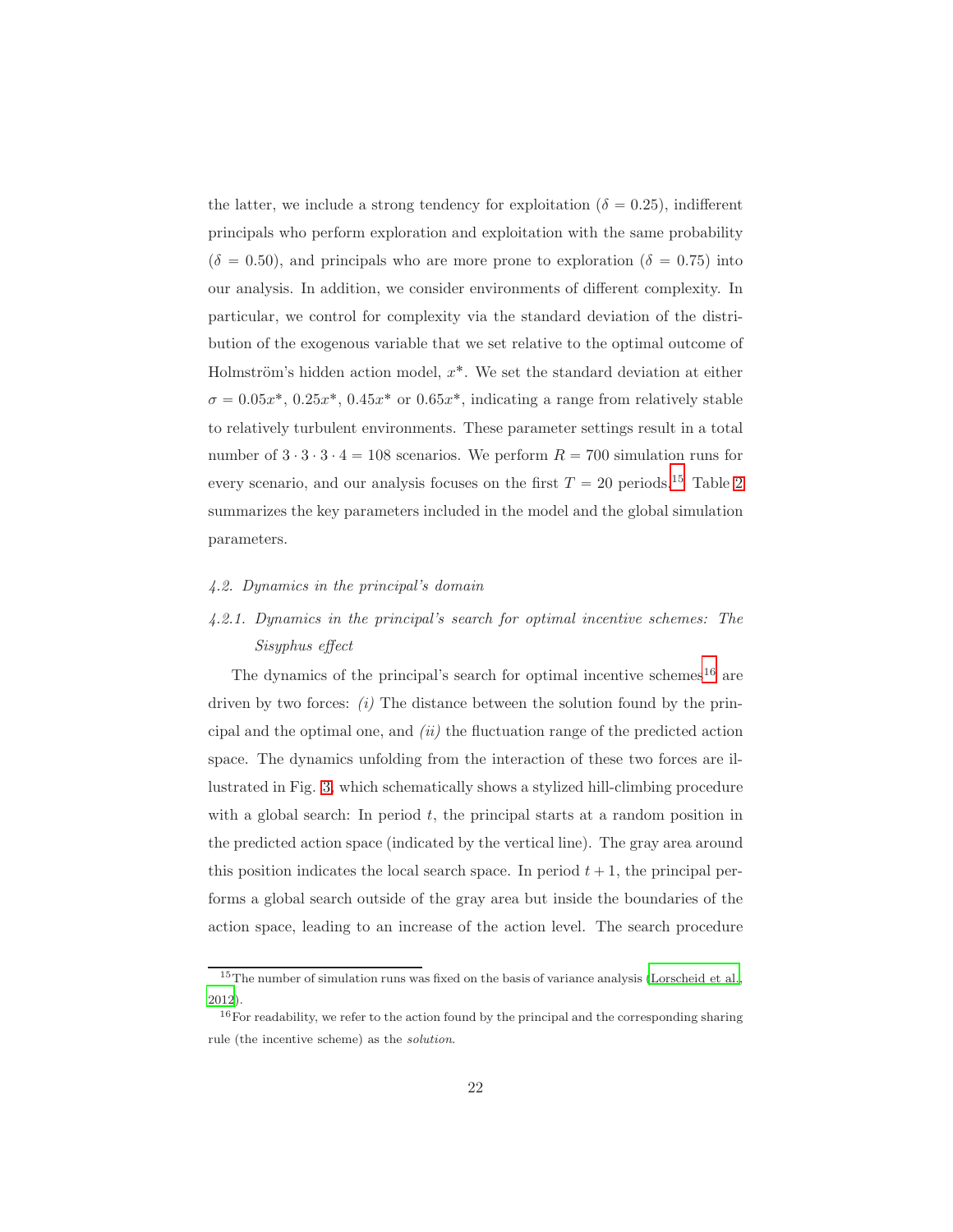is repeated  $h$  times until the discovered solution is close to the action space's upper boundary.[17](#page-22-0)

The driving forces  $(i)$  and  $(ii)$  interact in two ways. First, the distance between the solution found by the principal and the optimal solution in period  $t + h + 2$  is influenced by the size of the local search space  $(1/\lambda)$ . The number of periods required to come up with close-to-optimal solutions is affected by  $1/\lambda$  and the principal's search tendency  $\delta$ . Recall, the latter influences whether a local or a global search is performed. The principal follows a hill-climbing strategy and intends to increase the level of the action stepwise by selecting actions that promise to be closer to the optimal action [\(Cormen et al.](#page-46-2), [2009\)](#page-46-2). The search spaces are defined relative to each other: If the information accessible to the principal in a local search increases from  $1/10$  to  $2/3$  of the entire action space, the information accessible in case of a global search decreases from  $9/10$ to  $2/3$  of the entire action space, respectively. Thus, as the size of the *local* search space increases, the principal is forced to be more innovative – in terms of longer jumps – when performing a global search.

A strong focus on long jumps (in terms of a high  $\delta$  and large  $1/\lambda$ ) is efficient as long as the solution can be improved in significant steps [\(Yang et al., 2007\)](#page-54-6), which is usually the case at the beginning of a search procedure. A focus on short jumps at the beginning of a search procedure – in terms of low  $\delta$  and  $1/\lambda$ –, in contrast, will result in a slower convergence of the solution found by the principal to the optimal one. In Fig. [3,](#page-23-0) the periods required by the principal for searching for better solutions are indicated by  $h$ . As soon as the principal comes up with solutions that are already close to the optimal one (see periods  $t + h + 2$  in Fig. [3\)](#page-23-0), a strong emphasis on exploration will make it difficult for her to find better solutions since there is no room for improvement outside the local search space [\(Yao et al.](#page-55-1), [1999\)](#page-55-1). Thus, an exclusive focus on a global search

<span id="page-22-0"></span> $17$ Recall that actions are ordered, and due to first-order stochastic dominance, higher action levels lead to higher outcomes. Therefore, to increase the outcome, the principal intends to move towards the upper boundary of the action space.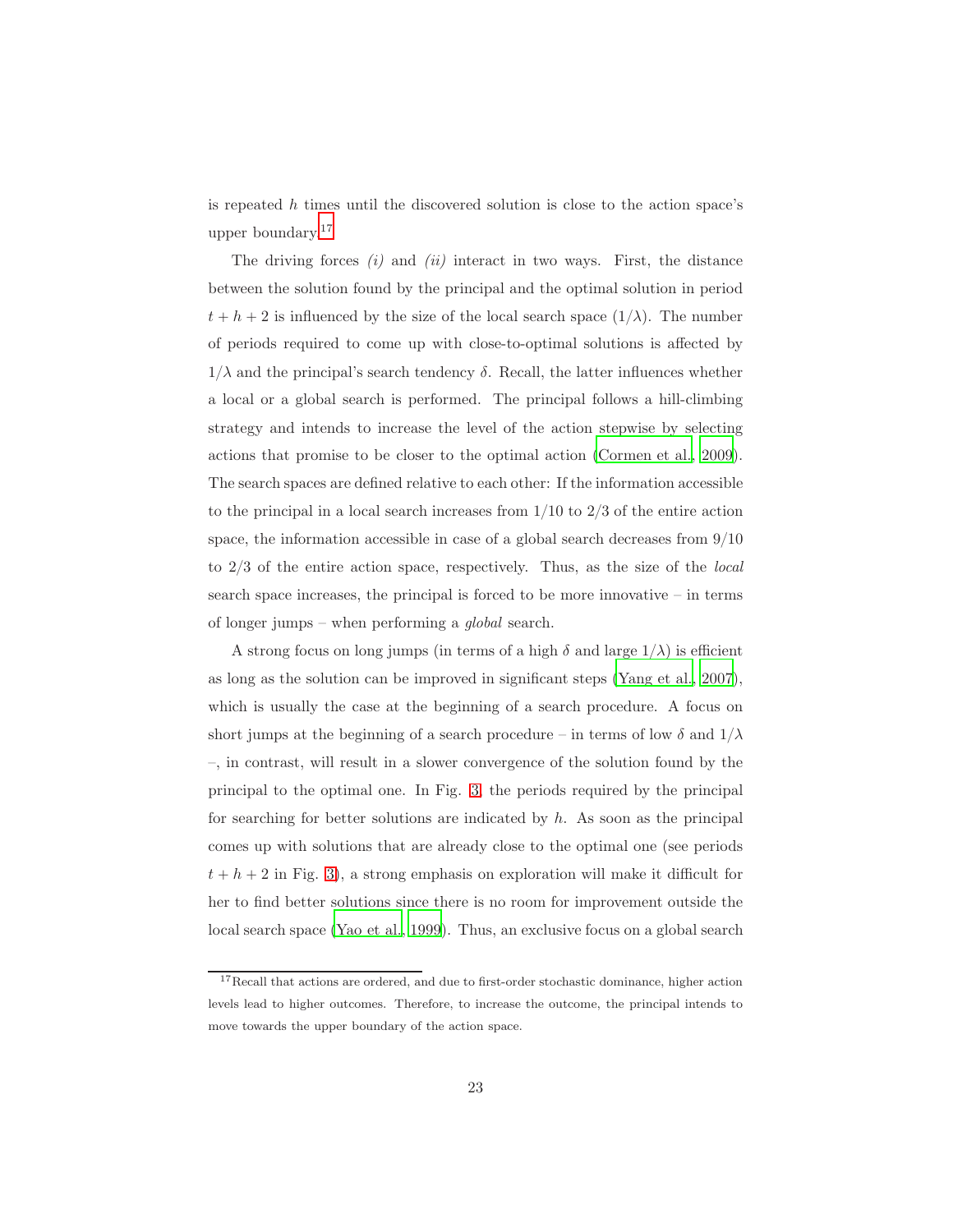

<span id="page-23-0"></span>Figure 3: Schematic representation of the dynamics leading to the Sisyphus effect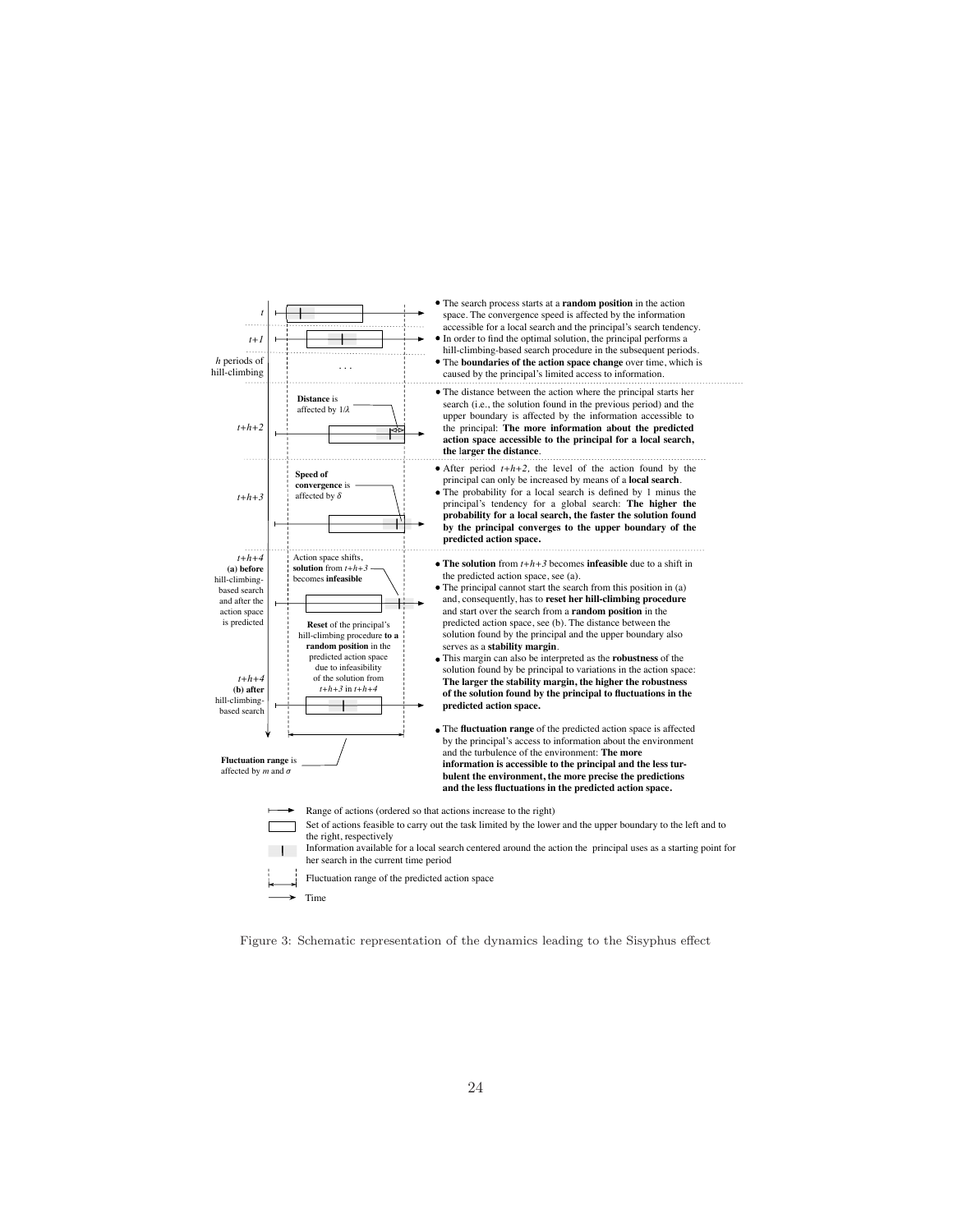in these periods would result a standstill, which has a conceptual similarity to a local maximum.[18](#page-24-0) A local search is the only way out of the 'local maximum' (see period  $t + h + 3$  in Fig. [3\)](#page-23-0). Consequently, the convergence speed in periods  $t + h + 2$  onward is driven by the principal's search tendency  $\delta$ , so that a strong (weak) tendency for a local search leads to a faster (slower) convergence to the optimal solution.

Second, the fluctuation range of the predicted action space is affected by the principal's memory and the turbulence in the environment: Recall that the principal searches in the set of actions feasible to carry out the task when performing her hill-climbing-based search and that her prediction of the environment is included in the lower and the upper boundaries of the predicted action space (see Sec. [3.2.3\)](#page-14-0). The fluctuation of the action space is affected by the precision of the principal's predictions, whereby more precision directly translates to less fluctuation in the lower and the upper boundaries. In the model introduced here, the stability of the principal's prediction is affected by the access to information about the environment  $(m)$  and the turbulence of the environment  $(\sigma)$ , such that low values of m and/or high values of  $\sigma$  lead to relatively large fluctuation ranges. In contrast, the opposite holds true for rather large values of m and/or high values of  $\sigma$ .

These interactions reveal some interesting dynamics: The search procedure assures that the solution found by the principal converges to the optimal solution, whereby the convergence speed is affected by the size of the local search space and the principal's search tendency. For the principal, solutions close to the optimal one are beneficial as long as she can predict the action space precisely. Suppose the precision of the principal's prediction of the action space is low. In that case, the fluctuation range of the search space is high, which increases the likelihood of the action from which the principal starts her search shifting into the infeasible region (see period  $t + h + 4$  (a) in Fig. [3\)](#page-23-0). Please

<span id="page-24-0"></span><sup>18</sup>Information about a small (large) fraction of the action space indicates that the principal comes to a standstill closer (farther) to the optimal solution.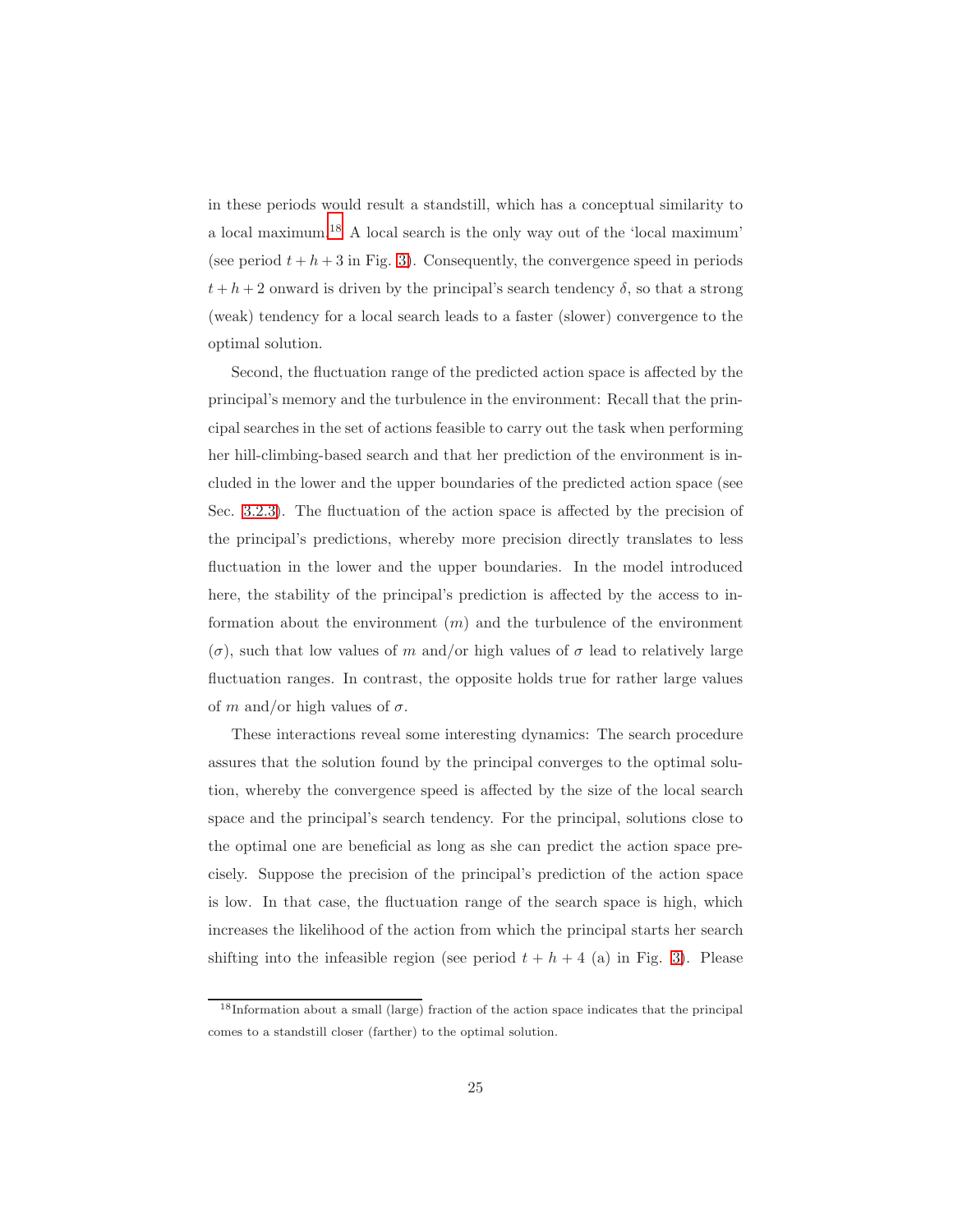note that the principal is unaware of the boundaries of the action space but can only assess whether an action is feasible or not and cannot evaluate the distance to the feasible region.<sup>[19](#page-25-0)</sup> Therefore, she is forced to reset her hill-climbing procedure, i.e., she moves the action level to a random position in the predicted action space to start over the search process (see also period  $t + h + 4$  (b) in Fig. [3\)](#page-23-0).

<span id="page-25-2"></span>From these dynamics, we can identify the following trade-off: Converging to the optimal solution faster is desirable for the principal as it is associated with a higher outcome. This, however, comes at the cost of robustness. Suppose the distance between the found solution and the optimal one is small (large). In that case, the solution is less (more) robust to variations in the upper boundary, and it is more (less) likely that the found solution becomes infeasible if the upper boundary shifts to the left (see Fig. [3\)](#page-23-0). We refer to the distance between the solution bound by the principal and the upper boundary of the action space as the stability margin.

## <span id="page-25-3"></span>4.2.2. Limited information and final performances

Performance measure. To analyze how well the incentive scheme effective by the end of the observation period performs, we report the mean normalized actions taken by the agent in the last period as a performance measure in Tab. [3](#page-27-0) (together with the confidence intervals at the 99%-level).<sup>[20](#page-25-1)</sup> For period  $t = 20$ , the mean normalized action taken by the agent is computed according to

<span id="page-25-4"></span>
$$
\tilde{a}_t = \frac{1}{R} \sum_{r=1}^{r=R} \frac{a_{tr}}{a^*} \,,\tag{17}
$$

<span id="page-25-0"></span><sup>&</sup>lt;sup>19</sup>This is a feasible assumption since otherwise, the principal would simply select the upper boundary of the action space as the action she wants the agent to carry out. This would render all search efforts unnecessary.

<span id="page-25-1"></span><sup>20</sup>The control of the agent's behavior is at the center of interest in hidden-action setups. The action is directly related to the outcome via the production function. Compared to the outcome, analyzing the action taken by the agent is free from any environmental impact. Therefore, basing the analysis on the actions taken by the agent appears appropriate (see also [Leitner & Wall](#page-51-2), [2021](#page-51-2)).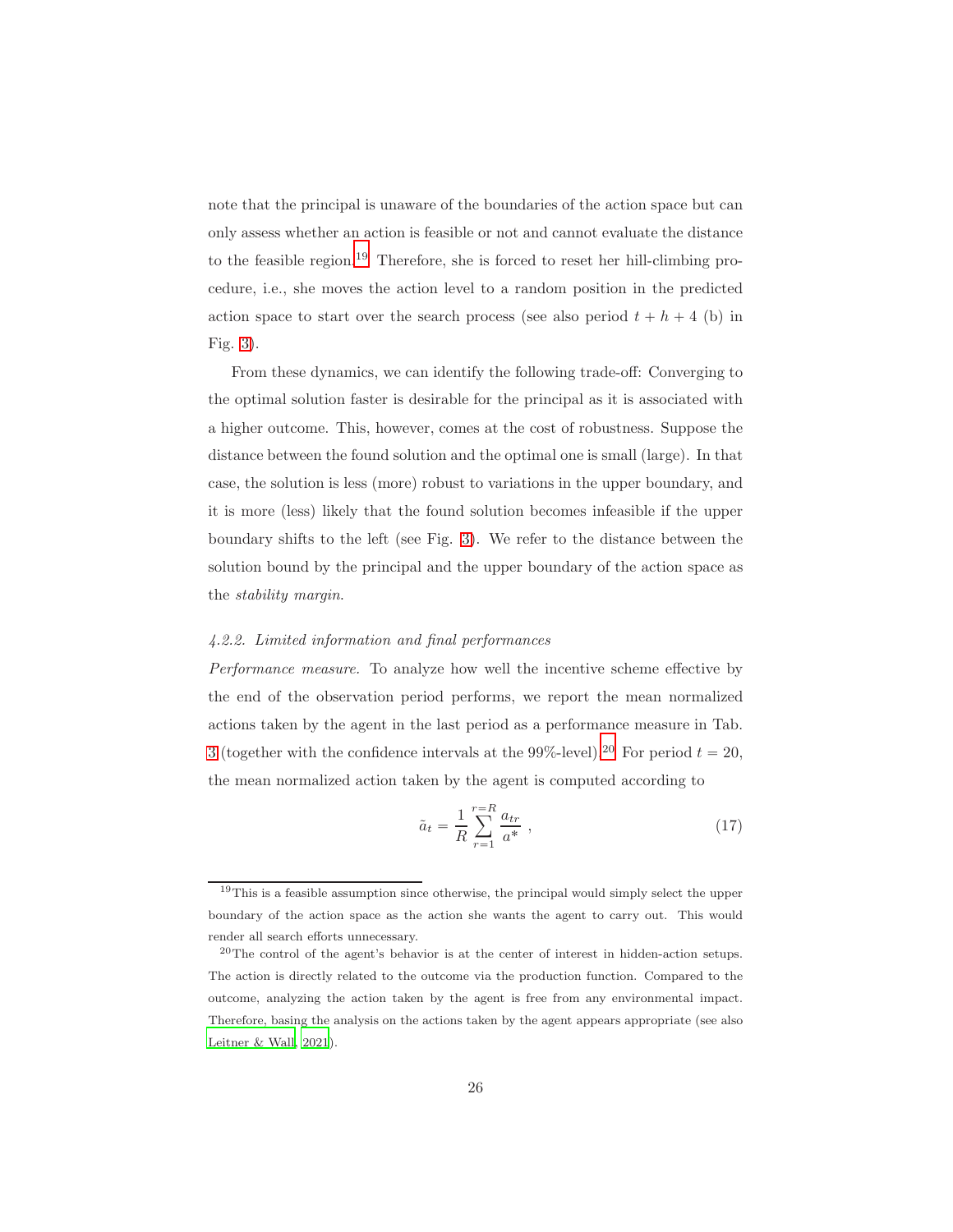where  $a^*$  represents the optimal action derived from the hidden action model (for its computation, see [Appendix A\)](#page-56-0), and  $a_{tr}$  stands for the action taken by the agent in period  $t$  and simulation round  $r$ .

Results. The Sisyphus effect introduced in Sec. [4.2.1](#page-21-2) substantially shapes the results presented in Tab. [3.](#page-27-0) We identify three main results. First, the optimal incentive scheme does not emerge if access to information is limited. As discussed in Sec. [4.2.1,](#page-21-2) even if the principal can find a solution almost identical to the optimal one, the slightest fluctuation in the action space's predicted upper boundary leads to a reset of the hill-climbing procedure. Thus, it is rather unlikely that close-to-optimal solutions are perpetuated for a long time.

Second, we can observe that an increase in access to information about the environment results in higher action levels in all scenarios. This effect appears to be more pronounced if the local search space is small. This is intuitive, as more information about the environment leads to rather precise predictions of the action space, and small local search spaces result in relatively close solutions to the optimal one. In rather turbulent environments, this finding is less pronounced (but still significant). Since turbulence in the environment decreases the precision of the predicted action space's upper boundary, the Sisyphus effect becomes more severe in these cases, which results in lower action levels on average.

Third, it is in line with the Sisyphus effect that large local search spaces are particularly beneficial for the final performance if the principal puts a strong focus on *exploitation* ( $\delta = .25$ ). However, it is counter-intuitive that large local search spaces are even more beneficial if the principal puts a strong emphasis on exploration instead of exploitation ( $\delta = .75$ ). Two competing effects drive this last observation: First, there are performance drops caused by the Sisyphus effect, and second, moderately well-performing solutions can be perpetuated for a longer period of time, since higher larger local search spaces translate into larger stability margins (Sec. [4.2.1\)](#page-21-2), which is why the organization is better off on average. In relatively turbulent environments, the former effect overrules the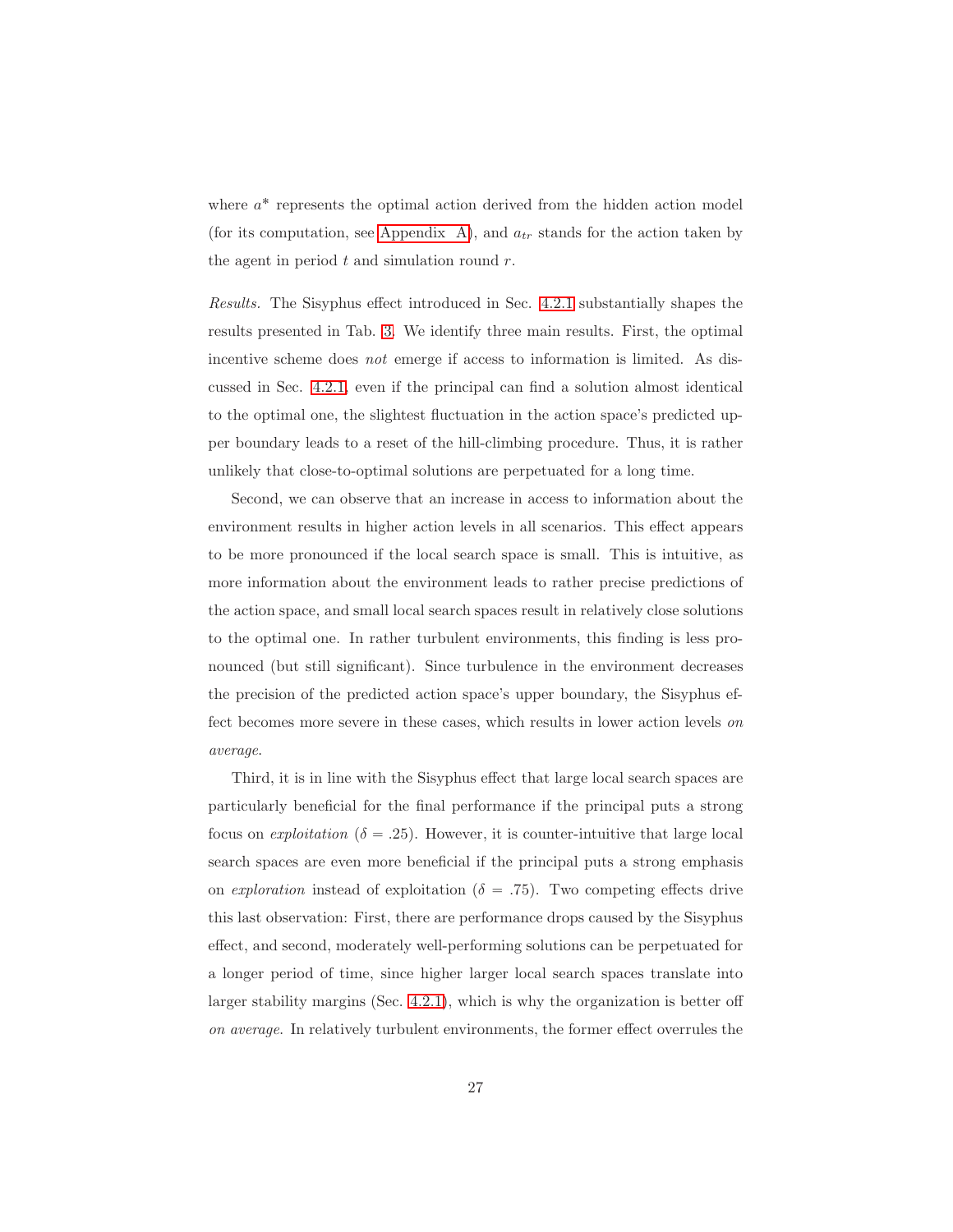|                               |                                             |                  | $.05x*$                                         |         |         | $.25x*$<br>Information about<br>action space $(1/\lambda)$ |         |         | $.45x*$                                         |            |                                                 | $.65x*$ |         |            |  |
|-------------------------------|---------------------------------------------|------------------|-------------------------------------------------|---------|---------|------------------------------------------------------------|---------|---------|-------------------------------------------------|------------|-------------------------------------------------|---------|---------|------------|--|
| Principal's<br>tendency for a | Information<br>about envi-<br>ronment $(m)$ |                  | Information about<br>action space $(1/\lambda)$ |         |         |                                                            |         |         | Information about<br>action space $(1/\lambda)$ |            | Information about<br>action space $(1/\lambda)$ |         |         |            |  |
| global search $(\delta)$      |                                             |                  | 1/10                                            | 1/5     | 1/3     | 1/10                                                       | 1/5     | 1/3     | 1/10                                            | 1/5        | 1/3                                             | 1/10    | 1/5     | 1/3        |  |
| .25                           | $\mathbf{1}$                                | $\tilde{a}_{20}$ | .737                                            | .824    | .819    | .681                                                       | .692    | .709    | .652                                            | .673       | .668                                            | .678    | .715    | .696       |  |
|                               |                                             | <b>CI</b>        | $+.017$                                         | $+.016$ | $+.017$ | $+.025$                                                    | $+.025$ | $+.025$ | $+.032$                                         | $+.032$    | $+.030$                                         | $+.037$ | $+.038$ | $+.039$    |  |
|                               | 3                                           | $\tilde{a}_{20}$ | .892                                            | .891    | .901    | .823                                                       | .839    | .832    | .789                                            | .789       | .792                                            | .767    | .767    | .795       |  |
|                               |                                             | CI               | $+.013$                                         | $+.013$ | $+.014$ | $+.019$                                                    | $+.018$ | $+.019$ | $+.023$                                         | $+.023$    | $+.024$                                         | $+.025$ | $+.026$ | $+.027$    |  |
|                               | $\infty$                                    | $\tilde{a}_{20}$ | .945                                            | .954    | .962    | .898                                                       | .915    | .917    | .901                                            | .893       | .902                                            | .877    | .885    | .893       |  |
|                               |                                             | CI               | $\pm .011$                                      | $+.010$ | $+.009$ | $+.013$                                                    | $+.012$ | $+.013$ | $+.014$                                         | $\pm.015$  | $+.014$                                         | $+.015$ | $+.015$ | $\pm .015$ |  |
| .50                           | $\mathbf{1}$                                | $\tilde{a}_{20}$ | .743                                            | .824    | .829    | .650                                                       | .707    | .706    | .667                                            | .678       | .693                                            | .677    | .711    | .696       |  |
|                               |                                             | <b>CI</b>        | $+.017$                                         | $+.016$ | $+.016$ | $+.026$                                                    | $+.025$ | $+.025$ | $+.029$                                         | $+.031$    | $+.032$                                         | $+.038$ | $+.040$ | $+.039$    |  |
|                               | 3                                           | $\tilde{a}_{20}$ | .901                                            | .909    | .908    | .843                                                       | .839    | .835    | .816                                            | .810       | .822                                            | .789    | .812    | .789       |  |
|                               |                                             | <b>CI</b>        | $+.012$                                         | $+.011$ | $+.012$ | $+.017$                                                    | $+.018$ | $+.019$ | $+.023$                                         | $+.022$    | $+.023$                                         | $+.025$ | $+.027$ | $\pm.027$  |  |
|                               | $\infty$                                    | $\tilde{a}_{20}$ | .960                                            | .964    | .966    | .925                                                       | .925    | .929    | .899                                            | .918       | .903                                            | .899    | .902    | .908       |  |
|                               |                                             | CI               | $\pm.008$                                       | $+.008$ | $+.007$ | $+.011$                                                    | $+.011$ | $+.010$ | $+.014$                                         | $+.011$    | $+.014$                                         | $+.015$ | $+.014$ | $+.013$    |  |
| .75                           | $\mathbf{1}$                                | $\tilde{a}_{20}$ | .733                                            | .828    | .843    | .659                                                       | .700    | .707    | .653                                            | .669       | .688                                            | .683    | .692    | .710       |  |
|                               |                                             | <b>CI</b>        | $+.019$                                         | $+.016$ | $+.016$ | $+.025$                                                    | $+.025$ | $+.025$ | $+.030$                                         | $\pm .032$ | $+.031$                                         | $+.038$ | $+.037$ | $+.038$    |  |
|                               | 3                                           | $\tilde{a}_{20}$ | .917                                            | .924    | .916    | .863                                                       | .851    | .833    | .817                                            | .808       | .825                                            | .802    | .794    | .804       |  |
|                               |                                             | <b>CI</b>        | $+.010$                                         | $+.009$ | $+.010$ | $+.015$                                                    | $+.017$ | $+.017$ | $+.023$                                         | $\pm.022$  | $+.022$                                         | $+.026$ | $+.026$ | $\pm.026$  |  |
|                               | $\infty$                                    | $\tilde{a}_{20}$ | .961                                            | .967    | .956    | .932                                                       | .935    | .925    | .915                                            | .915       | .909                                            | .912    | .904    | .899       |  |
|                               |                                             | <b>CI</b>        | $+.007$                                         | $+.005$ | $+.006$ | $+.009$                                                    | $+.009$ | $+.009$ | $+.011$                                         | $\pm .011$ | $+.011$                                         | $+.012$ | $+.013$ | $+.012$    |  |

Environmental turbulence  $(\sigma)$ 

 $\tilde{a}_{20}$ =mean normalized action taken by the agent in period  $t = 20$  (see Eq. [17\)](#page-25-2), CI=confidence interval for  $\alpha = .01$ .

<span id="page-27-0"></span>Table 3: Mean performance and confidence intervals after <sup>20</sup> periods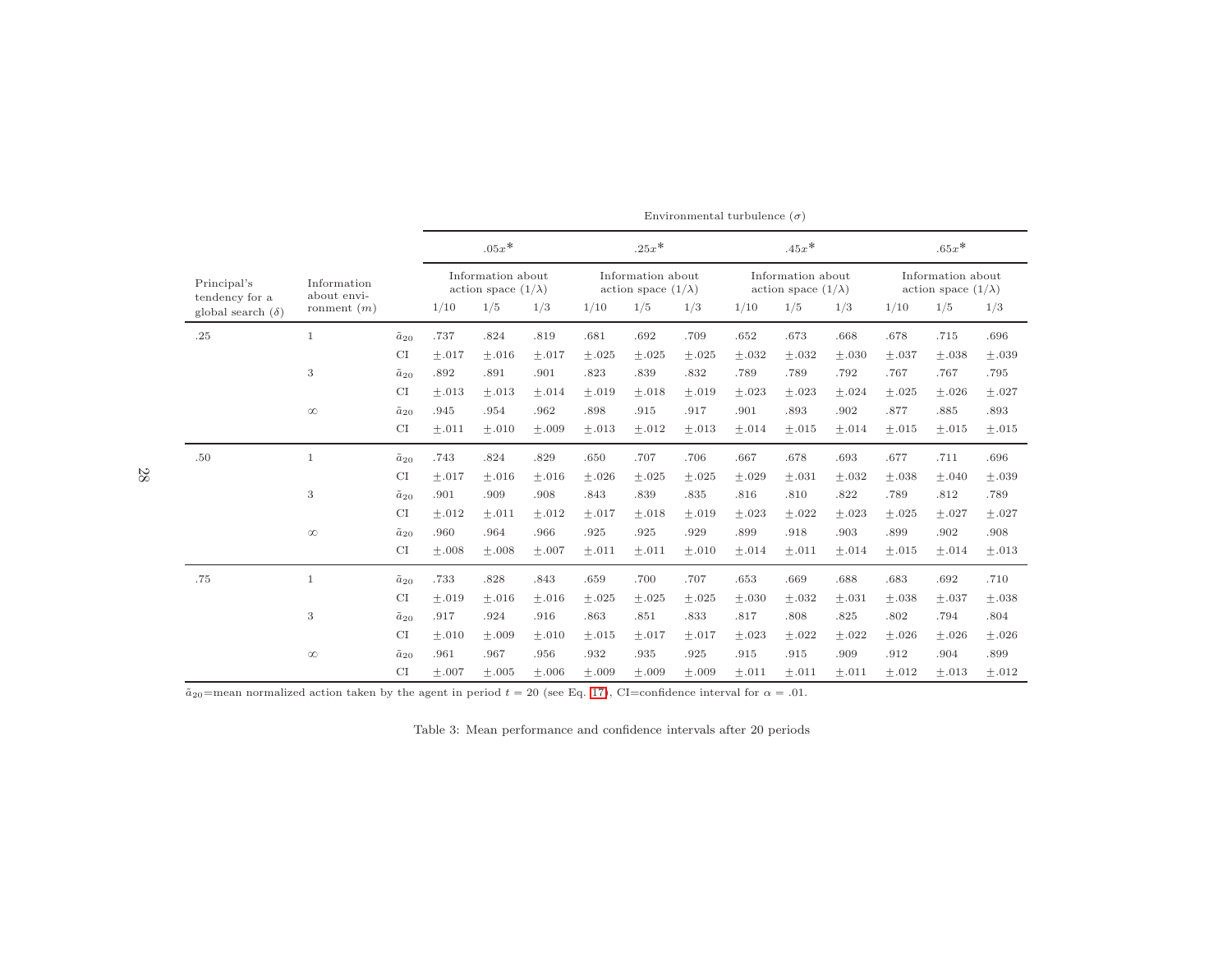latter one, while the opposite holds for relatively stable environments.<sup>[21](#page-28-0)</sup>

#### 4.2.3. Limited information and patterns in performance over time

Performance measure. We complement the analysis provided in Sec. [4.2.2](#page-25-3) by studying the patterns emerging from the principal's search under limited access to information over time. To do so, we plot the sum of the squared distances  $d_t$ between the mean normalized action (Eq. [17\)](#page-25-4) and the optimal action suggested by the hidden-action model under unlimited information [\(Appendix A\)](#page-56-0) in Figs. [4](#page-29-0) and [5.](#page-31-0) The distance measure  $d_t$  is computed according to Eq. [18:](#page-28-1)<sup>[22](#page-28-2)</sup>

<span id="page-28-1"></span>
$$
d_t = \sum_{r=1}^{r=R} (1 - \frac{a_{tr}}{a^*})^2
$$
 (18)

Results. The analysis includes cases with  $\delta = 0.50$ , which indicates that the principal is indifferent as to whether to perform a local or a global search.[23](#page-28-3) Figure [4](#page-29-0) presents the patterns emerging from the variations in the size of the local search space (parameter  $1/\lambda$ ) for four different levels of environmental turbulence,  $\sigma = \{0.05x^*, 0.25x^*, 0.45x^*, 0.65x^*\}$ . For the results presented in Fig. [4,](#page-29-0) the principal's access to information about the environment is fixed to  $m = 1$  (for further variation in m, see Fig. [5\)](#page-31-0).

For mid-stable and turbulent environments  $\sigma = \{0.25x^*, 0.45x^*, 0.65x^*\},\$ almost identical patterns can be observed, while for stable environments  $\sigma =$ 

<span id="page-28-0"></span><sup>&</sup>lt;sup>21</sup>In this context, the principal's search tendency appears to have a slightly moderating effect. We already know that the search tendency drives the speed at which the solution converges to the upper boundary of the action space (after period  $t + h + 2$  in Fig. [3\)](#page-23-0). Suppose the probability of a local search is low (high). In that case, the convergence of the found solution to the upper boundary of the action space is decelerated (accelerated), making it less (more) likely for the Sisyphus effect to come into force.

<span id="page-28-2"></span><sup>22</sup>We report the sum of the squared distances as its computation accounts for the distribution of the mean normalized action: The measure puts more (less) emphasis on large (slight) deviations from the optimal action level  $a^*$ , which is a desirable feature of the performance measure.

<span id="page-28-3"></span><sup>&</sup>lt;sup>23</sup>The patterns emerging for scenarios with  $\delta = 0.25$  and 0.75 are almost identical to the pattern presented here, which is why we present the results for  $\delta = 0.50$  only.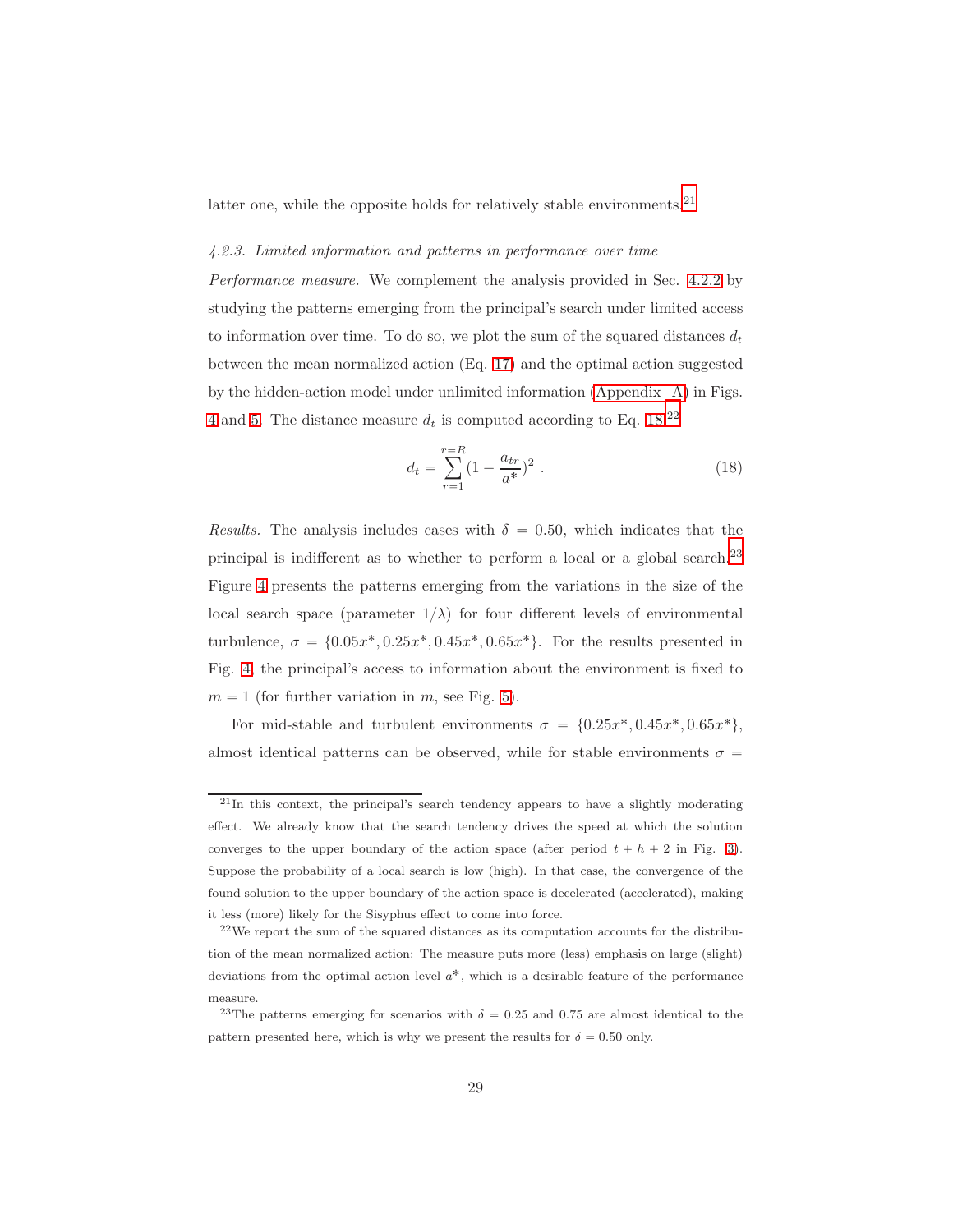

<span id="page-29-0"></span>Figure 4: Sum of squared distances emerging from variations in access to information for a local/global search for different degrees of environmental turbulence. The principal's tendency for a global search is set  $\delta = .5$  and access to information about the environment is set to  $m = 1$ . Variations in access to information for a local/global search are represented by black squares ( $\blacksquare$ ) for  $1/\lambda = 1/3$ , asterisks ( $\ast$ ) for  $1/\lambda = 1/5$ , and white diamonds ( $\lozenge$ ) for  $1/\lambda = 1/10$ .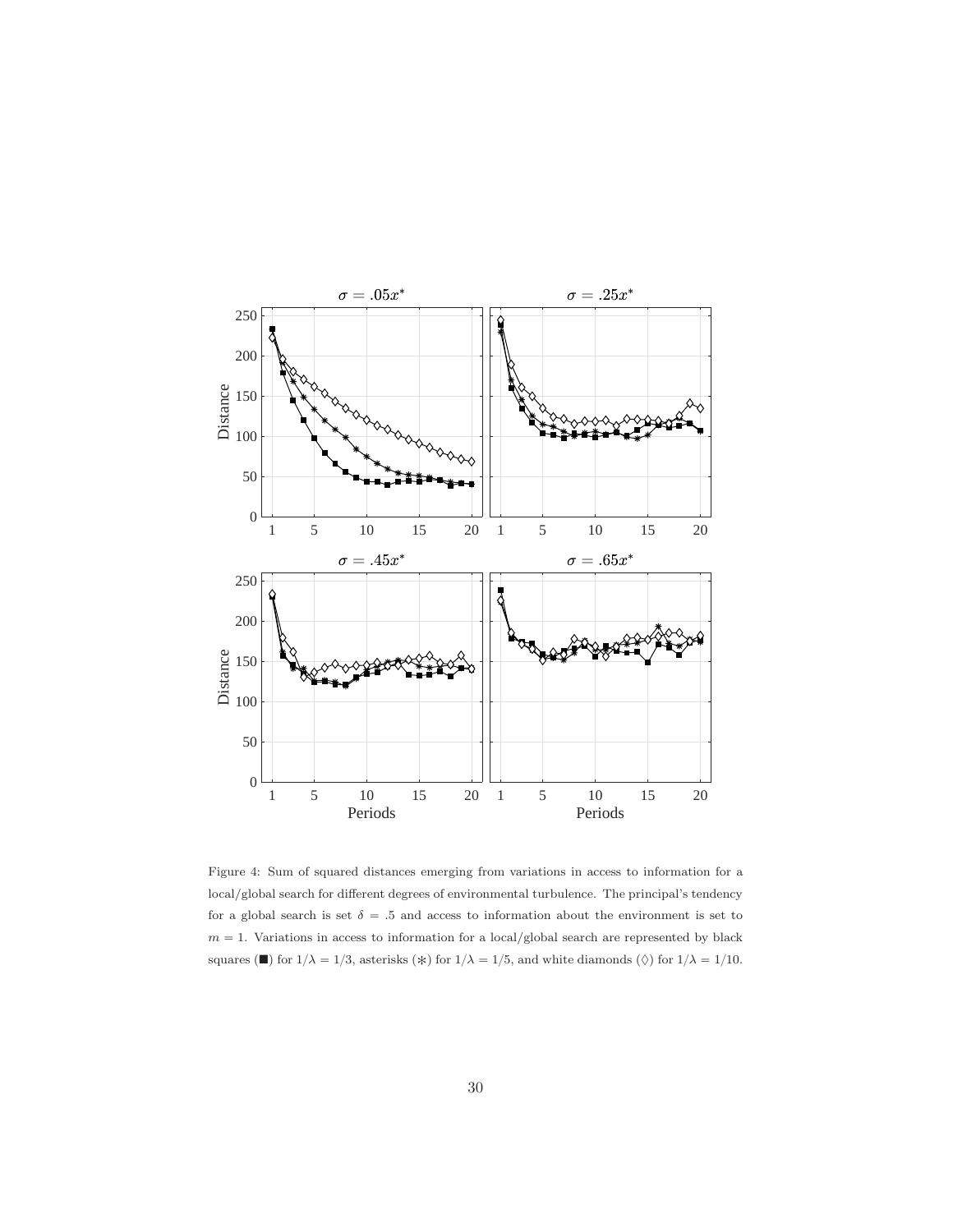$0.05x^*$  the results indicate that larger local search spaces lead to a faster speed at which performance increases. In cases in which a fraction of  $1/\lambda = 1/3$ is accessible (indicated by black squares), a distance measure close to 50 can be observed after eight periods, while for cases in which  $1/\lambda = 1/5$  of the action space can be accessed for a local search (indicated by asterisks), the same distance can be achieved after only around 12 periods. For the case of  $1/\lambda = 1/10$ (indicated by white diamonds), we can observe that the mean normalized action converges to the optimal one very slowly. Thus, in stable environments, the larger stability margins caused by larger local search spaces affect the final performance (see Sec. [4.2.2\)](#page-25-3) and the convergence speed. However, turbulent environments and, as a consequence, more fluctuations in the predicted action space offset the positive effects of larger stability margins.

Figure [5](#page-31-0) presents the patterns of the distance measure emerging over time for variations in access to information about the environment (parameter  $m$ ). The parameter controlling the principal's search tendency is again set to  $\delta = 0.50$ , and the access to information for a local search is set to the medium level of  $1/\lambda =$  $1/5$ . For the scenarios with medium to high turbulence in the environment, i.e.,  $\sigma = \{0.25x^*, 0.45x^*, 0.65x^*\},$  we can observe that the distance measures almost stabilize after only around five periods at the levels of final performance discussed in Sec. [4.2.2.](#page-25-3)

For stable environments ( $\sigma = 0.05x^*$ ), we can observe that for unlimited access to environmental information ( $m = \infty$ , indicated by circles), the distance measures are close to zero. This is an intuitive finding because due to unlimited information and the stable environment the predicted action space only marginally fluctuates, and the principal's hill-climbing-based search brings her very close to the optimal solution. As a consequence, the Sisyphus effect is less severe. For minimal memory  $(m = 1)$ , the results indicate that the severity of the Sisyphus effect increases substantially; consequently, the solution converges to the optimum significantly more slowly.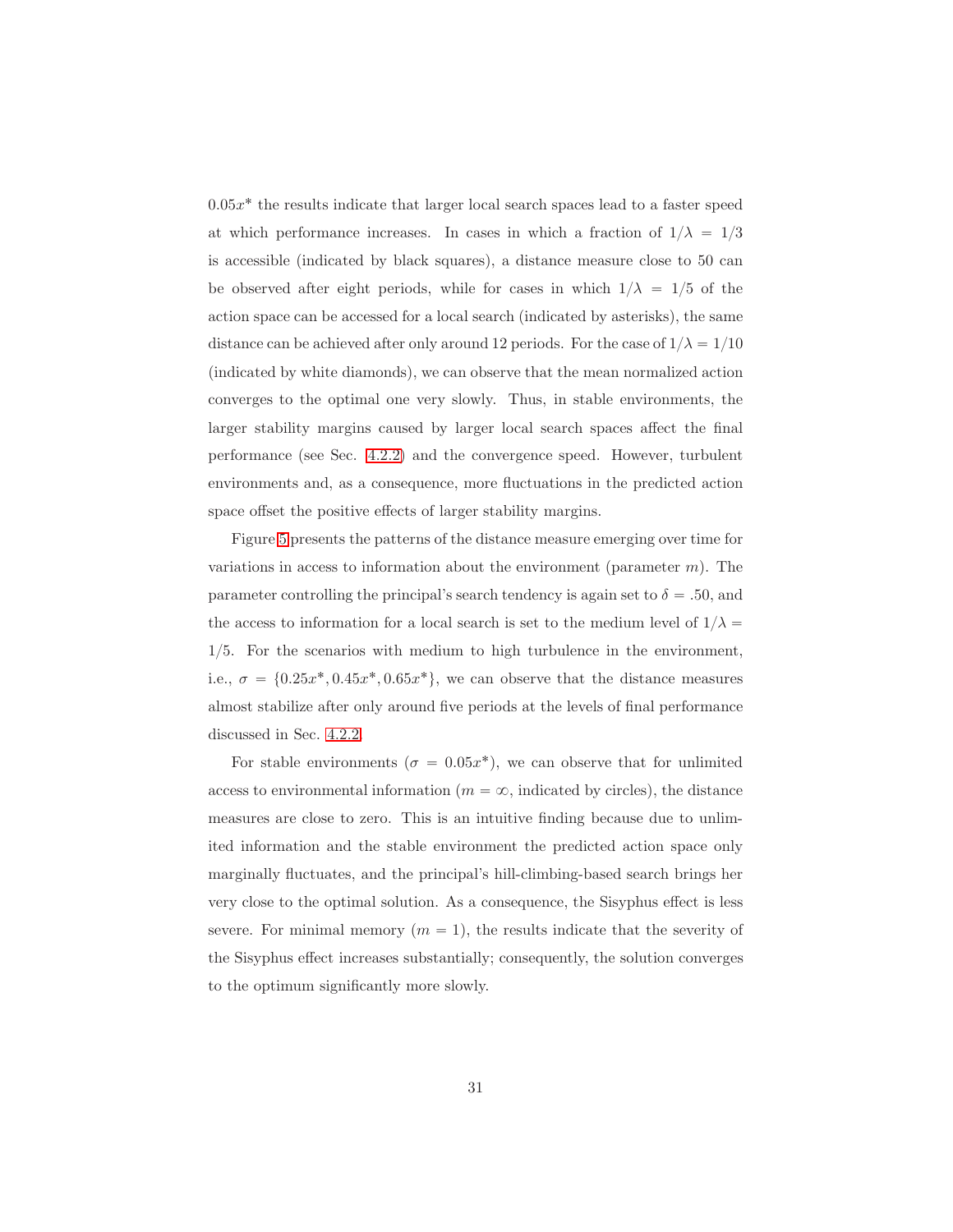

<span id="page-31-0"></span>Figure 5: Sum of squared distances emerging from variations in access to information about the environment for different degrees of environmental turbulence. Plotted lines represent the sum of the squared distances (see Eq. [18\)](#page-28-1) for scenarios in which the principal's tendency for a global search is set  $\delta = .5$  and access to information for local/global search is set to  $1/\lambda = 1/5$ . Variations in access to information about the environment are represented by asterisks  $(*)$ for  $m = 1$ , black diamonds ( $\blacklozenge$ ) for  $m = 3$ , and white circles ( $\circ$ ) for  $m = \infty$ .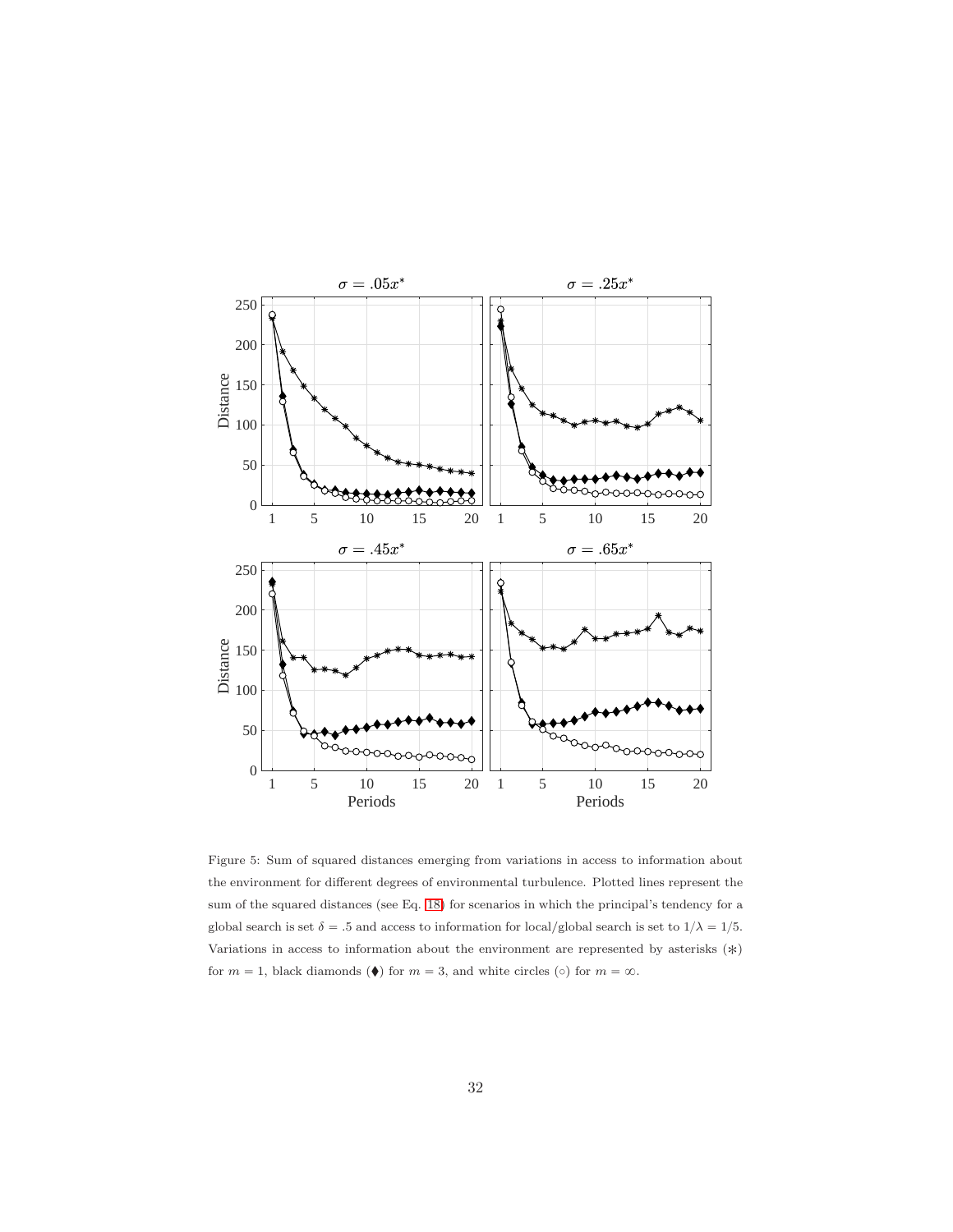

<span id="page-32-0"></span>Figure 6: Schematic representation of the dynamics in the agent's decisions for actions leading to excess effort

#### <span id="page-32-1"></span>4.3. Dynamics in the agent's domain

#### 4.3.1. Dynamics of the agent's actions: Excess effort

In Sec. [4.2.1,](#page-21-2) it has been discussed that limited access to estimations of the environment may lead to inaccurate predictions of the future state of the environment by the principal. The same applies to the agent: Contrary to the principal, he can observe the environment (see also Tab. [1\)](#page-15-0). However, since the access to previous observations might be limited, the agent's predictions of the environment might be imprecise, too. Recall, the agent includes his predictions in the computation of feasible actions to perform the task assigned to him.

A schematic representation of the agent's decisions is presented in Fig. [6.](#page-32-0)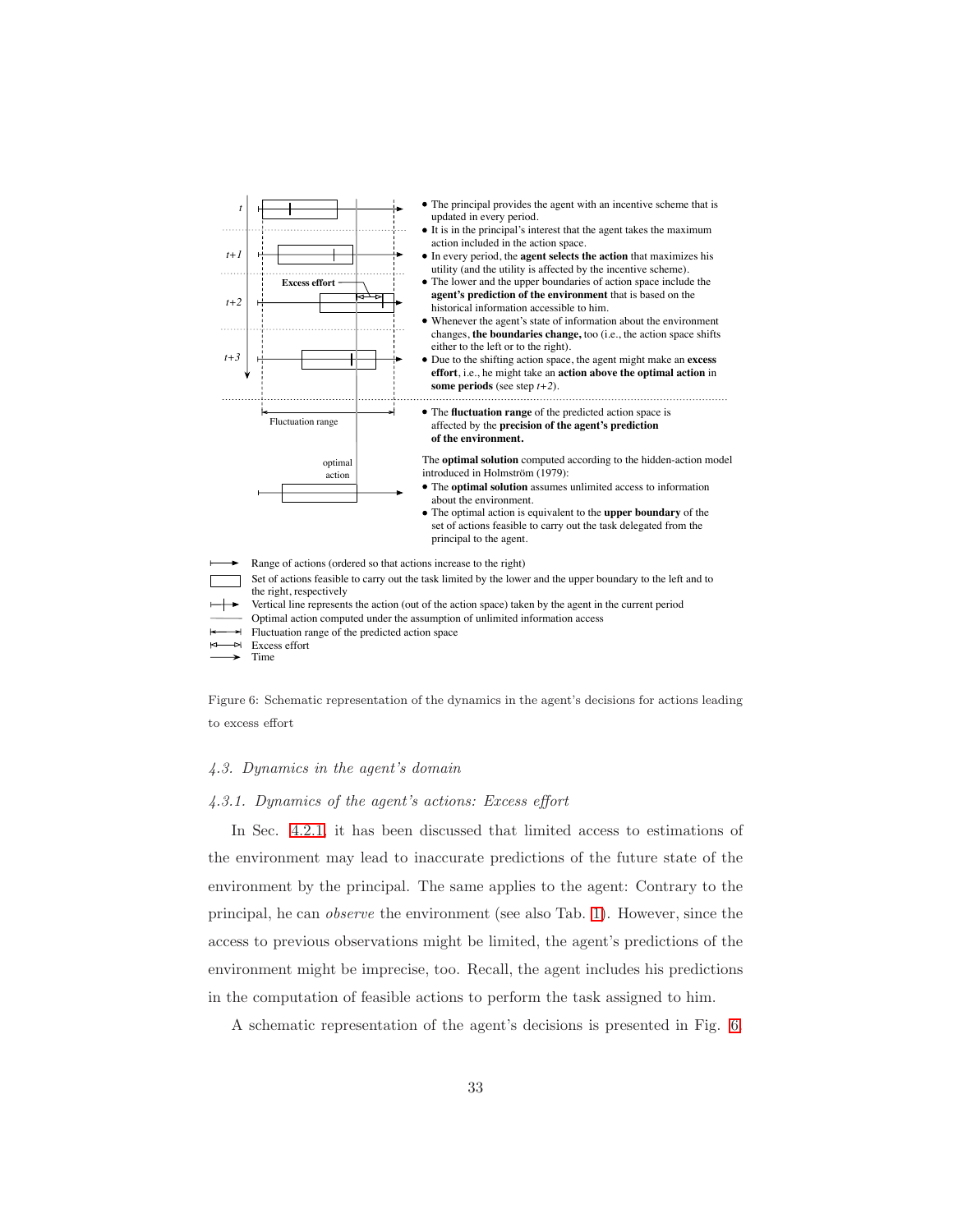<span id="page-33-3"></span><span id="page-33-2"></span>When predicting the environment, due to limited information and/or turbulence, the agent might over- or underestimate the *correct value* of the exogenous variable, which is why the predicted upper boundary of the action space might be either above or below the correct upper boundary (see Fig. [6\)](#page-32-0). Recall that the hill-climbing-based search procedure employed by the principal and the computation of the premium parameter provides the agent with incentives to take actions that are close to what is perceived as the upper boundary. Consequently, if the predicted upper boundary of the action space is above the optimal action, the agent likely makes even more of an effort than optimal in the case of full information. We refer to this extra effort as excess effort, whereby whether and how much excess effort is made is affected by the fluctuation range of the predicted action space.

## 4.3.2. Probability of and extent of excess effort

Performance measures. We report two measures: First, the agent's probability of making an excess effort and, second, the average extent of excess effort made by the agent during the entire observation period. We formalize the probability of making an excess effort by

<span id="page-33-0"></span>
$$
\mathbb{P}(a_x) = \mathbb{P}(a_{tr} > a^*) = \frac{\sum_{t=2}^{T} \sum_{r=1}^{R} [a_{tr} > a^*]}{R \cdot (T-1)}.
$$
\n(19)

The numerator follows the Iverson bracket notation so that the logical proposition P contained in the brackets is either  $[P] = 1$ , if the proposition is satisfied, or  $[P]=0$ , otherwise [\(Graham et al., 1994](#page-48-5)). The agent's average excess effort is computed according to

<span id="page-33-1"></span>
$$
\tilde{a}_x = \frac{\sum_{t=2}^T \sum_{r=1}^R (\tilde{a}_{tr} - 1) \cdot [a_{tr} > a^*]}{\sum_{t=2}^T \sum_{r=1}^R [a_{tr} > a^*]},
$$
\n(20)

where  $\tilde{a}_{tr} = a_{tr}/a^*$  represents the action taken by the agent in period t and simulation run  $r$  normalized by the optimal action suggested by the hiddenaction model introduced in Holmström (1979). Please note that we exclude the initial period from the computation of the indicators introduced in Eqs. [19](#page-33-0) and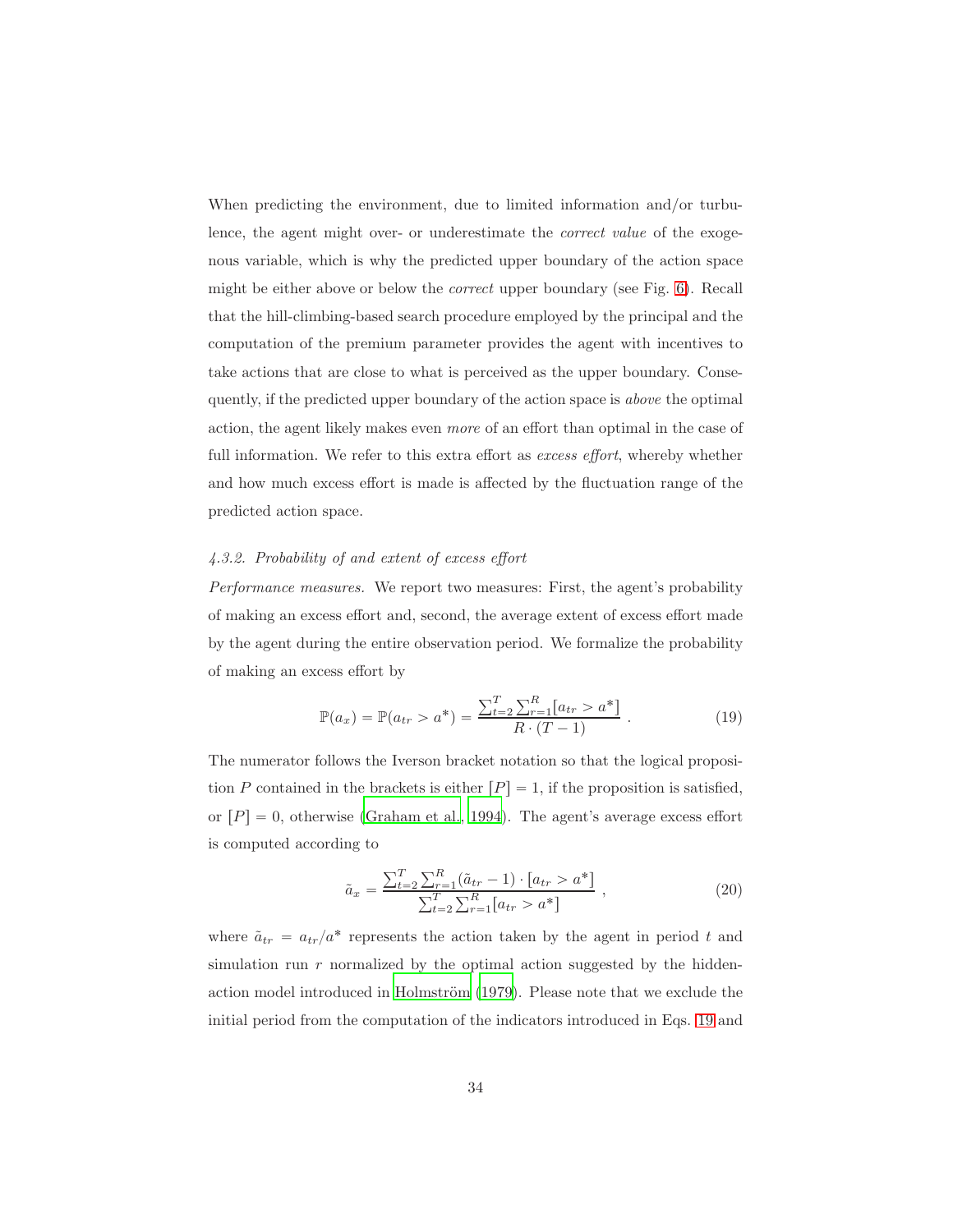[20,](#page-33-1) as the action taken by the agent cannot exceed the optimal action in  $t = 1.^{24}$  $t = 1.^{24}$  $t = 1.^{24}$ 

Results. The effect introduced in Sec. [4.3.1](#page-32-1) suggests that the agent's excess effort and the fluctuation range of the predicted action space are positively correlated. The results presented in Tab. [4](#page-35-0) support this conjecture and provide the following insight into the related dynamics. First, we can observe that the average excess effort increases with the turbulence of the environment. For relatively stable environments, the average excess effort is almost negligible. However, as the turbulence increases to  $\sigma = 0.65x^*$ , the range of excess effort made by the agent increases to a range of 0.072 to 0.316.

Second, the results indicate that the agent's excess effort is also affected by his access to information about the environment. More (less) access to information results in less (more) excess effort. Environmental turbulence appears to have a moderating effect: If organizations operate in medium to highly turbulent environments ( $\sigma = 0.25x^*$  to  $0.65x^*$ ) and information access is decreased from  $m = \infty$  to  $m = 1$ , the extent of excess effort increases at least (most) by a factor of 2.8 (5.6). For more stable environments, the strength of the effect decreases. In addition, we can observe that a variation in the principal's tendency for a global search appears not to have significant effects on the average excess effort.

The analysis of the probability of making an excess effort complements the analysis conducted so far. First, limited access to information about the environment decreases the probability of making an excess effort. This observation is driven by the incentives provided to the agent: Recall that the principal employs an incentive scheme to make sure that the agent takes the action that the principal intends. From Sec. [4.2](#page-21-3) we already know that the principal has to reset her hill-climbing procedure whenever the position from which she starts her search moves in the infeasible region (see also period  $t + h + 4$  in Fig. [3\)](#page-23-0),

<span id="page-34-0"></span> $^{24}$ In  $t = 1$ , the agent is randomly assigned an initial action in the action space.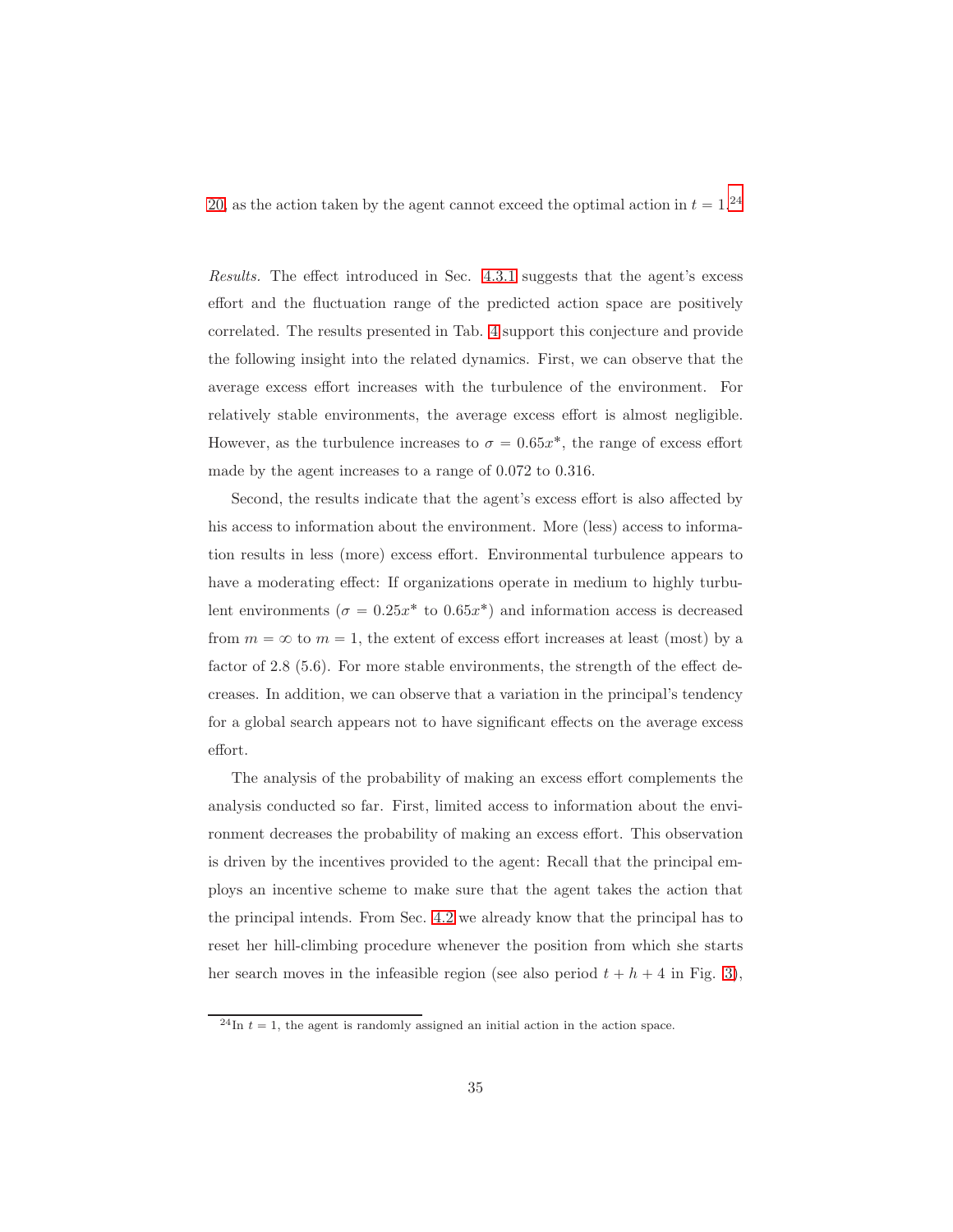|                                                           |                                             |                                                     | $.05x*$<br>Information about<br>action space $(1/\lambda)$<br>1/10<br>1/5<br>1/3 |                      |                      | $.25x*$<br>Information about<br>action space $(1/\lambda)$<br>1/10<br>1/5<br>1/3 |                      |                      | $.45x*$<br>Information about<br>action space $(1/\lambda)$<br>1/10<br>1/5<br>1/3 |                      |                      | $.65x*$<br>Information about<br>action space $(1/\lambda)$<br>1/10<br>1/5<br>1/3 |                      |                      |
|-----------------------------------------------------------|---------------------------------------------|-----------------------------------------------------|----------------------------------------------------------------------------------|----------------------|----------------------|----------------------------------------------------------------------------------|----------------------|----------------------|----------------------------------------------------------------------------------|----------------------|----------------------|----------------------------------------------------------------------------------|----------------------|----------------------|
| Principal's<br>tendency for a<br>global search $(\delta)$ | Information<br>about envi-<br>ronment $(m)$ |                                                     |                                                                                  |                      |                      |                                                                                  |                      |                      |                                                                                  |                      |                      |                                                                                  |                      |                      |
| .25                                                       | $\mathbf{1}$                                | $\mathbb{P}(a_x)$<br>$\tilde{a}_x$                  | .012<br>.013                                                                     | .034<br>.015         | .045<br>.013         | .037<br>.094                                                                     | .050<br>.073         | .076<br>.074         | .122<br>.211                                                                     | .119<br>.200         | .138<br>.190         | .193<br>.297                                                                     | .194<br>.316         | .212<br>.293         |
|                                                           | 3                                           | $\mathbb{P}(a_x)$                                   | .047                                                                             | .053                 | .053                 | .082                                                                             | .112                 | .129                 | .136                                                                             | .151                 | .162                 | .163                                                                             | .184                 | .203                 |
|                                                           | $\infty$                                    | $\tilde{a}_x$<br>$\mathbb{P}(a_x)$<br>$\tilde{a}_x$ | .007<br>.077<br>.005                                                             | .009<br>.077<br>.005 | .008<br>.052<br>.005 | .040<br>.106<br>.027                                                             | .045<br>.140<br>.025 | .044<br>.143<br>.026 | .081<br>.157<br>.047                                                             | .083<br>.167<br>.049 | .085<br>.175<br>.052 | .130<br>.188<br>.072                                                             | .129<br>.195<br>.075 | .137<br>.209<br>.072 |
| .50                                                       | $\mathbf{1}$                                | $\mathbb{P}(a_x)$                                   | .018                                                                             | .030                 | .047                 | .033                                                                             | .050                 | .076                 | .120                                                                             | .119                 | .130                 | .196                                                                             | .206                 | .211                 |
|                                                           | 3                                           | $\tilde{a}_x$<br>$\mathbb{P}(a_x)$                  | .010<br>.043                                                                     | .014<br>.048         | .015<br>.042         | .100<br>.107                                                                     | .078<br>.112         | .071<br>.125         | .216<br>.149                                                                     | .208<br>.160         | .187<br>.166         | .299<br>.202                                                                     | .304<br>.215         | .299<br>.217         |
|                                                           | $\infty$                                    | $\tilde{a}_x$<br>$\mathbb{P}(a_x)$<br>$\tilde{a}_x$ | .008<br>.059<br>.005                                                             | .008<br>.050<br>.005 | .007<br>.044<br>.005 | .043<br>.131<br>.028                                                             | .045<br>.134<br>.028 | .042<br>.121<br>.025 | .085<br>.168<br>.047                                                             | .088<br>.184<br>.050 | .090<br>.170<br>.053 | .130<br>.204<br>.075                                                             | .135<br>.194<br>.070 | .132<br>.200<br>.077 |
| .75                                                       | $\mathbf{1}$                                | $\mathbb{P}(a_x)$                                   | .014                                                                             | .033                 | .045                 | .033                                                                             | .049                 | .075                 | .110                                                                             | .125                 | .134                 | .190                                                                             | .202                 | .216                 |
|                                                           | 3                                           | $\tilde{a}_x$<br>$\mathbb{P}(a_x)$                  | .011<br>.037                                                                     | .014<br>.030         | .014<br>.031         | .099<br>.102                                                                     | .072<br>.108         | .071<br>.105         | .209<br>.178                                                                     | .199<br>.176         | .193<br>.172         | .311<br>.217                                                                     | .305<br>.212         | .305<br>.225         |
|                                                           | $\infty$                                    | $\tilde{a}_x$<br>$\mathbb{P}(a_x)$                  | .007<br>.042                                                                     | .007<br>.038         | .009<br>.034         | .044<br>.115                                                                     | .043<br>.111         | .045<br>.104         | .087<br>.163                                                                     | .087<br>.160         | .094<br>.167         | .138<br>.199                                                                     | .140<br>.198         | .142<br>.178<br>.074 |
|                                                           |                                             | $\tilde{a}_x$                                       | .005                                                                             | .005                 | .006                 | .024                                                                             | .025                 | .026                 | .050                                                                             | .048                 | .051                 | .072                                                                             | .073                 |                      |

Environmental turbulence  $(\sigma)$ 

 $\mathbb{P}(a_x)$ =probability of excess effort (see Eq. [19\)](#page-33-2),  $\tilde{a}_x$ =average excess effort made by the agent (see Eq. [20\)](#page-33-3).

<span id="page-35-0"></span>Table 4: Probabilities of making excess effort and average excess effort made by the agent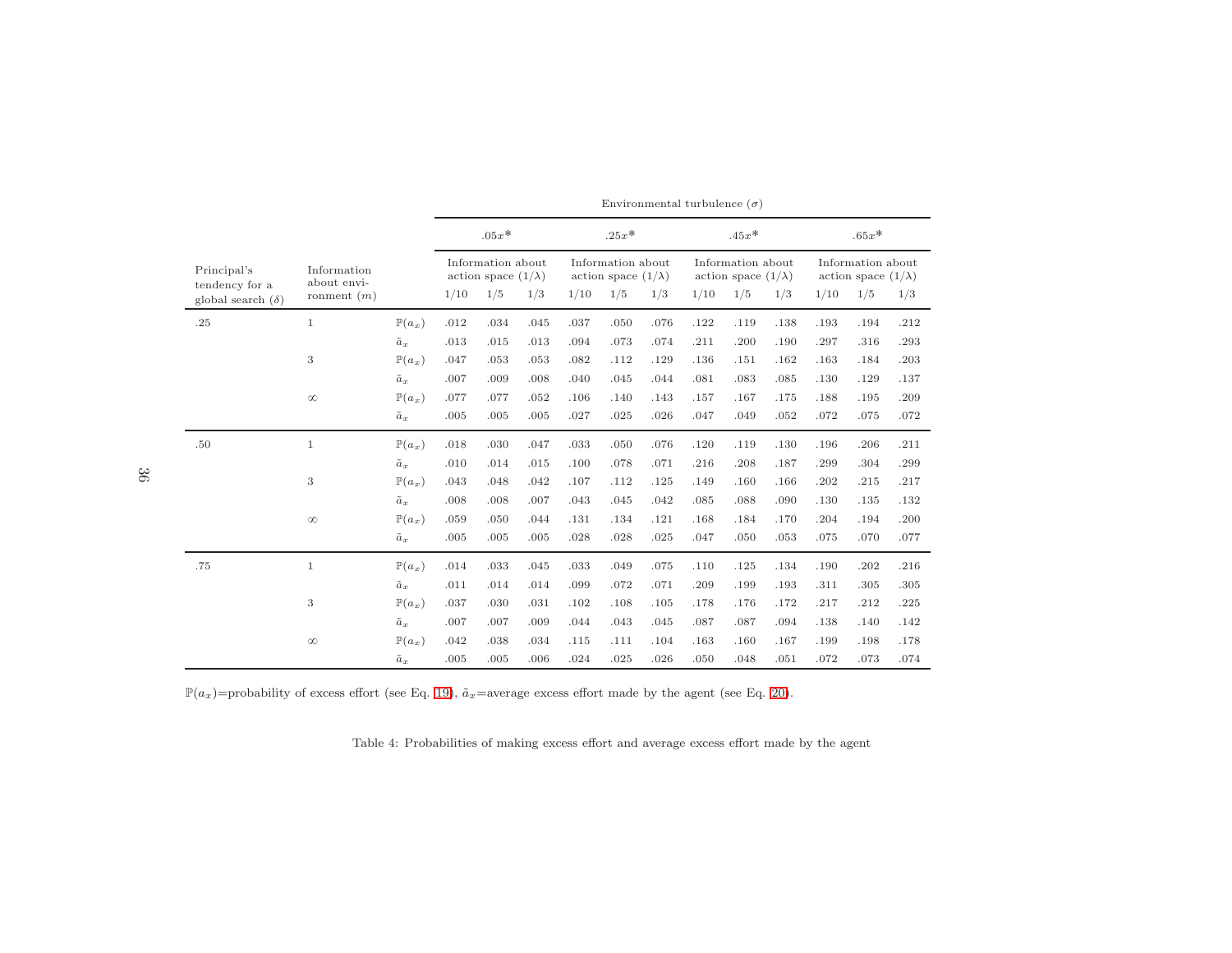and more (less) information about the environment results in a less (more) frequent reset of the principal's search procedure. After a reset, the principal provides the agent with incentives to take an action that is usually more distant from the upper boundary of the action space (see Fig. [6\)](#page-32-0). The agent responds to the stimuli and makes less of an effort. Consequently, the less frequently the principal has to reset her hill-climbing-based search procedure, the higher the probability for the agent to make an excess effort and vice versa. This effect is particularly pronounced in stable to mid-stable environments (up to  $\sigma = 0.45x^*$ ). In very turbulent environments, the fluctuation in the predicted action space is relatively high, so that the variation in the environment offsets the effect.

Second, if the size of the local search space increases, the probability of making excess effort rises, too. Recall that the size of the local search space translates into stability margins that can determine the robustness of the principal's solution to inaccurate predictions of the action space (see Sec. [4.2\)](#page-21-3). In particular, low (high) values of parameter  $1/\lambda$  result in more (less) frequent resets of the search procedure. Thus, if the principal's search procedure is robust, she provides the agent with incentives to perform actions that are close to the upper boundary of the action space. This finding is more pronounced for firms that operate in rather stable environments, as increasing environmental turbulence overrules the robustness of the principal's search procedure.

## 4.4. Discussion

#### 4.4.1. Theoretical contributions

Perhaps most importantly, we show that (generally) the agent does not make the optimal effort, which, in turn, means that the efficiency of the solution proposed by the hidden-action model decreases if the idealized assumptions that are included in the hidden-action model are relaxed. In addition, we show that if the principal and the agent are given the opportunity to compensate for limited information by learning and a large memory, the feasible solution is at least close to the optimal one. Recently, [Leitner & Wall \(2021\)](#page-51-2) and [Reinwald et al.](#page-52-5)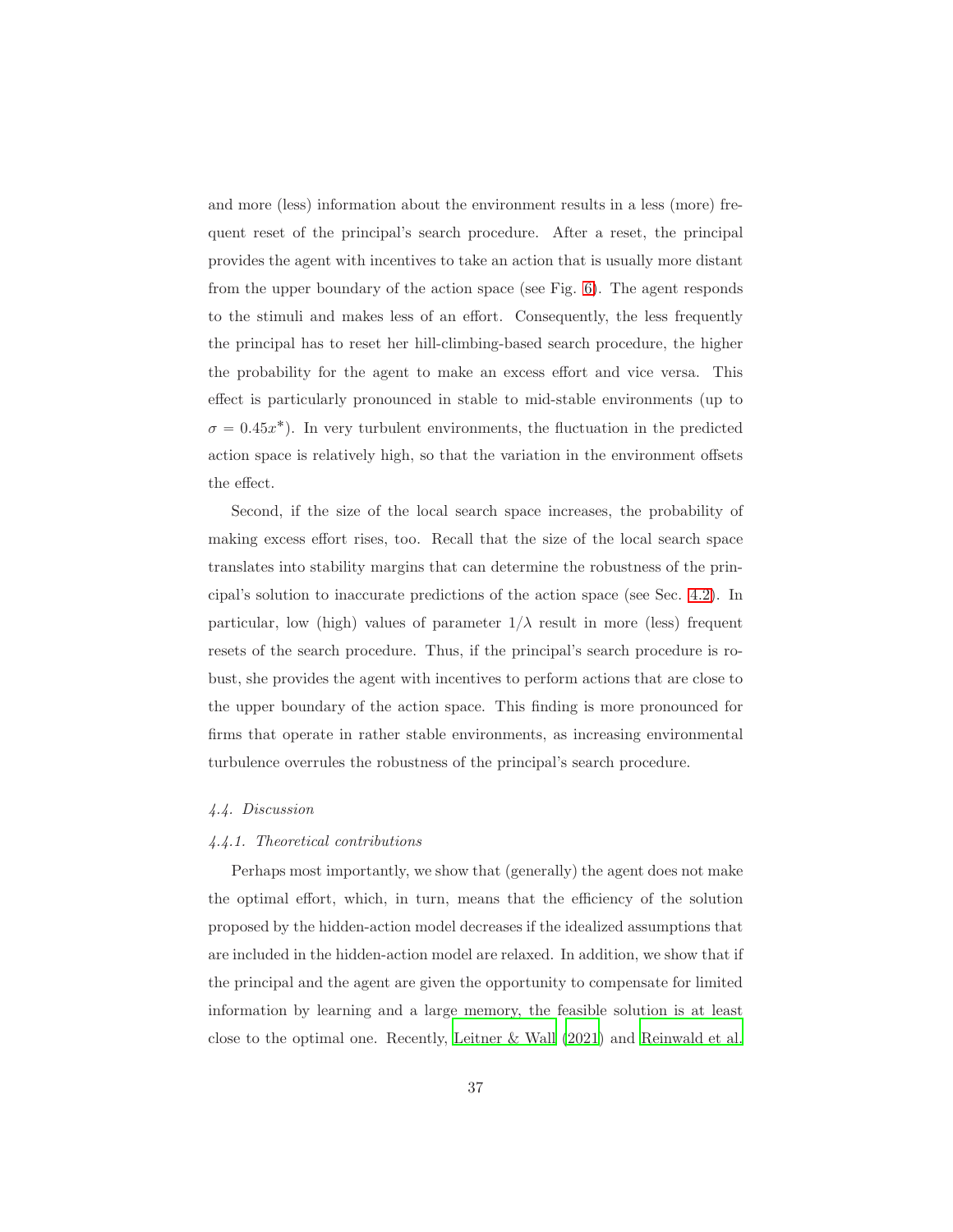[\(2020\)](#page-52-5) were also concerned with the assumptions included in the hidden-action model. Their analysis, however, focuses exclusively on the emerging patterns at the macroscopic level (in terms of the task performance), and they come to similar conclusions related to the robustness of the incentive mechanism. Thus, the approach in this paper substantially complements previous research, as we focus on the dynamics that emerge from limited information at the microscopic level in the sphere of both the principal and the agent, to provide a theoretical underpinning of the macroscopic patterns.

The Sisyphus effect. For the sphere of the principal, we have identified the Sisyphus effect, which leads to a reset of the principal's search procedure if she overshoots the target and searches outside of the feasible region for (too high) action levels as the basis for the incentive mechanism. In parts, this effect refers to the findings related to search behavior in [Levinthal \(1997\)](#page-51-8) and [Yang et](#page-54-6) al. [\(2007\)](#page-54-6) or results associated with the exploration-exploitation dilemma, e.g., in [March](#page-51-9) [\(1991\)](#page-51-9), [Uotila et al. \(2009\)](#page-54-7), and [Berger-Tal et al. \(2014\)](#page-45-5). Previous research argues that some balance between exploration and exploitation is required and that exploration is instrumental in the early phases of the search process. In contrast, exploitation appears to be more efficient in later stages, i.e., once the performance has already been improved. For the context of reinforcement learning, [Yen et al. \(2002\)](#page-55-2) argue that a proper balance between exploration and exploitation is particularly relevant in dynamic environments. We take this into account and extend previous research on exploration and exploitation in the field of managerial science by dynamic and endogenous boundaries of the search space, and argue that the size of local search spaces can aid as a stability margin to assure the robustness of solutions, which appears to be particularly useful in turbulent environments. The stability margin in the context introduced here has a conceptual similarity to systems with noisy tipping points [\(Ditlevsen & Johnsen, 2010;](#page-46-3) [Pierini, 2012\)](#page-52-6). The stability margins can delay the system tipping over, or even prevent them from doing so.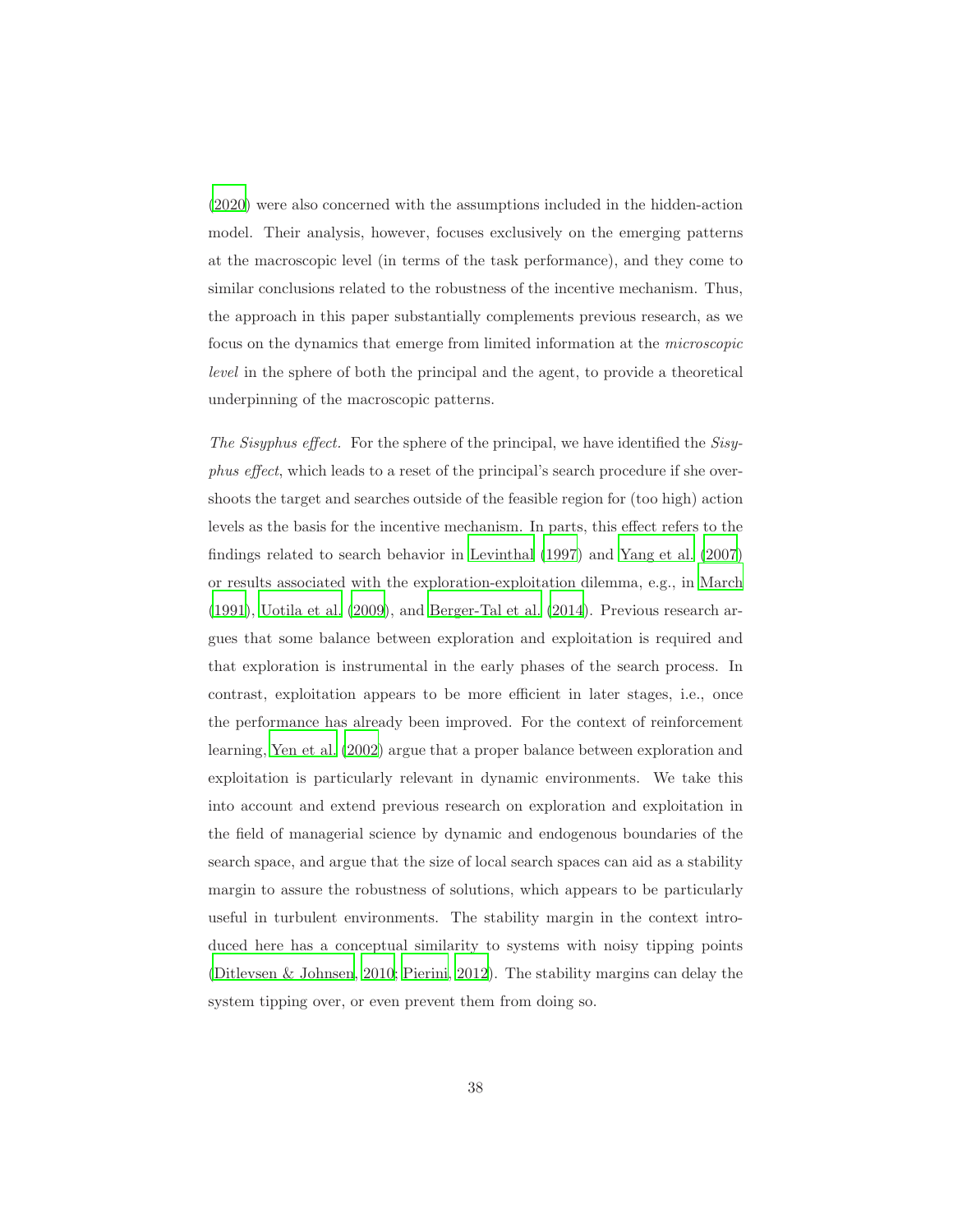The agent's excess effort. For the agent's domain, we identify the micro-level dynamics that lead to the excess effort. In particular, we analyze the behavioral dynamics that limited information unfolds in the context of hidden-action problems and find that the probability of making an excess effort is in the principal's sphere of control. In contrast, the extent of excess effort is a function of the agent's information. Thus, in limited information contexts, the principal's control over the agent's behavior is limited to the probability only. Our findings relate to previous research on reciprocal behavior. Reciprocity is referred to as a type of behavior that rewards kind actions and punishes unkind ones [\(Falk & Fischbacher, 2006\)](#page-47-4). The literature on reciprocity between managers and subordinates has its roots in research on 'gift exchange': Assume that a gift is given to others without any associated payments. Following norm-gift-exchange models, social norms indicate that the receiver of the gift would eventually repay the gift in one or the other (possibly indirect) way [\(Duffy & Puzzello](#page-46-4), [2014;](#page-46-4) [Mauss](#page-52-7), [2002\)](#page-52-7). [Akerlof \(1982\)](#page-44-4) argues that the gift on the organization's side can be interpreted as payment exceeding what employees could earn from job options outside the firm. Then, reciprocity is driven by the norm that employees repay the 'gift' putting in more than what is regarded as the minimum standard in effort (see also [Yellen, 1984](#page-55-3); [Cropanzano & Greenberg, 1997](#page-46-5)).<sup>[25](#page-38-0)</sup> Research on reciprocity is in line with previous research on the perception of what is perceived as fair behavior [\(Kahneman et al.](#page-50-4), [1986\)](#page-50-4) and patterns in actual behavior that are not in line with the frequent assumption of pure self-interest [\(Roth](#page-53-5), [1995;](#page-53-5) Fehr & Gächter, [1998](#page-47-5)). Reciprocal behavior might play an essential role in sequential settings [\(Rabin, 1993;](#page-52-8) [Dufwenberg & Kirchsteiger](#page-46-6), [2004\)](#page-46-6), i.e. when beliefs about how others behave are formed and when these beliefs are updated. Recall, in the model presented here, the principal's and the agent's respective information changes as they learn. Then, whenever the principal were to assess a previous action taken by the agent, the agent's excess effort might

<span id="page-38-0"></span><sup>25</sup>For reviews on the different concepts of reciprocity, the reader is, amongst others, referred to Fehr & Gächter (2000), [Dufwenberg & Kirchsteiger \(2004](#page-46-6)), and Göbel et al. (2013).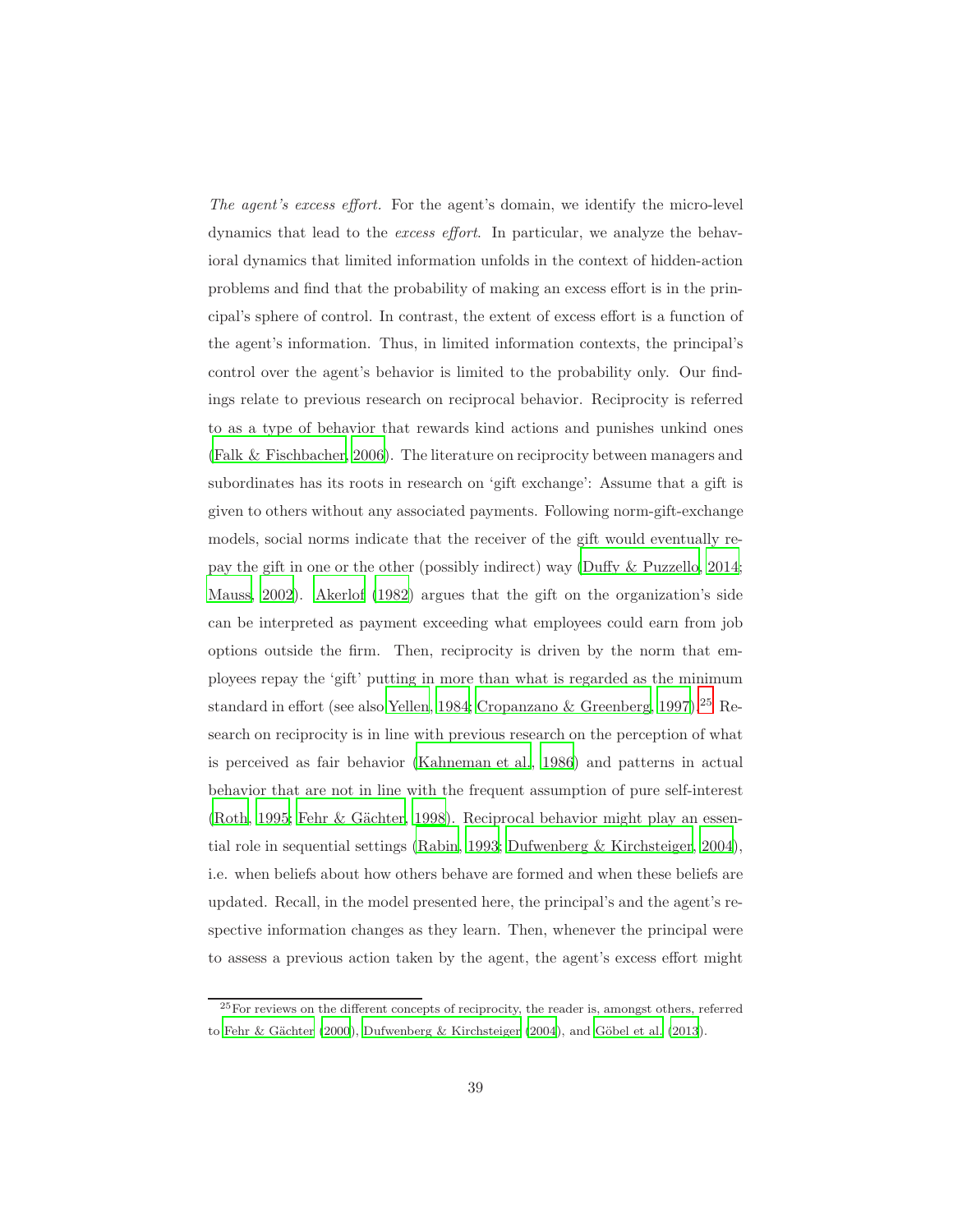be interpreted as friendly (or hostile) behavior. From the agent's perspective, contracts might be perceived as overly beneficial or unfair after he has experienced his utility. Consequently, the micro-level dynamics that might result in excess effort might substantially contribute to sequential reciprocal behavior [\(Dufwenberg & Kirchsteiger, 2004](#page-46-6)). Remarkably, the principal and the agent included in our model behave selfishly, since they purely maximize their utilities. However, they do so with limited information, which, in turn, might lead to the false perception that their behavior is driven by reciprocity considerations (Fehr & Gächter, [2000\)](#page-47-6).

The micro-macro divide. Our approach also contributes to bridging the micromacro divide, i.e., the predominant gap between research at the micro-level (e.g., individual behavior) and the macro-level (e.g., organizational performance) [\(Hitt et al.,](#page-49-6) [2007;](#page-49-6) [Aguinis et al.](#page-44-5), [2011\)](#page-44-5). The micro-macro divide is not just inherent to one academic field but also exists between fields: Research in psychology, for example, focuses mainly on individuals, while the field of economics is mainly concerned with economic systems, such as organizations and markets [\(Bargiela-Chiappini & Nickerson](#page-44-6), [2002\)](#page-44-6). Also, the micro-macro divide has led to decreasing relevance of research since practitioners are usually interested in research on holistic (multi-level) problems [\(Rynes et al., 2001\)](#page-53-6). Furthermore, a strong focus on either the microor the macro-level has resulted in level-specific theories, terminology, and methods. These developments make it particularly difficult to integrate the levels [\(Aguinis et al.](#page-44-5), [2011\)](#page-44-5). To bridge the divide, [Hitt et al. \(2007](#page-49-6)) suggest applying multilevel approaches to existing models and considering micro-level behavior to explain macro-level phenomena, to collaborate across academic fields, and to address problems that are of equal importance for research and practice to overcome the gap. Our research follows these suggestions. We particularly analyze the micro-level dynamics driven by limited information of the principal and the agent and use the micro-level phenomena to explain the patterns of task performance. We thereby promote the further application of multilevel research in management and economics and contribute to bridging the micro-macro divide.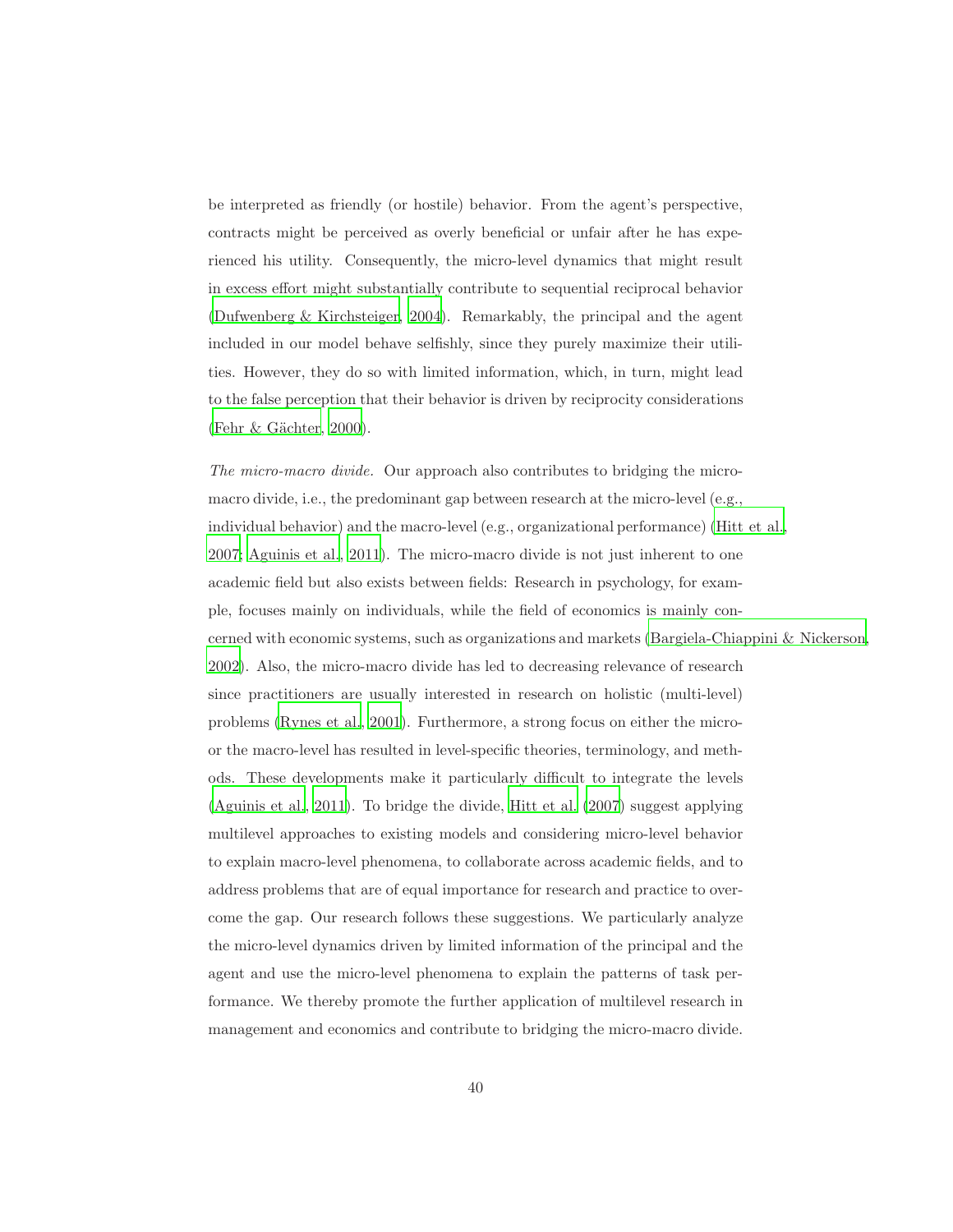## 4.4.2. Implications for managing information access

The implications of the Sisyphus effect and the agent's excess effort are straightforward: First, increasing the information about the environment decreases the severity of the Sisyphus effect, which leads to higher levels of task performance. Second, if the information about the environment is limited, make sure to consider a stability margin so that you can maintain a solution relatively close to the optimal one. Third, increasing the information about the environment and increasing the size of the local search space also increases the probability of excess effort. This means that – even though the performance is below the optimal one on average – the likelihood of agents making more than the optimal effort increases.

In Sec. [2.2,](#page-5-0) we have identified various ways to access information and, here, we argue that information access should be increased. However, this requires taking a multiplicity of factors into account that mediate information access. First, perhaps most prominently addressed in the context of economic research are the benefits, costs, and value of information. In this context, previous research, for example, finds that investing in information and communication technology is positively correlated with a decrease in operating costs, an increase in performance, and the discovery of new opportunities [\(The World Bank, 2018\)](#page-54-8). The costs related to information access are often very explicit and easy to quantify, such as access to specific databases, licenses, time used for accessing the information, or costs directly paid to an 'information seeker' [\(McCreadie & Rice,](#page-52-1) [1999a\)](#page-52-1). Some other costs might, however, be more challenging to quantify, such as annoyance [\(Denison & Montgomery, 2012](#page-46-7)), the mental effort imposed on the individual who wants to access the information, or the need to acquire new skills to access the information [\(Kengpol & Tuominen, 2006\)](#page-50-5).<sup>[26](#page-40-0)</sup>

<span id="page-40-0"></span><sup>26</sup>It seems straightforward to compute the value of information based on the benefits and costs. This is, however, a rather tricky endeavor. The benefits are difficult to anticipate, as it requires using and also understanding the information and realizing the benefits [\(McCreadie & Rice](#page-52-1), [1999a](#page-52-1); [Arrow, 1984](#page-44-7)). There are many approaches to computing the value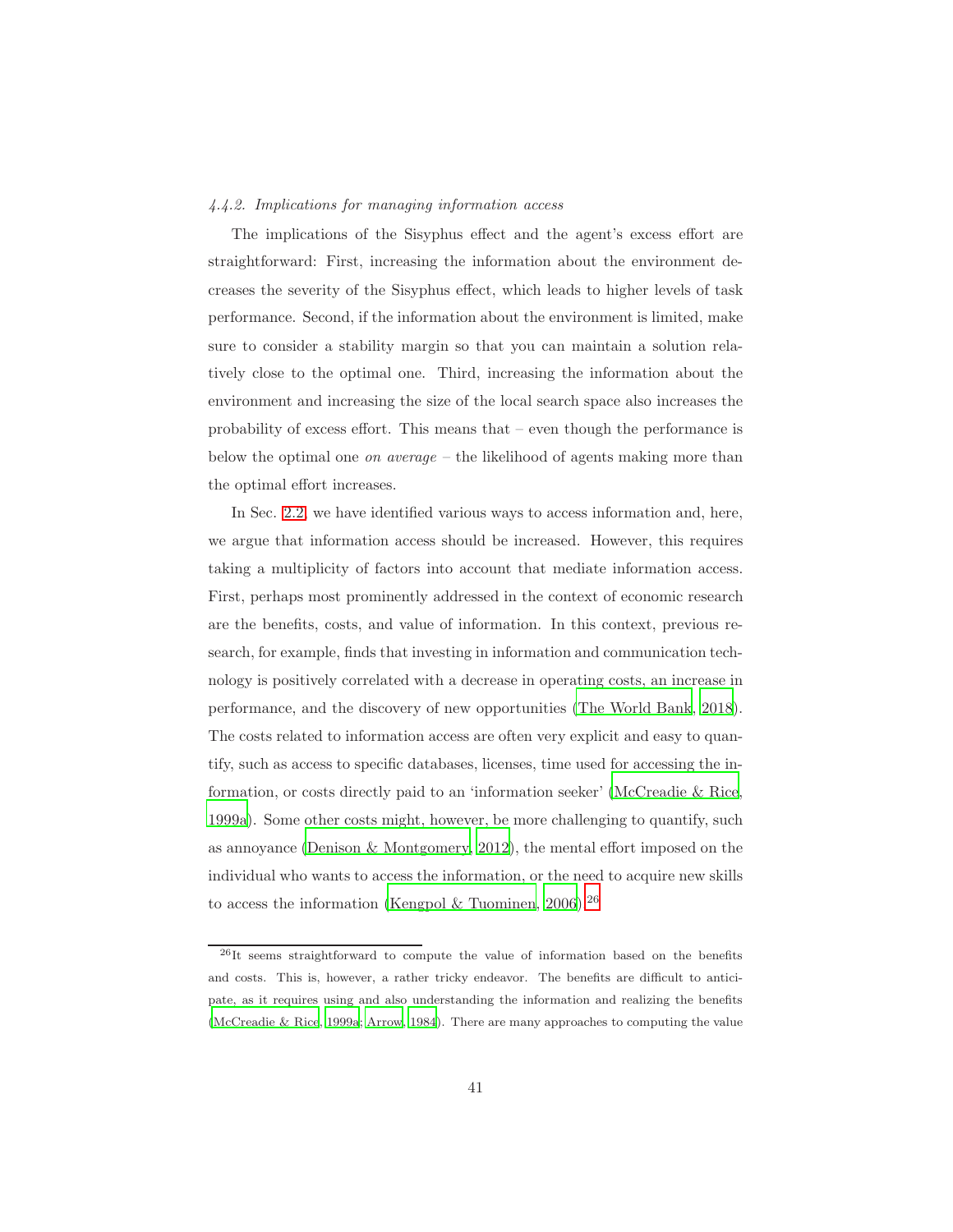Second, limitations in information access due to physical influences can be traced back to several reasons. The way information is accessed might play a key role: It is, for example, well known that it is harder to transfer tacit knowledge through digital communication than it is the case for explicit and tangible knowledge [\(McCreadie & Rice](#page-52-1), [1999a](#page-52-1); [Brown & Duguid, 2000;](#page-45-6) [Chugh,](#page-45-7) [2019\)](#page-45-7). Physical mediators for information access also include the environment in which information is accessed, whereby the environment not only consists of the way information is organized and transmitted but also of the physical conditions under which information is accessed: Lighting conditions or noisy environments, for example, might hinder humans from seeing or hearing information correctly, respectively [\(Hu et al., 2008;](#page-49-7) [McCreadie & Rice, 1999a\)](#page-52-1).

Third, for several decades, the influence of cognitive factors on information access has been in the focus of research in economics and management. Cognitive influence can be explained as bounded rationality in the sense of [Simon](#page-53-7) [\(1957\)](#page-53-7), which can be further specified as limitations in rational understanding arising, amongst others, from cognition, limitations in communication, understanding, and literacy [\(Hendry, 2002;](#page-49-0) [Martin](#page-52-9), [1993](#page-52-9); [Jewell et al., 2020](#page-50-6)). This effect of cognitive influences might be dependent on the domain, since some humans are experts in specific domains, while others are not; sometimes, being an expert makes it easier to overcome cognitive influences which affect the access to domain-specific information [\(Eisenhardt, 1989;](#page-47-1) [Klein & Hoffman, 1993;](#page-50-7) [Eveleth, 2016](#page-47-7)). Cognitive limitations in information access might have two consequences:  $(i)$  Humans might fail to identify the need to gather information and,  $(ii)$  they might also fail to identify the availability of information and might lack awareness of how to proceed in gathering the information because of limited information processing capabilities, enormous and steadily increasing amounts of data, and poor data quality [\(Bawden & Robinson, 2020\)](#page-45-8). When it comes to digital access to information, cognitive abilities and requirements thereof play

of information (e.g., [Feltham](#page-47-8), [1968\)](#page-47-8), which, however, can hardly be applied to practical settings, not at least because of their assumptions regarding quantifiable benefits [\(Hirsch](#page-49-8), [1968\)](#page-49-8).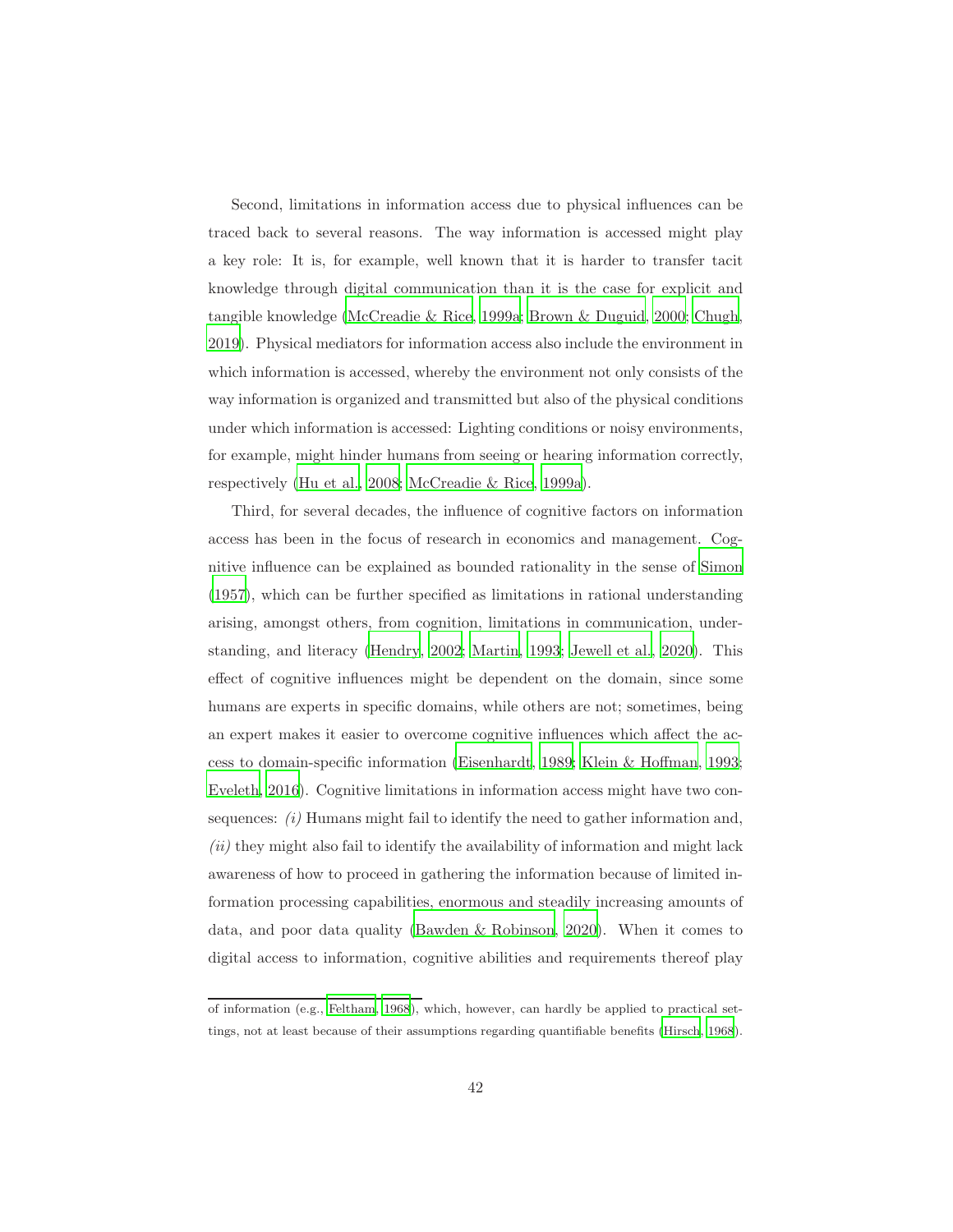a critical role as it is rather apparent that specific skills are required to retrieve information from information systems. In addition, the relatively rapid technological development imposes the need to adapt to new technologies on users while users are not always skilled enough to use information systems efficiently and to adapt to new technological developments accordingly [\(Gran](#page-48-7) et al., [2020;](#page-48-7) [Knox, 2019\)](#page-50-8).

Fourth, affective influences on information access are concerned with attitudes, confidence, and issues of comfort. It is, for example, plausible to assume that attitudes towards technology affect information-seeking behavior and, consequently, affect information access (Saadé & Kira, 2007). Moreover, attitudes also have effects on the users' confidence: Previous research, for example, has shown that negative attitudes towards technology can result in the less frequent use of technology and lower expertise related to it, which, in consequence, can cause lower technical confidence [\(Ziefle & Schaar, 2011;](#page-55-4) [Durndell & Haag,](#page-46-8) [2002\)](#page-46-8).

Taking these four mediating factors into account highlights the fact that the practical implications of our results have to be embedded in a broader context. A holistic approach appears to be required when increasing the principal's and the agent's respective access to information. Aside from cost-benefit considerations, the issues of information system design, workplace design, and human resources development play a role since the issues of information access – which finally determine how informed decision-makers are – are crucially affected by these factors. Our results show that the decisions made by individuals that are not well informed about the environment backfire via the Sisyphus effect, and we also show that stability margins that might make the principal's search more robust to the Sisyphus effect can be achieved by better-informed principals.

## <span id="page-42-0"></span>5. Conclusive remarks

This paper proposes an agent-based model of the hidden action problem introduced in Holmström (1979). While Holmström's model is undoubtedly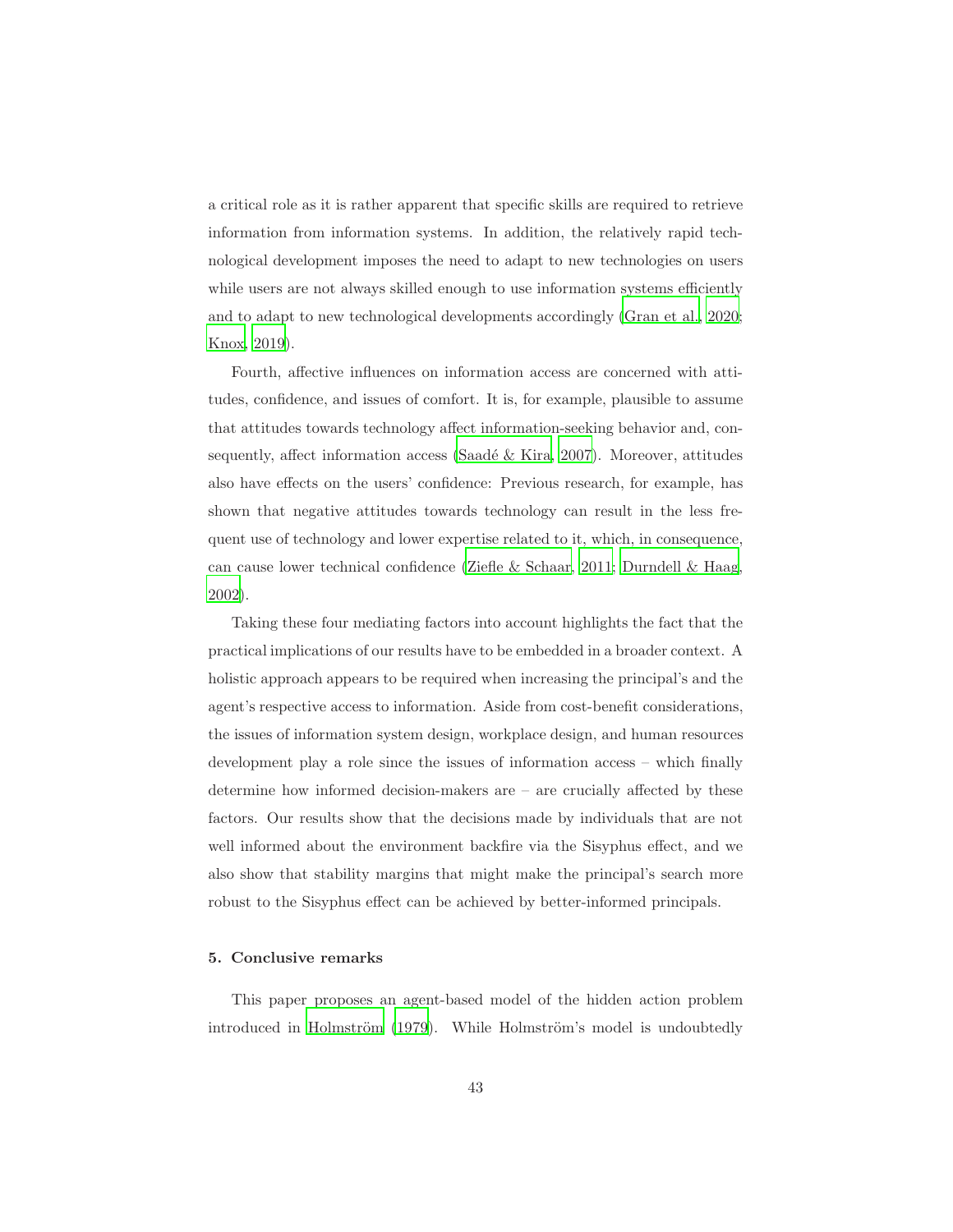fundamental for the development of principal-agent theory and has substantially advanced microeconomic research, it also builds on idealized assumptions about human capabilities, such as cognitive abilities to collect, process, and make sense of all information that is required to make optimal decisions. The proposed agent-based model includes a principal and an agent who are limited in their information. We observe how the principal and the agent learn and – in an evolutionary sense – improve the solution (the incentive scheme) and the performance that emerges from the principal's and the agent's decisions. Our most important contribution – and the central extension of previous literature on this matter – is identifying the micro-level dynamics that drive the results. For the sphere of the principal, we observe the so-called Sisyphus effect, while we refer to the dynamics in the agent's domain as excess effort.

We believe that the insights provided in this paper are of equally high interest for researchers and for practitioners: From the researchers' perspective, an evaluation of the impact of assumptions related to information access on the robustness of incentive mechanisms, the dynamics emerging from limited information access, and a deeper understanding of the effects that drive the dynamics, might be beneficial for the scientific domains of mechanism design and management control. Viewed through the lens of practitioners, we believe that insights into the driving forces of individual behavior are particularly helpful as they might facilitate a correct interpretation of patterns in employees' behavior that might appear to be driven by reciprocity considerations. We also discussed that the issues of information access addressed in this paper have to be put in the broader context of human resources development.

Of course, our research is not without its limitations. We, for example, assume homogeneous memory for all actors. Future research might want to endow the principal and the agent with heterogeneous memory. In our model, the principal and the agent rationally assess the situation and do not take reciprocity considerations into account. However, including sequential reciprocal behavior might also be a promising avenue for future research. In addition, we argue that a stability margin can help reduce the Sisyphus effect's severity. Finally, in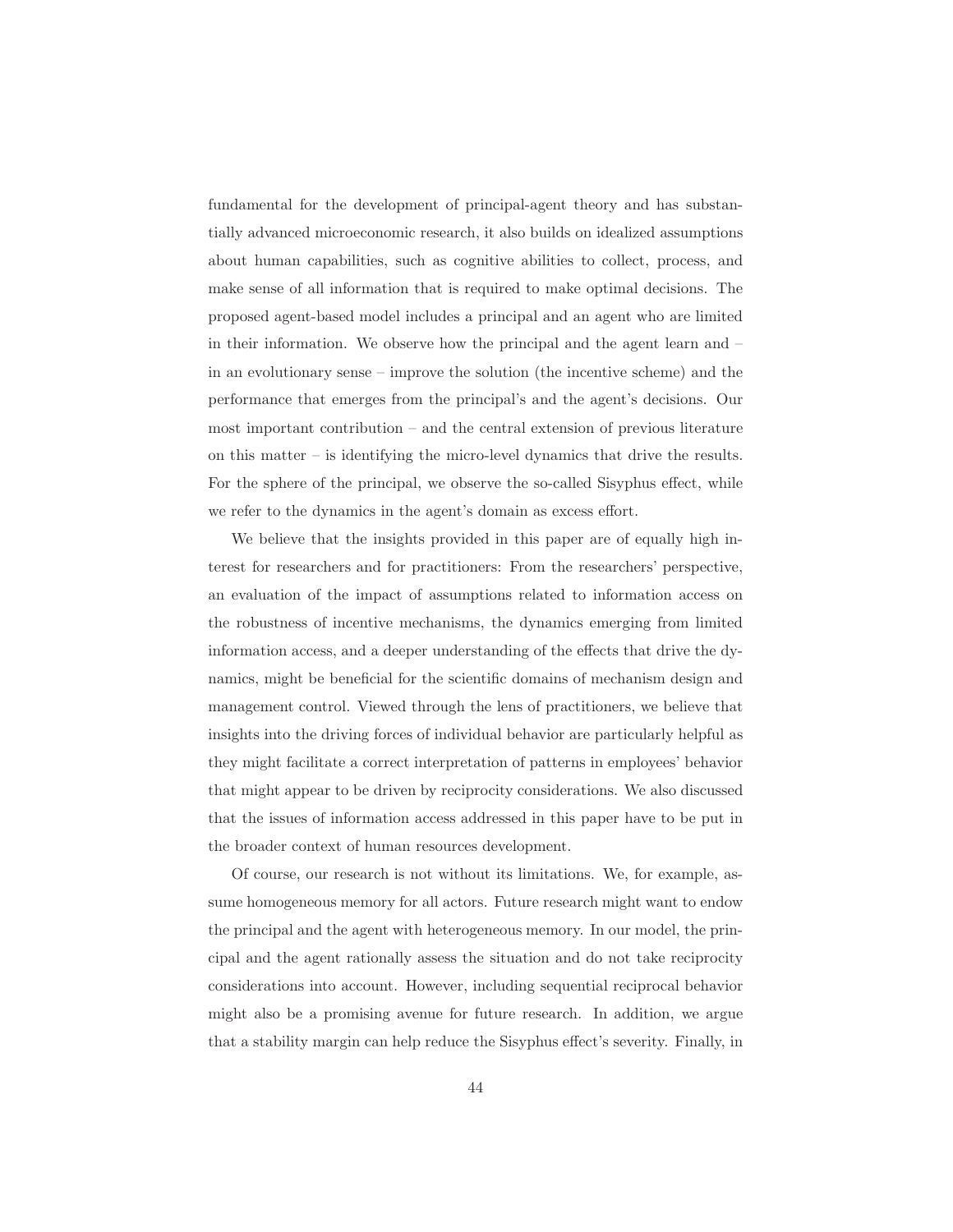future research, introducing a standardized measure for the robustness of incentive schemes as well as a tipping point analysis (including an analysis of optimal stability margins) might be particularly useful for the fields of mechanism design and management control.

## References

## References

- <span id="page-44-5"></span>Aguinis, H., Boyd, B. K., Pierce, C. A., & Short, J. C. (2011). Walking new avenues in management research methods and theories: Bridging micro and macro domains. Journal of Management, 37, 395–403. doi: 10.1177/0149206310382456.
- <span id="page-44-1"></span>Akerlof, G. A. (1970). The market for 'lemons': Qualitative uncertainty and the market mechanisms. The Quarterly Journal of Economics, 84, 488–500. doi: 10.2307/1879431.
- <span id="page-44-4"></span>Akerlof, G. A. (1982). Labor contracts as partial gift exchange. The Quarterly Journal of Economics, 97, 543–569. doi: 10.2307/1885099.
- <span id="page-44-3"></span>Ames, E. (1961). Research, invention, development and innovation. The American Economic Review, 51, 370–381.
- <span id="page-44-2"></span>Arrow, K. J. (1964). The role of securities in the optimal allocation of riskbearing. Review of Economic Studies, 31, 91–96. doi: 10.2307/2296188.
- <span id="page-44-7"></span>Arrow, K. J. (1984). The Economics of Information volume 4. Cambridge, Massachusetts: The Belknap Press of Harvard University Press.
- <span id="page-44-0"></span>Axtell, R. L. (2007). What economic agents do: How cognition and interaction lead to emergence and complexity. The Review of Austrian Economics, 20, 105–122. doi: 10.1007/s11138-007-0021-5.
- <span id="page-44-6"></span>Bargiela-Chiappini, F., & Nickerson, C. (2002). Business discourse: Old debates, new horizons. International Review of Applied Linguistics in Language Teaching, 40, 273–286. doi: 10.1515/iral.2002.013.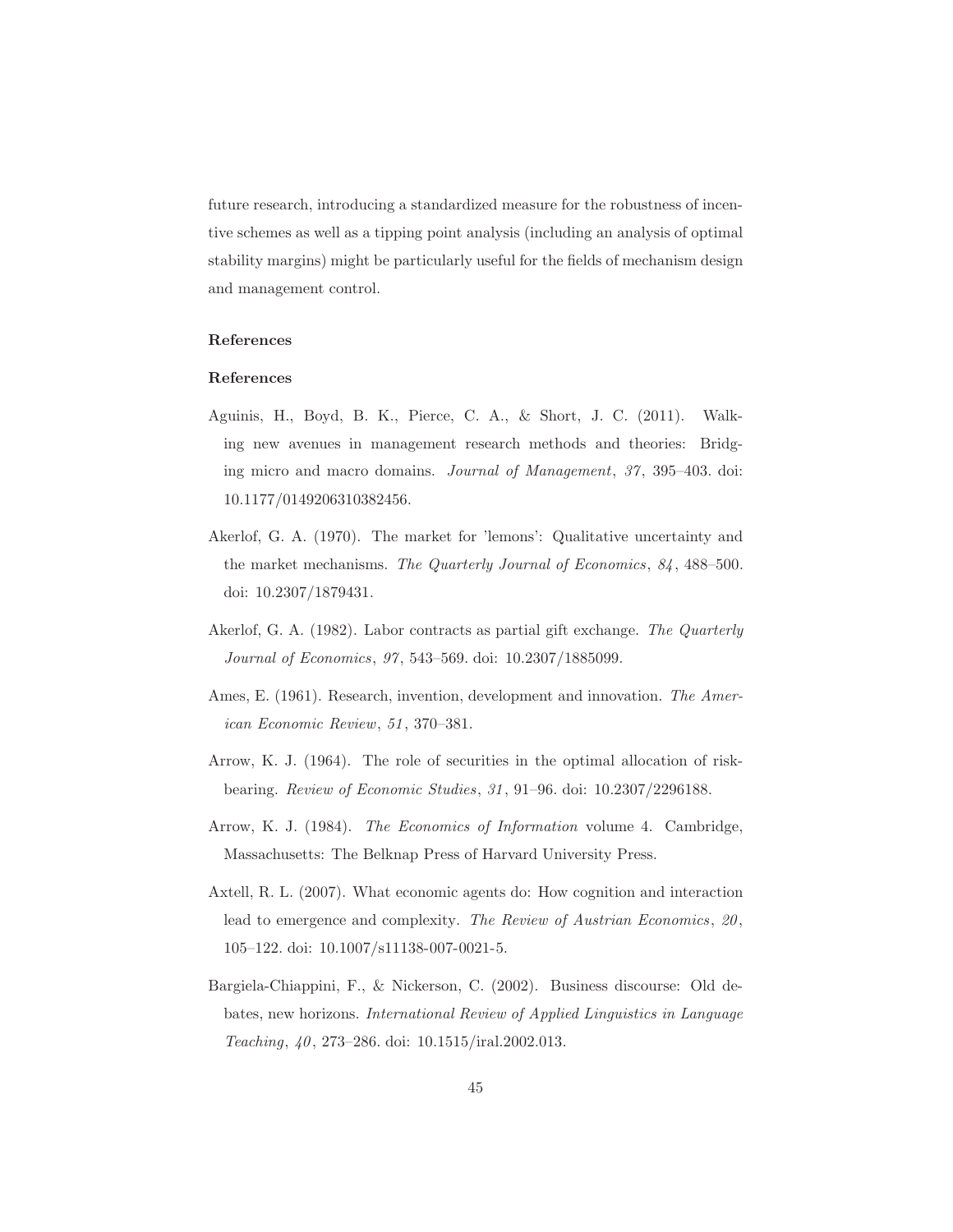- <span id="page-45-8"></span>Bawden, D., & Robinson, L. (2020). Information overload: An introduction. In D. P. Redlawsk, E. Cengiz, E. Hennes, Z. Hoxley, D. Schreiber, & V. B. (Eds.), Oxford Encyclopedia of Political Decision Making. Oxford, United Kingdom: Oxford University Press. doi: 10.1093/acrefore/9780190228637.013.1360.
- <span id="page-45-5"></span>Berger-Tal, O., Nathan, J., Meron, E., & Saltz, D. (2014). The explorationexploitation dilemma: A multidisciplinary framework. PloS one, 9, e95693. doi: 10.1371/journal.pone.0095693.
- <span id="page-45-1"></span>Bhattacharya, A., & Singh, P. J. (2019). Antecedents of agency problems in service outsourcing. International Journal of Production Research, 57, 4194– 4210. doi: 10.1080/00207543.2018.1506179.
- <span id="page-45-3"></span>Braddock, D., Hoehl, J., Tanis, S., Ablowitz, E., & Haffer, L. (2013). The rights of people with cognitive disabilities to technology and information access. Inclusion, 1, 95–102. doi: 10.1352/2326-6988-01.02.95.
- <span id="page-45-6"></span>Brown, J. S., & Duguid, P. (2000). Balancing act: How to capture knowledge without killing it. Harvard Business Review, 78, 73–080.
- <span id="page-45-4"></span>Burnett, G., Jaeger, P. T., & Thompson, K. M. (2008). Normative behavior and information: The social aspects of information access. Library  $\mathcal C$  Information Science Research, 30, 56–66. doi: 10.1016/j.lisr.2007.07.003.
- <span id="page-45-0"></span>Caillaud, B., & Hermalin, B. E. (2000). Hidden action and incentives. Technical Notes, Ecole Ponts et Chaussée, París, y University of California, Berkeley, . URL: <http://faculty.haas.berkeley.edu/hermalin/agntread.pdf>.
- <span id="page-45-2"></span>Chang, S.-J., & Rice, R. E. (1993). Browsing: A multidimensional framework. Annual Review of Information Science and Technology, 28, 231–276.
- <span id="page-45-7"></span>Chugh, R. (2019). Tacit knowledge transfer: Information technology usage in universities. In Proceedings of the 11th International Joint Conference on Knowledge Discovery, Knowledge Engineering and Knowledge Management (pp. 349–355). Vienna, Austria: KMIS.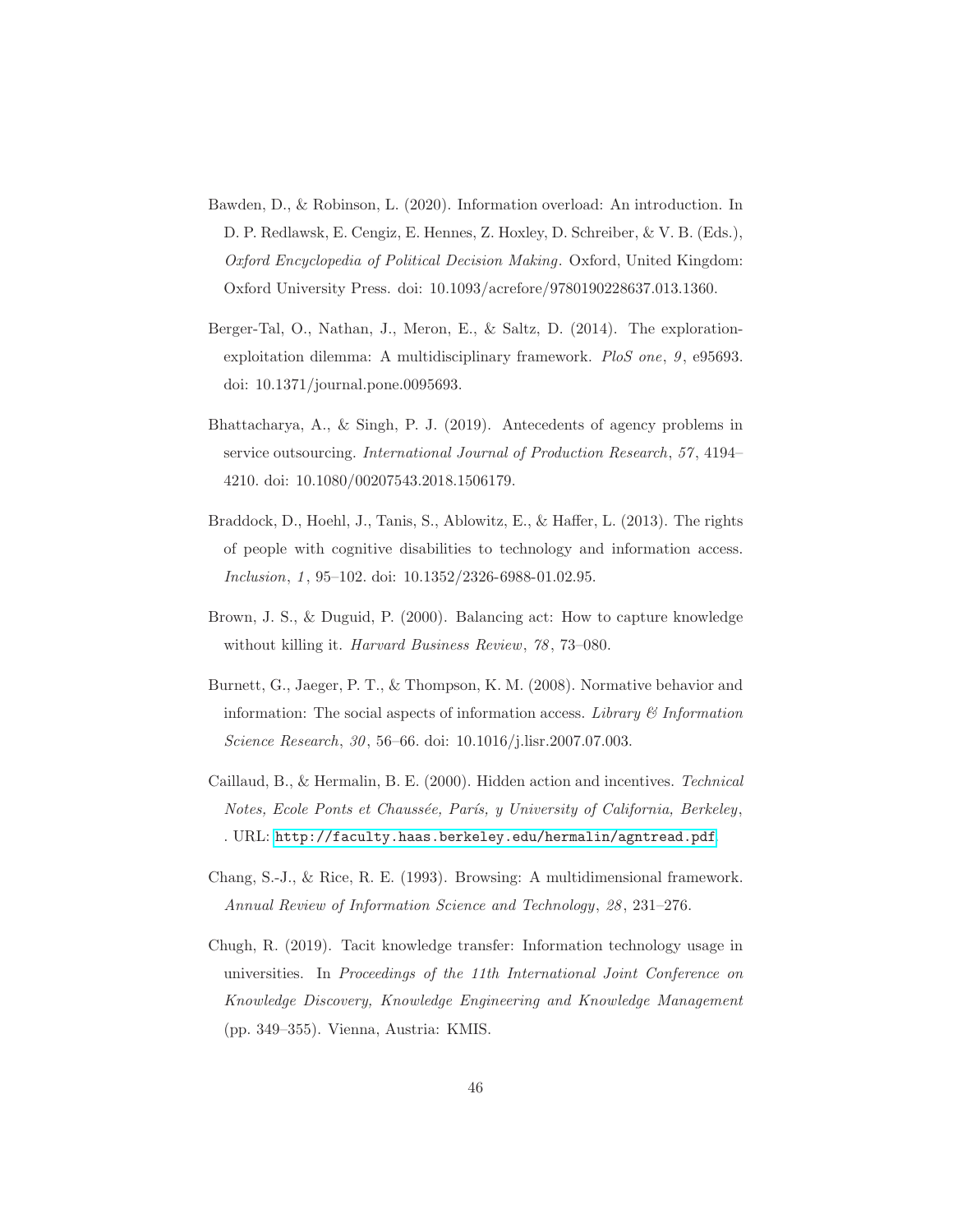- <span id="page-46-0"></span>Cohen, J. R., & Holder-Webb, L. L. (2006). Rethinking the influence of agency theory in the accounting academy. Issues in Accounting Education, 21, 17–30. doi: 10.2308/iace.2006.21.1.17.
- <span id="page-46-2"></span>Cormen, T. H., Leiserson, C. E., Rivest, R. L., & Stein, C. (2009). Introduction to Algorithms. (3rd ed.). Cambridge, Massachusetts: The MIT press.
- <span id="page-46-5"></span>Cropanzano, R., & Greenberg, J. (1997). Progress in organizational justice: Tunneling through the maze. In C. L. Cooper, & I. T. Robertson (Eds.), International Review of Industrial and Organizational Psychology (pp. 317– 372). John Wiley & Sons volume 12.
- <span id="page-46-7"></span>Denison, D. R., & Montgomery, D. (2012). Annoyance or delight? College students' perspectives on looking for information. The Journal of Academic Librarianship, 38, 380–390. doi: 10.1016/j.acalib.2012.08.007.
- <span id="page-46-1"></span>DiMaggio, P., & Hargittai, E. (2001). From the 'digital divide" to 'digital inequality': Studying internet use as penetration increases. Princeton: Center for Arts and Cultural Policy Studies, Woodrow Wilson School, Princeton University, 4, 2–4.
- <span id="page-46-3"></span>Ditlevsen, P. D., & Johnsen, S. J. (2010). Tipping points: Early warning and wishful thinking. Geophysical Research Letters, 37, L19703. doi: 10.1029/ 2010GL044486.
- <span id="page-46-4"></span>Duffy, J., & Puzzello, D. (2014). Gift exchange versus monetary exchange: Theory and evidence. The American Economic Review, 104, 1735–1776. doi: 10.1257/aer.104.6.1735.
- <span id="page-46-6"></span>Dufwenberg, M., & Kirchsteiger, G. (2004). A theory of sequential reciprocity. Games and Economic Behavior,  $47, 268-298$ . doi:  $10.1007/$ s40503-017-0043-8.
- <span id="page-46-8"></span>Durndell, A., & Haag, Z. (2002). Computer self efficacy, computer anxiety, attitudes towards the internet and reported experience with the internet, by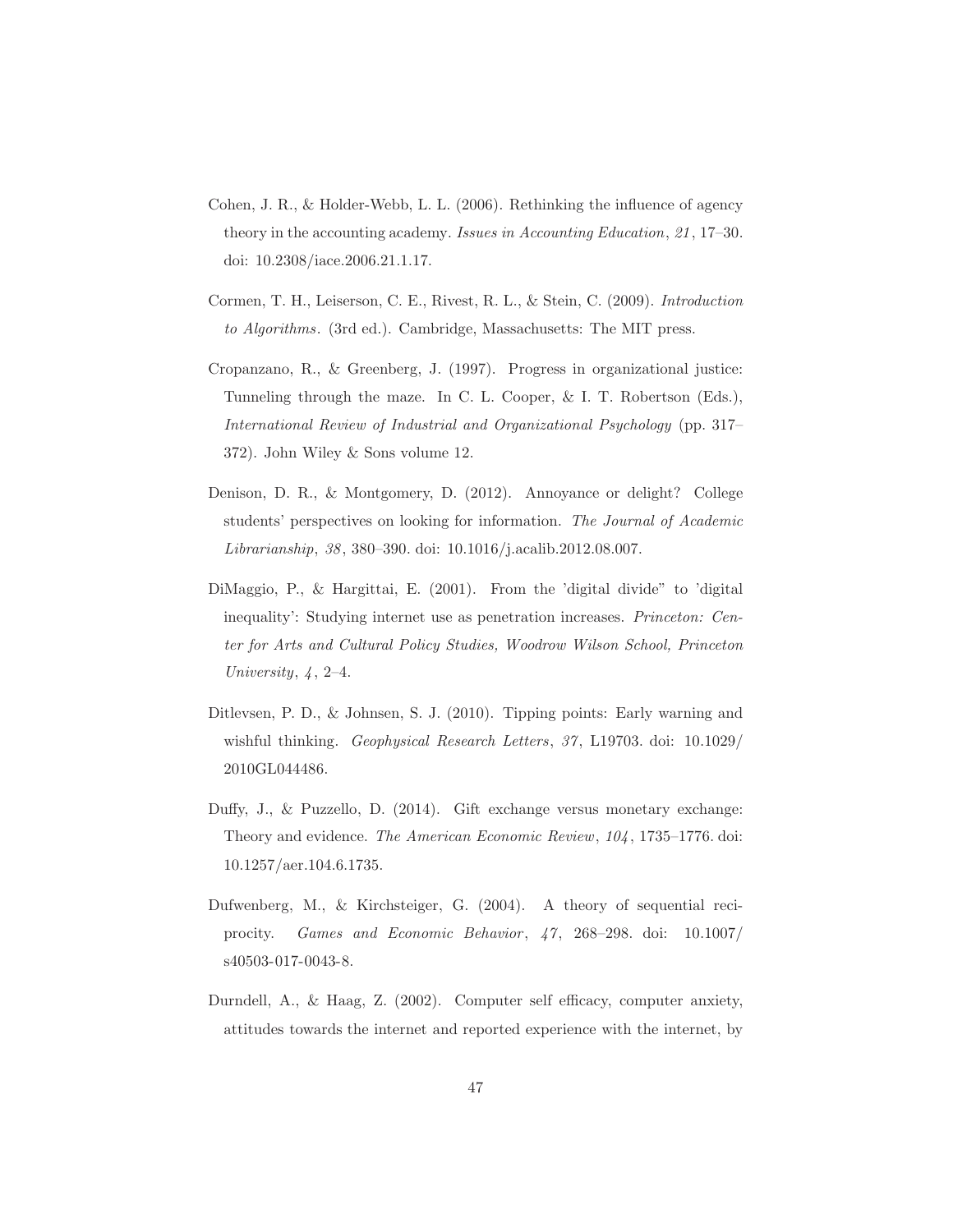gender, in an East European sample. Computers in Human Behavior, 18, 521–535. doi: 10.1016/S0747-5632(02)00006-7.

- <span id="page-47-1"></span>Eisenhardt, K. M. (1989). Making fast strategic decisions in high-velocity environments. Academy of Management Journal, 32, 543–576. doi: 10.2307/ 256434.
- <span id="page-47-7"></span>Eveleth, D. M. (2016). Analogical reasoning: When a non-expert reasons like an expert. Journal of Behavioral and Applied Management, 1, 28–40.
- <span id="page-47-4"></span>Falk, A., & Fischbacher, U. (2006). A theory of reciprocity. Games and Economic Behavior, 54, 293-315. doi: 10.1016/j.geb.2005.03.001.
- <span id="page-47-5"></span>Fehr, E., & Gächter, S. (1998). Reciprocity and economics: The economic implications of Homo Reciprocans. European Economic Review, 42, 845– 859. doi: 10.1016/S0014-2921(97)00131-1.
- <span id="page-47-6"></span>Fehr, E., & Gächter, S. (2000). Fairness and retaliation: The economics of reciprocity. The Journal of Economic Perspectives, 14, 159–181. doi: 10. 1257/jep.14.3.159.
- <span id="page-47-8"></span>Feltham, G. A. (1968). The value of information. The Accounting Review,  $43$ , 684–696.
- <span id="page-47-0"></span>Franco, L. A., Hämäläinen, R. P., Rouwette, E. A. J. A., & Leppänen, I.  $(2020)$ . Taking stock of behavioural OR: A review of behavioural studies with an intervention focus. European Journal of Operational Research, 293, 401–418. doi: 10.1016/j.ejor.2020.11.031.
- <span id="page-47-3"></span>Frické, M. (2009). The knowledge pyramid: A critique of the DIKW hierarchy. Journal of Information Science, 35, 131-142. doi: 10.1177/ 0165551508094050.
- <span id="page-47-2"></span>Frieden, B. R., & Hawkins, R. J. (2010). Asymmetric information and economics. Physica A: Statistical Mechanics and its Applications, 389, 287–295. doi: 10.1016/j.physa.2009.09.028.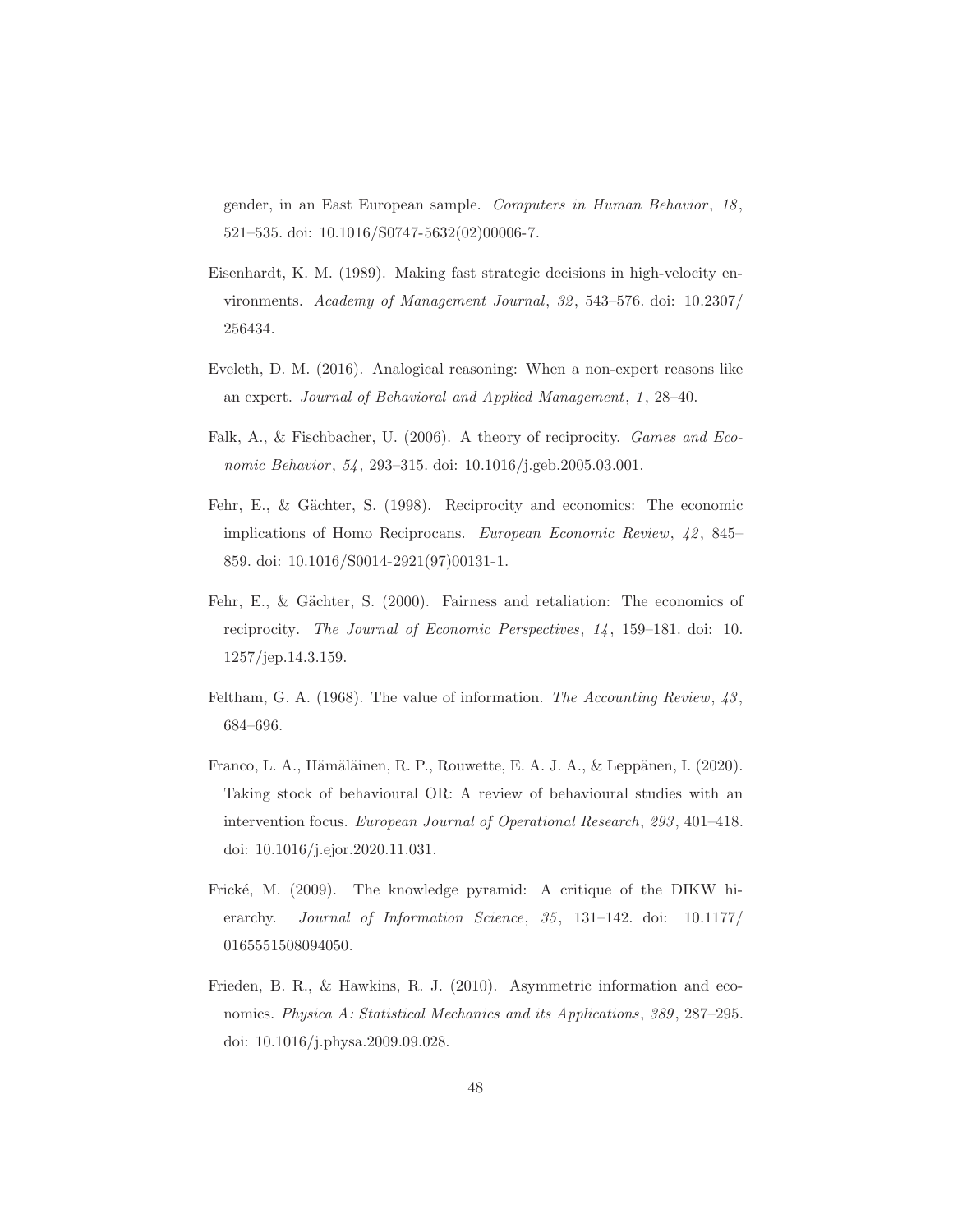- <span id="page-48-6"></span>Göbel, M., Vogel, R., & Weber, C. (2013). Management research on reciprocity: A review of the literature. Business Research, 6, 34–53. doi: 10.1007/BF03342741.
- <span id="page-48-5"></span>Graham, R. L., Knuth, D. E., & Patashnik, O. (1994). Concrete mathematics: A foundation for computer science. (2nd ed.). Reading, Massachusetts: Addison-Wesley Publishing Company.
- <span id="page-48-7"></span>Gran, A.-B., Booth, P., & Bucher, T. (2020). To be or not to be algorithm aware: A question of a new digital divide? Information, Communication  $\mathcal{B}$ Society, (pp. 1–18). doi: 10.1080/1369118X.2020.1736124.
- <span id="page-48-3"></span>Groshek, J., & Koc-Michalska, K. (2017). Helping populism win? Social media use, filter bubbles, and support for populist presidential candidates in the 2016 US election campaign. Information, Communication  $\mathcal C$  Society, 20, 1389–1407. doi: 10.1080/1369118X.2017.1329334.
- <span id="page-48-2"></span>Guerrero, O. A., & Axtell, R. (2011). Using agentization for exploring firm and labor dynamics: a methodological tool for theory exploration and validation. In S. Osinga, G. J. Hofstede, & T. Verwaart (Eds.), Emergent Results of Artificial Economics (pp. 139–150). Berlin, Heidelberg: Springer volume 652 of Lecture Notes in Economics and Mathematical Systems.
- <span id="page-48-4"></span>Hall, K. (1981). The economic nature of information. The Information Society, 1, 143–166. doi: 10.1080/01972243.1981.9959946.
- <span id="page-48-0"></span>Halpern, J. Y. (2008). Beyond Nash equilibrium: Solution concepts for the 21st century. In Proceedings of the twenty-seventh ACM symposium on Principles of distributed computing (pp.  $1-10$ ).
- <span id="page-48-1"></span>Hämäläinen, R. P., Luoma, J., & Saarinen, E. (2013). On the importance of behavioral operational research: The case of understanding and communicating about dynamic systems. European Journal of Operational Research, 228, 623–634. doi: 10.1016/j.ejor.2013.02.001.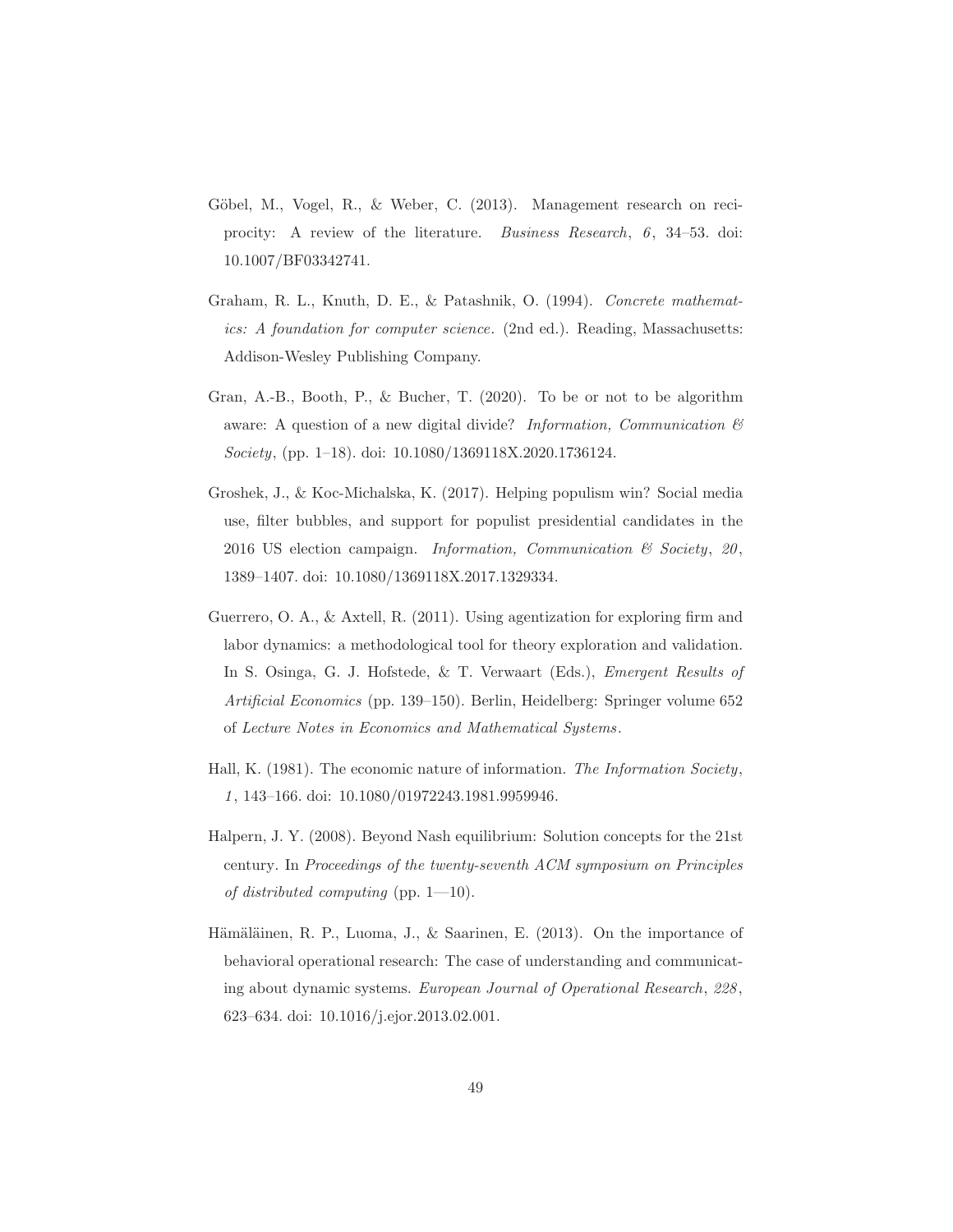- <span id="page-49-5"></span>Harris, M., & Raviv, A. (1979). Optimal incentive contracts with imperfect information. Journal of Economic Theory, 20, 231–259. doi: 10.1016/ 0022-0531(79)90073-5.
- <span id="page-49-3"></span>Hawkins, R. J., Aoki, M., & Frieden, B. R. (2010). Asymmetric information and macroeconomic dynamics. Physica A: Statistical Mechanics and its Applications, 389, 3565–3571. doi: 10.1016/j.physa.2010.04.032.
- <span id="page-49-2"></span>Hayes, R. M. (2017). Measurement of information and communication: A set of definitions. In J. R. Schement, & B. D. Ruben (Eds.), Between Communication and Information (pp. 81–103). Routledge. (4th ed.).
- <span id="page-49-0"></span>Hendry, J. (2002). The principal's other problems: Honest incompetence and the specification of objectives. Academy of Management Review, 27, 98–113. doi: 10.2307/4134371.
- <span id="page-49-8"></span>Hirsch, R. E. (1968). Informationswert und -kosten und deren Beeinflussung. Zeitschrift für betriebswirtschaftliche Forschung, 20, 670–676.
- <span id="page-49-4"></span>Hirshleifer, J., & Riley, J. G. (1979). The analytics of uncertainty and information - An expository survey. Journal of Economic Literature, 17, 1375–1421.
- <span id="page-49-6"></span>Hitt, M. A., Beamish, P. W., Jackson, S. E., & Mathieu, J. E. (2007). Building theoretical and empirical bridges across levels: Multilevel research in management. Academy of Management Journal, 50, 1385–1399. doi: 10.5465/amj.2007.28166219.
- <span id="page-49-1"></span>Holmström, B. (1979). Moral hazard and observability. The Bell Journal of Economics, 10, 74–91.
- <span id="page-49-7"></span>Hu, Y., Lin, T. W., & Li, S. (2008). An examination of factors affecting Chinese financial analysts' information comprehension, analyzing ability, and job quality. Review of Quantitative Finance and Accounting, 30, 397–417. doi: 10.1007/s11156-007-0058-3.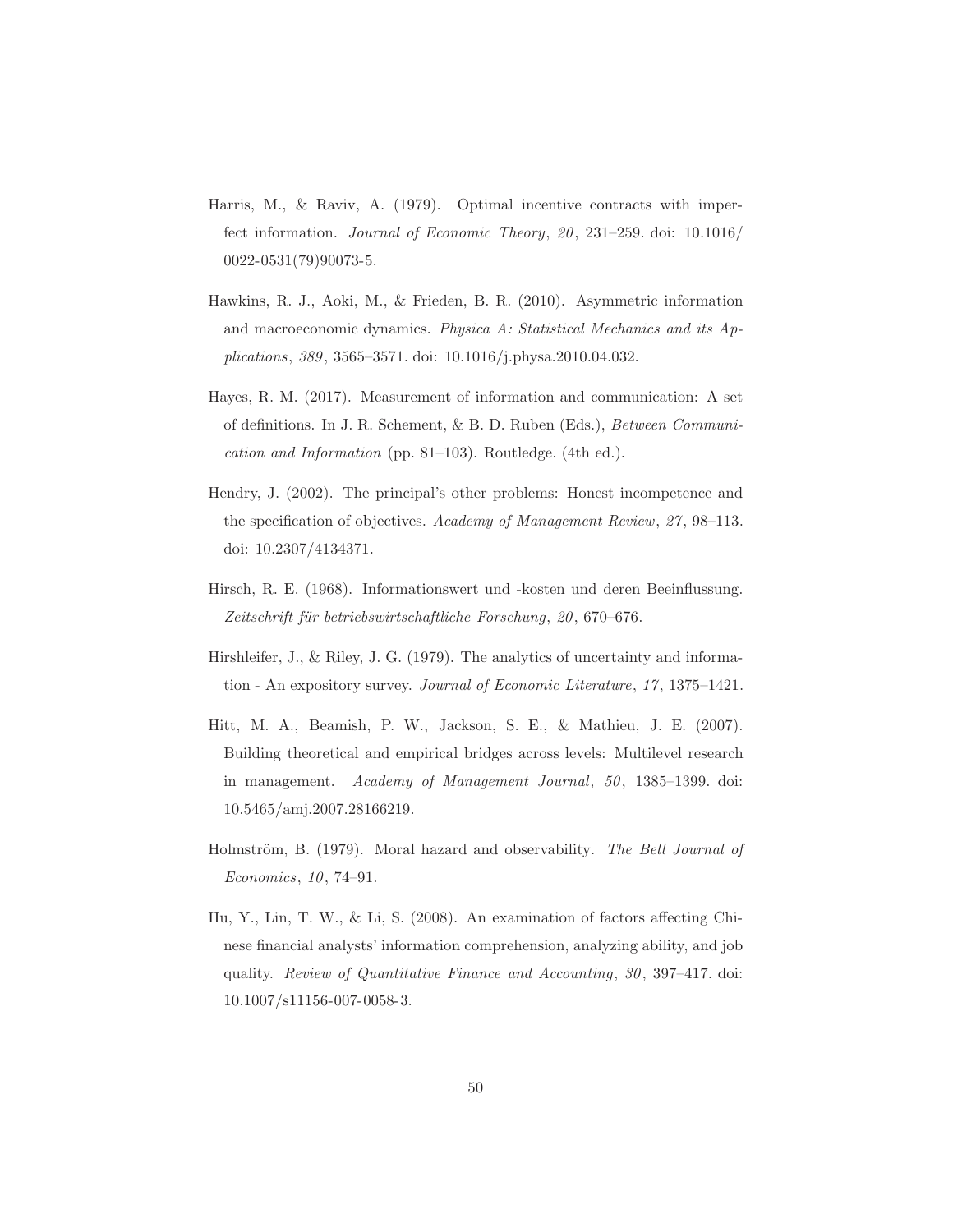- <span id="page-50-6"></span>Jewell, P., Reading, J., Clarke, M., & Kippist, L. (2020). Information skills for business acumen and employability: A competitive advantage for graduates in Western Sydney. Journal of Education for Business, 95, 88–105. doi: 10.1080/08832323.2019.1610346.
- <span id="page-50-3"></span>Johnstone, D., Bonner, M., & Tate, M. (2004). Bringing human information behaviour into information systems research: An application of systems modelling. Information Research, 9, 4–9.
- <span id="page-50-4"></span>Kahneman, D., Knetsch, J., & Thaler, R. (1986). Fairness as a constraint on profit seeking: Entitlements in the market. American Economic Review, 76, 728–741.
- <span id="page-50-5"></span>Kengpol, A., & Tuominen, M. (2006). A framework for group decision support systems: An application in the evaluation of information technology for logistics firms. International Journal of Production Economics, 101, 159–171. doi: 10.1016/j.ijpe.2005.05.013.
- <span id="page-50-7"></span>Klein, G. A., & Hoffman, R. R. (1993). Seeing the invisible: Perceptual-cognitive aspects of expertise. In M. Rabinowitz (Ed.), Cognitive Science Foundations of Instruction (pp. 203–226). Hillsdale, New Jersey: Erlbaum.
- <span id="page-50-8"></span>Knox, E. J. M. (2019). Information access. In J. T. F. Burgees, & E. J. M. Knox (Eds.), Foundations of Information Ethics (pp. 37–46). Chicago: American Library Association.
- <span id="page-50-0"></span>Kohn, M. (2004). Value and Exchange. Cato Journal, 24, 303–339.
- <span id="page-50-2"></span>Lambert, R. A. (2001). Contracting theory and accounting. Journal of Accounting and Economics, 32, 3–87. doi: 10.1016/S0165-4101(01)00037-4.
- <span id="page-50-1"></span>Lambright, K. T. (2009). Agency theory and beyond: Contracted providers' motivations to properly use service monitoring tools. Journal of Public Administration Research and Theory, 19, 207–227. doi: 10.1093/jopart/mun009.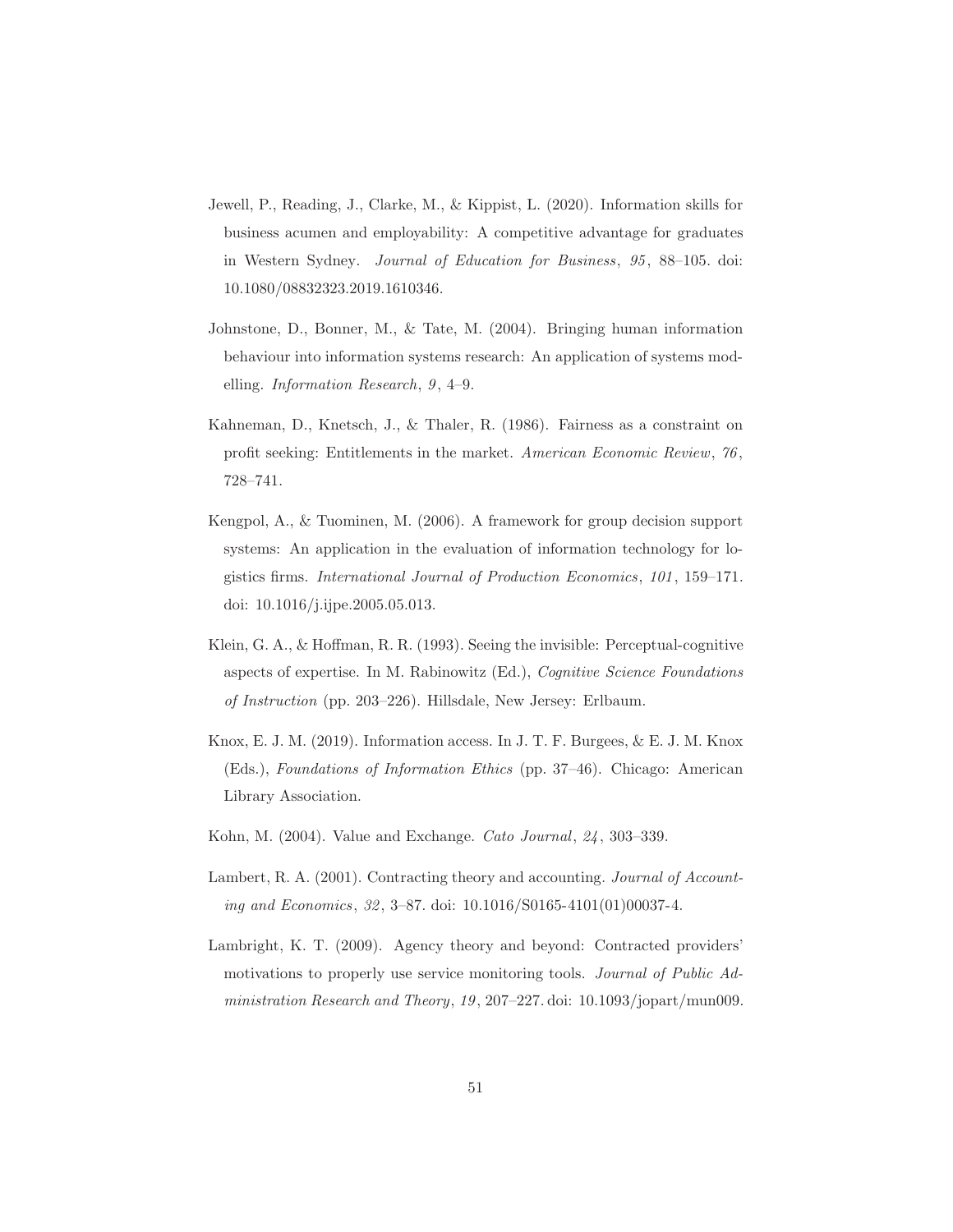- <span id="page-51-0"></span>Leitner, S., & Behrens, D. A. (2015). On the efficiency of hurdle rate-based coordination mechanisms. Mathematical and Computer Modelling of Dynamical Systems, 21, 413–431. doi: 10.1080/13873954.2014.973885.
- <span id="page-51-2"></span>Leitner, S., & Wall, F. (2021). Decision-facilitating information in hiddenaction setups: an agent-based approach. Journal of Economic Interaction and Coordination, 16, 323–358. doi: 10.1007/s11403-020-00297-z.
- <span id="page-51-8"></span>Levinthal, D. A. (1997). Adaptation on rugged landscapes. Management Science, 43, 934–950. doi: 10.1287/mnsc.43.7.934.
- <span id="page-51-5"></span>Lievrouw, L. A. (1988). Four programs of research in scientific communication. Knowledge in Society, 1, 6–22. doi: 10.1007/BF02687210.
- <span id="page-51-3"></span>Liew, A. (2007). Understanding data, information, knowledge and their interrelationships. Journal of Knowledge Management Practice, 8, 1–16.
- <span id="page-51-6"></span>Litman, J. (2000). Genuine assets: Building blocks of strategy and sustainable competitive advantage. Strategic Finance, 82, 37.
- <span id="page-51-1"></span>Liu, Y., Zhang, J., An, B., & Sen, S. (2016). A simulation framework for measuring robustness of incentive mechanisms and its implementation in reputation systems. Autonomous Agents and Multi-Agent Systems, 30, 581–600. doi: 10.1007/s10458-015-9296-2.
- <span id="page-51-7"></span>Lorscheid, I., Heine, B.-O., & Meyer, M. (2012). Opening the 'black box'of simulations: increased transparency and effective communication through the systematic design of experiments. Computational and Mathematical Organization Theory, 18, 22–62. doi: 10.1007/s10588-011-9097-3.
- <span id="page-51-4"></span>Madden, A. D. (2000). A definition of information. In Aslib Proceedings: New Information Perspectives (pp. 343–349). Emerald Group Publishing Limited volume 52.
- <span id="page-51-9"></span>March, J. G. (1991). Exploration and exploitation in organizational learning. Organization Science, 2, 71–87. doi: doi.org/10.1287/orsc.2.1.71.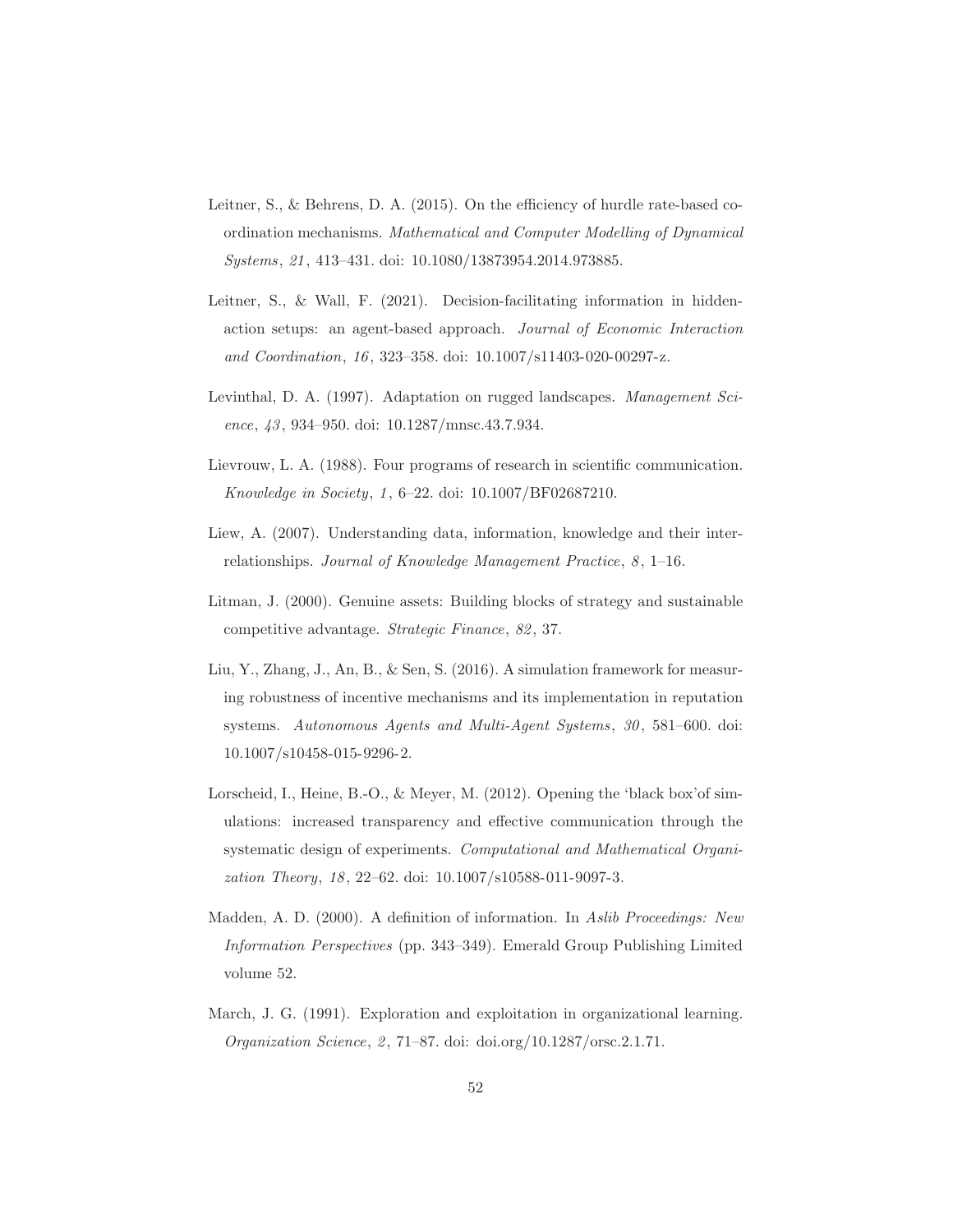- <span id="page-52-9"></span>Martin, R. (1993). The new behaviorism: A critique of economics and organization. Human Relations, 46, 1085–1101. doi: 10.1177/001872679304600905.
- <span id="page-52-7"></span>Mauss, M. (2002). The gift: The form and reason for gift exchange in archaic societies. London, United Kingdom: Routledge Classics.
- <span id="page-52-1"></span>McCreadie, M., & Rice, R. E. (1999a). Trends in analyzing access to information. Part I: cross-disciplinary conceptualizations of access. Information Processing & Management, 35, 45–76. doi: 10.1016/S0306-4573(98)00037-5.
- <span id="page-52-4"></span>McCreadie, M., & Rice, R. E. (1999b). Trends in analyzing access to information. Part II. Unique and integrating conceptualizations. Information Processing & Management, 35, 77–99. doi: 10.1016/S0306-4573(98)00038-7.
- <span id="page-52-3"></span>Oltmann, S. M. (2009). Information access: Toward a more robust conceptualization. In Proceedings of the American Society for Information Science and Technology (pp. 1–17). Wiley Online Library volume 46.
- <span id="page-52-2"></span>O'Reilly, C. A. (1978). The intentional distortion of information in organizational communication: A laboratory and field investigation. Human Relations, 31, 173–193. doi: 10.1177/001872677803100205.
- <span id="page-52-6"></span>Pierini, S. (2012). Stochastic tipping points in climate dynamics. Physical Review E, 85, 027101. doi: 10.1103/PhysRevE.85.027101.
- <span id="page-52-8"></span>Rabin, M. (1993). Incorporating fairness into game theory and economics. The American Economic Review, 91, 1281–1302.
- <span id="page-52-5"></span>Reinwald, P., Leitner, S., & Wall, F. (2020). An agent-based model of delegation relationships with hidden-action: On the effects of heterogeneous memory on performance. In Proceedings of the Twelfth International Conference on Advances in System Simulation (pp. 37–41). Porto, Portugal: ThinkMind Digital Library.
- <span id="page-52-0"></span>Roberts, J., & Ng, W. (2012). Against economic (mis)conceptions of the individual: Constructing financial agency in the credit crisis. Culture and Organization, 18, 91-105. doi: 10.1080/14759551.2011.636613.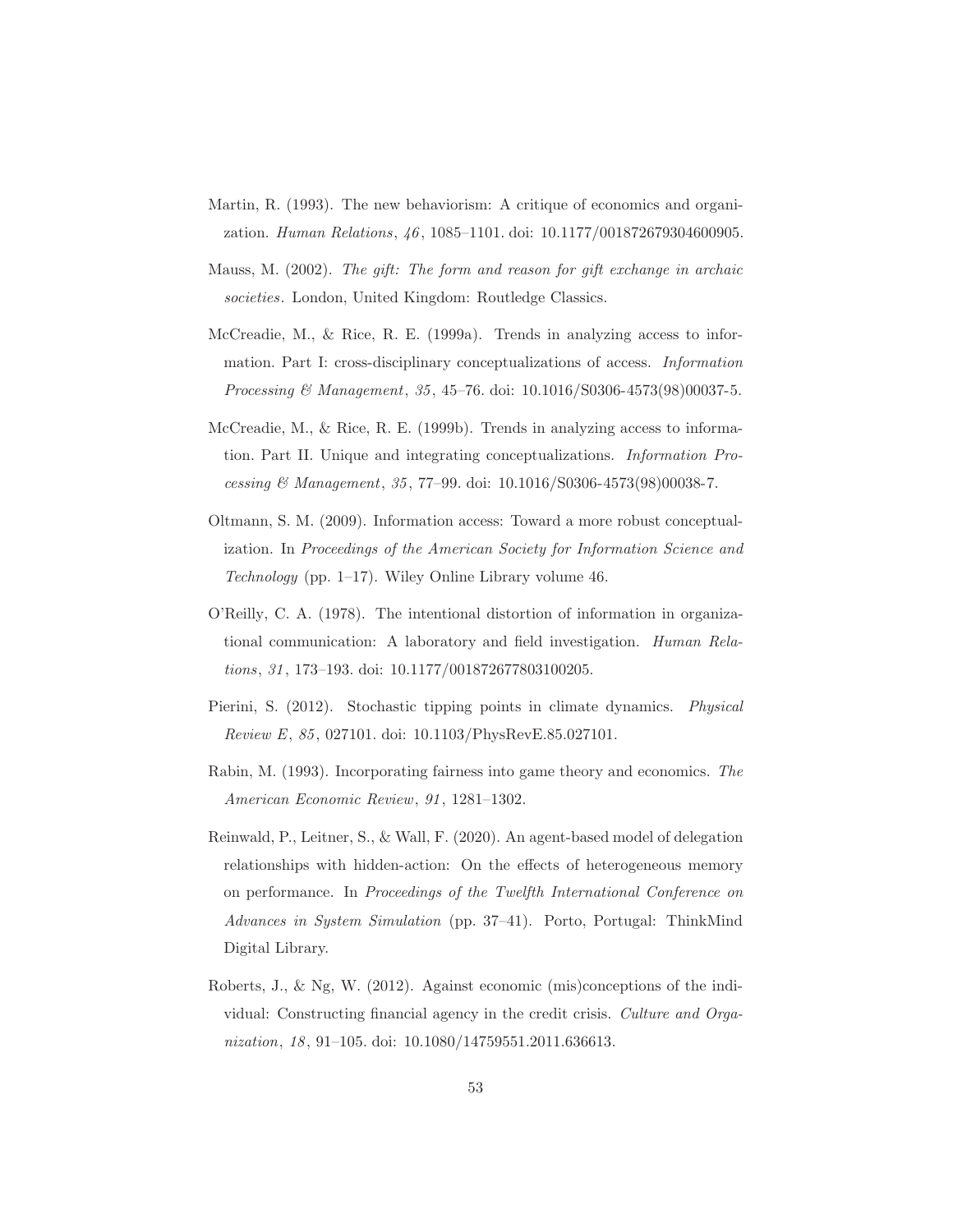- <span id="page-53-5"></span>Roth, A. E. (1995). Bargaining experiments. In J. Kagel, & A. Roth (Eds.), The Handbook of Experimental Economics (pp. 253–348). Princeton: Princeton University Press volume 2.
- <span id="page-53-1"></span>Royston, G. (2013). Operational research for the real world: Big questions from a small island. Journal of the Operational Research Society, 64, 793–804. doi: 10.1057/jors.2012.188.
- <span id="page-53-4"></span>Ruben, B. D. (1993). Integrating concepts for the information age: communication, information, mediation, and institutions. In J. R. Schement, & B. D. Ruben (Eds.), Between Communication and Information (pp. 219–236).
- <span id="page-53-6"></span>Rynes, S. L., Bartunek, J. M., & Daft, R. L. (2001). Across the great divide: Knowledge creation and transfer between practitioners and academics. Academy of Management Journal, 44, 340–355. doi: 10.5465/3069460.
- <span id="page-53-8"></span>Saadé, R. G., & Kira, D. (2007). Mediating the impact of technology usage on perceived ease of use by anxiety. Computers  $\mathcal B$  Education, 49, 1189–1204. doi: 10.1016/j.compedu.2006.01.009.
- <span id="page-53-2"></span>Schement, J. R. (2017). Communication and information. In J. R. Schemeng, & B. D. Ruben (Eds.), Between Communication and Information (pp. 3–33). Routledge. (4th ed.).
- <span id="page-53-0"></span>Shapiro, S. P. (2005). Agency theory. Annual Review of Sociology, 31, 263–284. doi: 10.1146/annurev.soc.31.041304.122159.
- <span id="page-53-7"></span>Simon, H. A. (1957). Administrative Behavior. (2nd ed.). New York: Free Press.
- <span id="page-53-3"></span>Solomon, P. (1997). Discovering information behavior in sense making. II. The social. Journal of the American Society for Information Science, 48, 1109–1126. doi: 10.1002/(SICI)1097-4571(199712)48:12 $\langle 1109::AID-ASI5 \rangle$ 3.0. CO;2-Y.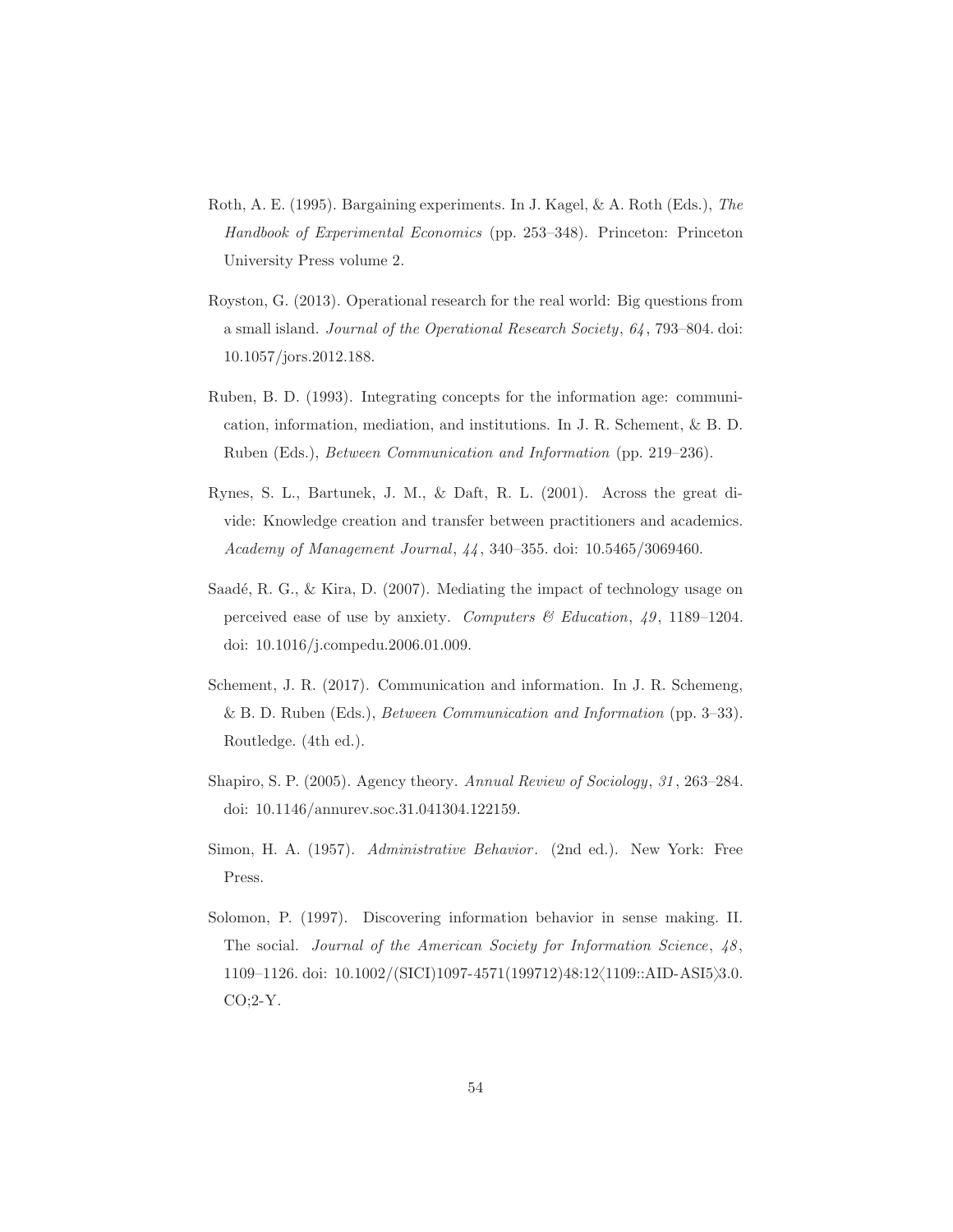- <span id="page-54-5"></span>Spence, M., & Zeckhauser, R. (1971). Insurance, information, and individual action. The American Economic Review, 61, 380–387.
- <span id="page-54-3"></span>Spender, J. C. (1998). Pluralist epistemology and the knowledge-based theory of the firm. Organization, 5, 233–256. doi: 10.1177/135050849852005.
- <span id="page-54-2"></span>Stigler, G. J. (1962). The economics of information. Journal of Political Economy, 69, 213–225.
- <span id="page-54-8"></span>The World Bank (2018). The little data book on information and communication technology 18. Washington DC, United States: International Bank for Reconstruction and Development/The World Bank.
- <span id="page-54-7"></span>Uotila, J., Maula, M., Keil, T., & Zahra, S. A. (2009). Exploration, exploitation, and financial performance: Analysis of S&P 500 corporations. *Strategic* Management Journal, 30, 221–231. doi: 10.1002/smj.738.
- <span id="page-54-0"></span>Wall, F., & Leitner, S. (2020). Agent-based Computational Economics in Management Accounting Research: Opportunities and Difficulties. Journal of Management Accounting Research, in press. doi: https://doi.org/10.2308/ JMAR-19-073.
- <span id="page-54-4"></span>Williamson, K., & Asla, T. (2009). Information behavior of people in the fourth age: Implications for the conceptualization of information literacy. Library  $\mathcal C$ Information Science Research, 31, 76–83. doi: 10.1016/j.lisr.2009.01.002.
- <span id="page-54-1"></span>Wright, J. R., & Leyton-Brown, K. (2012). Behavioral game theoretic models: a Bayesian framework for parameter analysis. In AAMAS '12: Prodeecings of the 11th International Conference on Autonomous Agents and Multiagent Systems (pp. 921–930). volume 2.
- <span id="page-54-6"></span>Yang, Z., Yao, X., & He, J. (2007). Making a difference to differential evolution. In P. Siarry, & Z. Michalewicz (Eds.), Advances in Metaheuristics for Hard Optimization (pp. 397–414). Springer.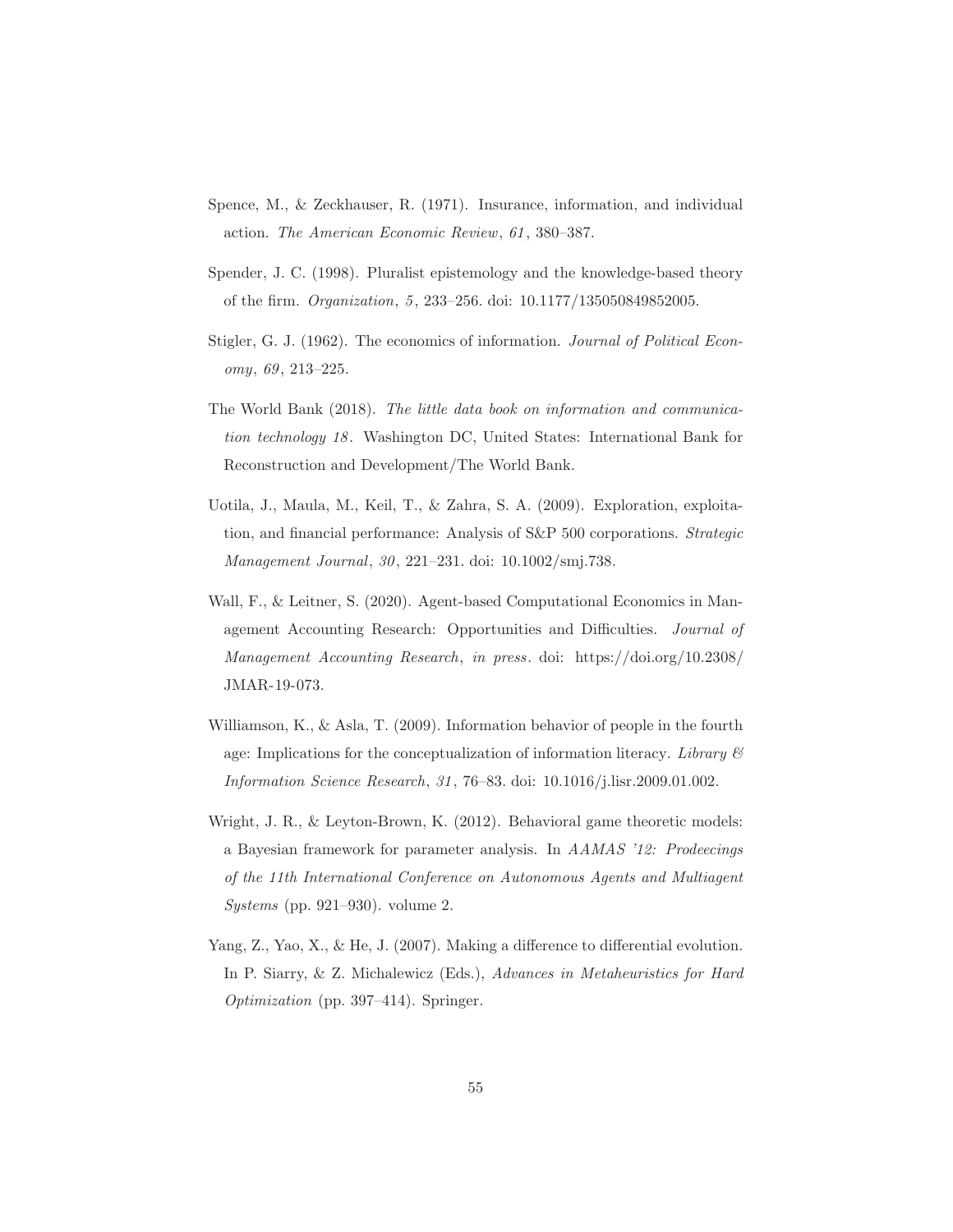- <span id="page-55-1"></span>Yao, X., Liu, Y., & Lin, G. (1999). Evolutionary programming made faster. IEEE Transactions on Evolutionary Computation, 3, 82–102. doi: 10.1109/ 4235.771163.
- <span id="page-55-3"></span>Yellen, J. (1984). Efficiency wage models of unemployment. The American Economic Review, 74, 200–205. doi: 10.1111/j.1465-7295.1990.tb00817.x.
- <span id="page-55-2"></span>Yen, G., Yang, F., & Hickey, T. (2002). Coordination of exploration and exploitation in a dynamic environment. International Journal of Smart Engineering System Design, 4, 177–182. doi: 10.1109/IJCNN.2001.939499.
- <span id="page-55-4"></span>Ziefle, M., & Schaar, A. K. (2011). Gender differences in acceptance and attitudes towards an invasive medical stent. Electronic Journal of Health Informatics, 6, 13.
- <span id="page-55-0"></span>Zins, C. (2007). Conceptual approaches for defining data, information, and knowledge. Journal of the American Society for Information Science and Technology, 58, 479–493. doi: 10.1002/asi.20508.